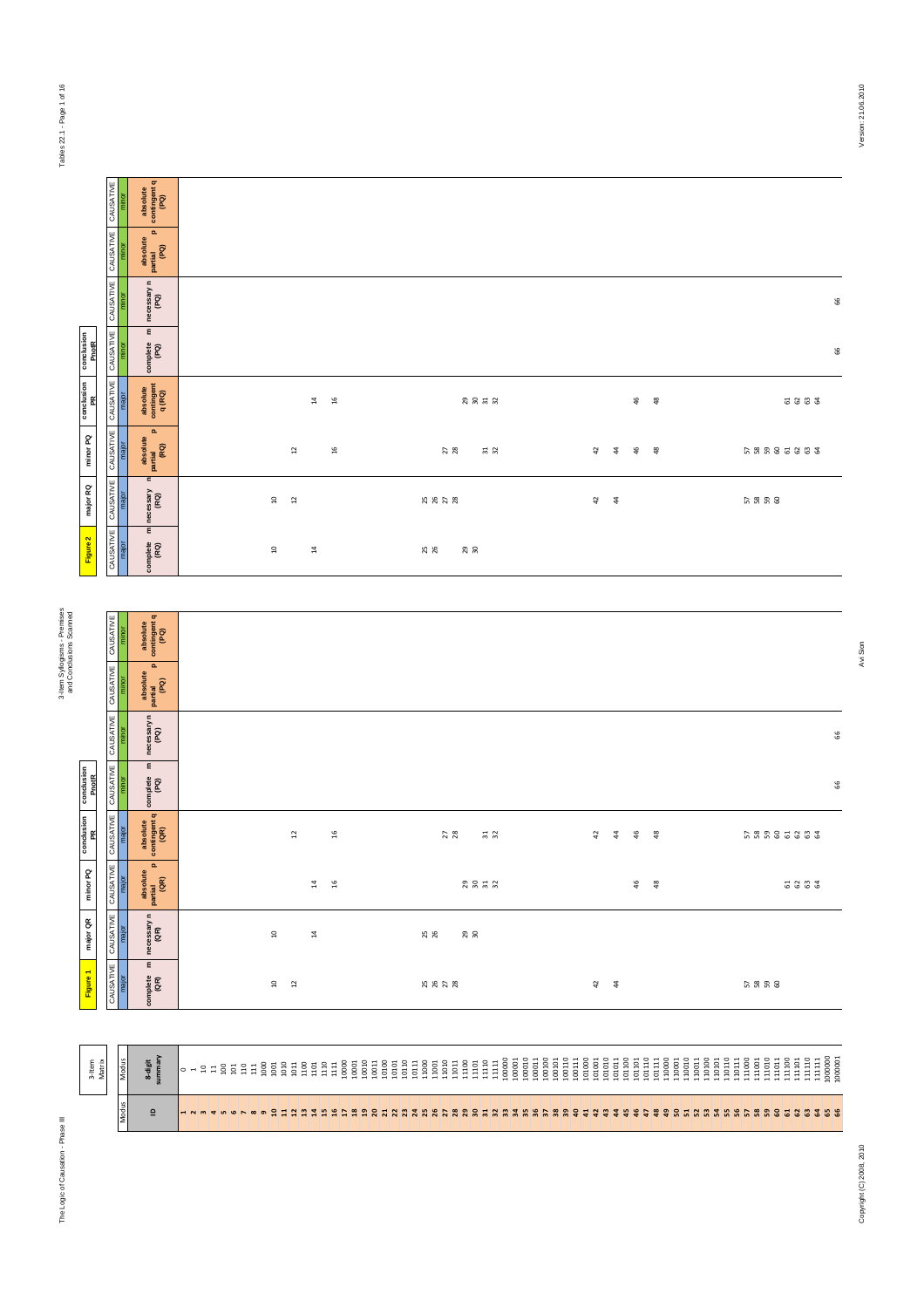Modus

**E** Bun Bi<mark>H</mark>

 $\overline{a}$ 

3-Item Syllogisms - Premises<br>and Conclusions Scanned and Conclusions Scanned

| ۵<br>۰<br>$\circ$<br>Ν<br>Ф<br>ð<br>ā<br>22<br>'n |  |
|---------------------------------------------------|--|
|                                                   |  |

| 80                                                            |                                    |            | Prevention<br>absolute<br>contingent<br>causation<br>q (PnotR)<br>= prevention      |       |                                              |                               |    | 20             | 23<br>26              | 83853    |               |               |               |                                       |            |          |    | 52        | 55    | 58       | និឌីឌីឌី   |      |        |
|---------------------------------------------------------------|------------------------------------|------------|-------------------------------------------------------------------------------------|-------|----------------------------------------------|-------------------------------|----|----------------|-----------------------|----------|---------------|---------------|---------------|---------------------------------------|------------|----------|----|-----------|-------|----------|------------|------|--------|
| 8                                                             |                                    | Prevention | absolute<br>partial<br>causation<br>p (PnotR)<br>=prevention                        |       |                                              |                               |    |                |                       |          |               |               |               |                                       |            |          |    | 51        |       |          | 5558885888 |      |        |
| $\frac{6}{2}$                                                 | <b>CONCLUSIONS</b>                 | Prevention | =prevention<br>necessary<br>causation<br>n (PnotR)                                  |       |                                              |                               |    | $\overline{a}$ | 25<br>$\overline{27}$ |          |               |               |               |                                       |            |          |    | 51        |       | 59<br>57 |            |      |        |
|                                                               | 96<br>PREVENTIVE (                 | Prevention | complete<br>causation<br>m (PnotR)<br>=prevention                                   |       |                                              |                               |    | $19$ $20$      | 2322222525            |          |               |               |               |                                       |            |          |    |           |       |          |            |      |        |
|                                                               |                                    | Causation  | absolute<br>contingent<br>causation<br>q (PR)                                       |       |                                              |                               |    |                |                       |          |               |               | 36<br>39      | 42                                    |            | 48828    |    | 52        | 55 56 | 58       | 85883      |      |        |
| $^{8}$                                                        |                                    | Causation  | absolute<br>partial<br>causation<br>p (PR)                                          |       |                                              |                               |    |                |                       |          |               |               |               |                                       |            |          | 50 |           | 55555 | 58       | 82333      |      |        |
| 36                                                            |                                    | Causation  | necessary<br>causation<br>n (PR)                                                    |       |                                              |                               |    |                |                       |          |               | 볶             | $\frac{2}{3}$ |                                       |            |          | S  | <b>32</b> |       |          |            |      |        |
| $\rm 96$                                                      | SATIV                              | Causation  | $\begin{array}{c} \text{complete} \\ \text{causation} \\ \text{m (PR)} \end{array}$ |       |                                              |                               |    |                |                       |          |               | $\frac{4}{3}$ |               |                                       |            |          |    |           |       |          |            |      |        |
|                                                               |                                    |            |                                                                                     |       |                                              |                               |    |                |                       |          |               |               |               |                                       |            |          |    |           |       |          |            |      |        |
|                                                               | CAUSATIVE                          | minor      | absolute<br>contingent<br>q(QP)                                                     |       |                                              |                               |    |                |                       |          |               |               |               |                                       |            |          |    |           |       |          |            |      |        |
|                                                               | CAUSATIVE                          | minor      | $\mathbf{a}$<br>absolute<br> <br>  partial<br>  (GP)                                |       |                                              |                               |    |                |                       |          |               |               |               |                                       |            |          |    |           |       |          |            |      |        |
|                                                               | <b>CAUSATIVE</b>                   | minor      | $\epsilon$<br>necessary<br>(QP)                                                     |       |                                              |                               |    |                |                       |          |               |               |               |                                       |            |          |    |           |       |          |            |      | $66\,$ |
| conclusion<br>PnotR                                           | CAUSATIVE                          | minor      | $\pmb{\epsilon}$<br>complete<br>(QP)                                                |       |                                              |                               |    |                |                       |          |               |               |               |                                       |            |          |    |           |       |          |            |      | 66     |
| conclusion<br>PR                                              | ш<br>CAUSATIV                      | major      | absolute<br>contingent q<br>(QR)                                                    |       | $\overline{12}$                              |                               | 16 |                |                       | 27<br>28 | $\frac{1}{2}$ |               |               | $\overline{a}$                        | $\ddot{a}$ | 46<br>48 |    |           |       |          |            |      |        |
| $\overset{\mathtt{a}}{\mathtt{\sigma}}$<br>minor <sup>1</sup> | <b>NTIVE</b><br>CAUSA <sup>T</sup> |            | $\mathbf{a}$<br>absolute<br>partial<br>(GR)                                         |       |                                              | $\frac{4}{9}$ = $\frac{6}{9}$ |    |                |                       |          | 2823          |               |               |                                       |            | 46       |    |           |       |          |            | 2222 |        |
| major QR                                                      | CAUSATIVE                          | major      | necessary n<br>(QR)                                                                 | $\Xi$ |                                              | $\ddot{a}$                    |    |                | 25                    | 29       |               |               |               |                                       |            |          |    |           |       |          |            |      |        |
| Figure 3                                                      | CAUSATIVE                          | major      | $\epsilon$<br>$\frac{1}{\sqrt{2}}$                                                  |       | $\begin{matrix} 1 & 0 \\ 0 & 1 \end{matrix}$ |                               |    |                | 250222                |          |               |               |               | $\begin{array}{cc} 4 & 4 \end{array}$ |            |          |    |           |       | 5838     |            |      |        |

1 2 3 4 5 6 7 8 9 10 11 12 13 14 15 16 17 18 19 20 21 22 23 24 25 26 27 28 29 30 31 32 33 34 35 36 37 38 39 40 41 42 43 44 45 46 47 48 49 50 51 52 53 54 55 56 57 58 59 60 61 62 63 64 65 66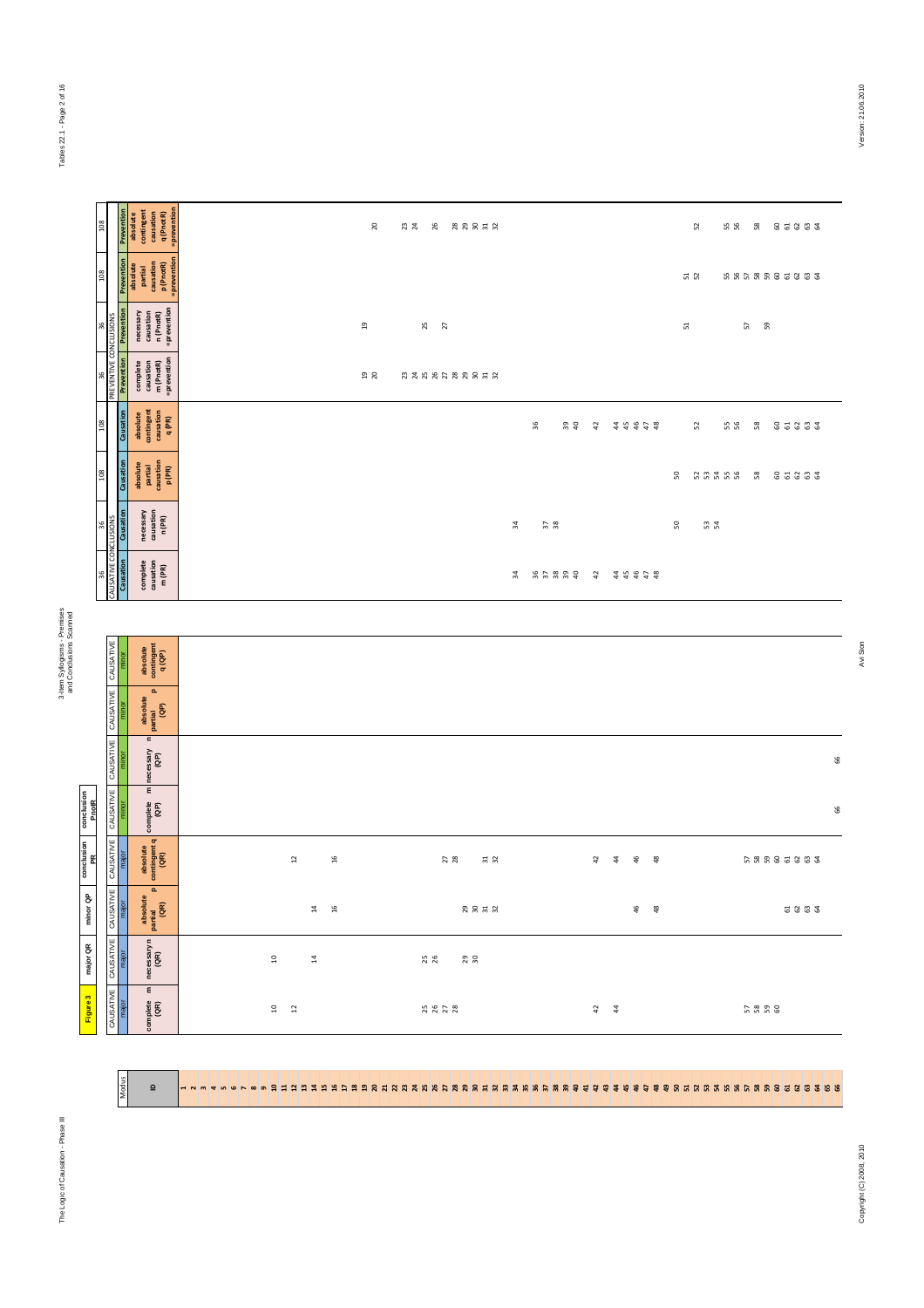| Tables 22.1 - Page 3 of 16                              | 184                                                                                     | 8            | 12345678901231やおおおお 2 おひだ 2 おおおまおお お<br>$41$ $43$   | <b>38 88288 8 8888888</b>             | Version: 21.06.2010      |
|---------------------------------------------------------|-----------------------------------------------------------------------------------------|--------------|-----------------------------------------------------|---------------------------------------|--------------------------|
|                                                         | 36<br><mark>1 (PnotR)</mark><br>denied<br>g                                             | ៵            | $^{2}$<br>25<br>27                                  | 57<br>59<br>51                        |                          |
|                                                         | denying<br>36<br>ε                                                                      | ន            | ੜ                                                   |                                       |                          |
|                                                         | $rac{1}{\sqrt{2}}$                                                                      | $\mathbf{a}$ |                                                     |                                       |                          |
|                                                         |                                                                                         |              |                                                     |                                       |                          |
|                                                         | <sup>184</sup>                                                                          | 8            | 123456789われた扫れおおわね<br>21<br><u>უ ო</u><br>$41$ $43$ | # 5 5 5 6 7 5 6 6 6 6 6 6 6 6 6 6 6 7 |                          |
|                                                         | $\frac{36}{1}$<br>denied                                                                | ៵            | ង ឌ                                                 |                                       |                          |
|                                                         | 36<br><mark>(PR) vers</mark><br>denying                                                 | $\mathbf{a}$ |                                                     |                                       |                          |
|                                                         | $rac{1}{\sqrt{2}}$                                                                      | $\mathbf{a}$ |                                                     |                                       |                          |
|                                                         |                                                                                         |              |                                                     |                                       |                          |
|                                                         | 121                                                                                     | 8            | $41$ $43$                                           | $49$ 51<br>65<br>57<br>59             |                          |
|                                                         | 27<br><mark>rsus q (Pl</mark><br>σ                                                      | ៩            | 36<br>$30^{\circ}$<br>4 48448                       |                                       |                          |
|                                                         | $\frac{27}{\frac{(\text{PR})\text{ver}}{\ddot{\text{ver}}}}$<br>$\overline{\mathbf{a}}$ | ្ព           |                                                     | 50<br>53                              |                          |
|                                                         | $rac{1}{\sqrt{2}}$                                                                      | H            |                                                     | 52<br>68 8 8 8 8 8 8 8                |                          |
|                                                         |                                                                                         |              |                                                     |                                       |                          |
| 3-Item Syllogisms - Premises<br>and Conclusions Scanned |                                                                                         | 8            | <b>이 국 국 국</b>                                      | 99<br>\$85 \$7<br><u>ភ ន</u>          | Avi Sion                 |
|                                                         | 81   139<br><mark>(PR), or n vs. p</mark><br>3 or n, p (PnotR))<br>e <sub>c</sub>       | ៵            |                                                     | 5 5 5 5 5 6 5 6 7<br>52               |                          |
|                                                         | ಕ<br>o<br>P <mark>versus q</mark>                                                       | ្ព           | $\frac{2}{3}$<br>¥                                  |                                       |                          |
|                                                         | $\begin{array}{r}\n\text{compact} \\ \hline\n27 \\ \hline\n\end{array}$                 | $\Xi$        | 36<br><b>% さ は は は は は は は</b>                      |                                       |                          |
|                                                         |                                                                                         |              |                                                     |                                       |                          |
|                                                         | $\frac{1}{\frac{1}{2}}$                                                                 | 8            | $\frac{4}{4}$ $\frac{3}{4}$                         | $49$ 51<br>65<br>57 59                |                          |
|                                                         | 108<br><mark>PR), or n</mark><br>denied<br>$\sigma$<br>orn,                             | ៵            |                                                     | <b>8 23356 2 35355</b>                |                          |
|                                                         | o.<br><mark>d sns.av (ଧ</mark><br>denying<br>ε                                          | ្ព           |                                                     |                                       |                          |
|                                                         | incom.                                                                                  | $\Xi$        |                                                     |                                       |                          |
|                                                         |                                                                                         |              |                                                     |                                       |                          |
|                                                         | 193                                                                                     | 8            | $41$ $43$                                           | 43 52<br>666886688888                 |                          |
|                                                         | $\frac{27}{n}$<br><mark>្ងន្ល</mark>                                                    | ៩            |                                                     | 50<br>ជ ដ                             |                          |
|                                                         | 27<br><mark>(PR) ver</mark>                                                             | ្ព           | 36                                                  |                                       |                          |
|                                                         | $\frac{1}{9}$                                                                           | $\Xi$        | $\frac{2}{3}$<br>ਨ੍ਹ                                |                                       |                          |
| The Logic of Causation - Phase III                      |                                                                                         |              |                                                     |                                       |                          |
|                                                         | Modus                                                                                   | $\mathbf{r}$ |                                                     |                                       | Copyright (C) 2008, 2010 |
|                                                         |                                                                                         |              |                                                     |                                       |                          |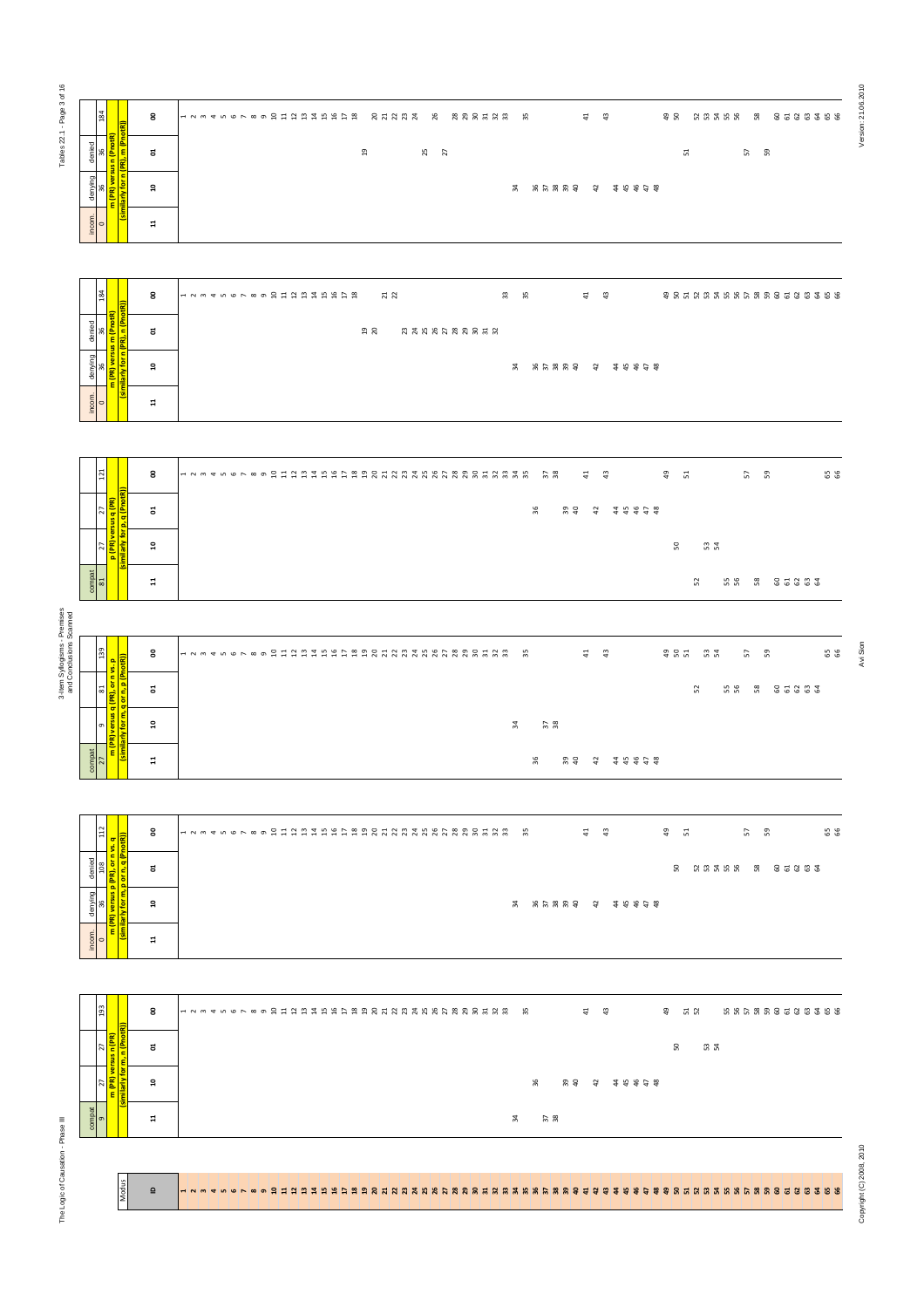pq (PR) p (PR), p (PnotR) p (PR), q (PnotR) pq (PnotR) q (PR), q (PnotR) q (PR), p (PnotR)

 $\Xi$ 

p (PR) Version: 21.06.2010

Avi Sion

| $\overline{121}$ |                      | 8              |  |  |  |  |  |  |         |          |  |  |  |  |  |  |  |  | ******************* |    |               | <u>ត ន</u> |            | 5 S |
|------------------|----------------------|----------------|--|--|--|--|--|--|---------|----------|--|--|--|--|--|--|--|--|---------------------|----|---------------|------------|------------|-----|
|                  | 層<br>E               | 5              |  |  |  |  |  |  | $^{50}$ | AA XAARA |  |  |  |  |  |  |  |  |                     |    |               |            |            |     |
|                  | $\frac{1}{\sqrt{2}}$ | ្ព             |  |  |  |  |  |  |         |          |  |  |  |  |  |  |  |  | S.                  |    | ದಿ. ವೆ.<br>ವಿ |            |            |     |
| $\frac{1}{81}$   |                      | $\overline{a}$ |  |  |  |  |  |  |         |          |  |  |  |  |  |  |  |  |                     | S. |               |            | RR R ST883 |     |

|                                                         |                                        | <br>  p (PR), q (<br>  q (PR), p (                                                                    | 류                                       | 52<br>55 56 56 56 56                                         |
|---------------------------------------------------------|----------------------------------------|-------------------------------------------------------------------------------------------------------|-----------------------------------------|--------------------------------------------------------------|
|                                                         | moduses of p,q compatibles all the san | p (PR), p (PnotR)<br>q (PR), q (PnotR)<br>2                                                           | $\Xi$                                   | 52<br>66 66666                                               |
|                                                         | The 81                                 | pq (PR)<br>pq (PnotR)<br>5                                                                            | $\Xi$                                   | 52<br>5 5 5 5 5 6 5 6 7 8                                    |
|                                                         |                                        |                                                                                                       |                                         |                                                              |
|                                                         |                                        | $121\,$                                                                                               | 8<br>ຮ                                  | 8 S<br>R NA R R R R R R R                                    |
|                                                         |                                        |                                                                                                       | ្ព                                      | 50 53                                                        |
|                                                         | compat                                 | 81                                                                                                    | $\overline{a}$                          | RR R 85883<br>52                                             |
|                                                         |                                        |                                                                                                       |                                         |                                                              |
|                                                         |                                        | 121                                                                                                   | 8                                       | 123456789mmmmmmmmmmmmmmmmあああああるあれるあれるああるものはないのものものもの<br>88   |
|                                                         |                                        | 27<br><mark>S p (PnotR)</mark><br>for q, q)                                                           | ៩                                       | 51<br>57                                                     |
| 3-Item Syllogisms - Premises<br>and Conclusions Scanned |                                        | <sup>47</sup><br><mark>(PR) versus j</mark><br><b>Inilarly</b><br>$\overline{\Omega}$                 | $\mathbf{a}$                            | <u>ន ពង</u>                                                  |
|                                                         | $\frac{\text{compat}}{\text{81}}$      | $\mathbf{a}$                                                                                          | m<br>$\overline{a}$                     | 52<br><b>66 86666</b>                                        |
|                                                         |                                        |                                                                                                       |                                         |                                                              |
|                                                         |                                        |                                                                                                       | 8                                       |                                                              |
|                                                         | denied                                 | 36   108   112<br><mark>1) versus q (PnotR), or n vs. p<br/>ly for m (PnotR), q (PR), or n, p)</mark> | ដ                                       | <b>N</b> RR 8 85883                                          |
|                                                         | denying                                |                                                                                                       | ្ព                                      |                                                              |
|                                                         | incom.                                 | similarly<br>$\overline{\phantom{0}}$                                                                 | $\Xi$                                   |                                                              |
|                                                         |                                        | $\blacksquare$<br>- 12                                                                                |                                         |                                                              |
|                                                         |                                        | 112                                                                                                   | $\overline{\text{or n}, \text{q}}$<br>8 | $\frac{4}{4}$ $\frac{3}{4}$<br>98<br><u>ន ។</u><br><b>SS</b> |
|                                                         | denied                                 | versus p (PnotR), or n vs. q<br>for m (PnotR), p (PR), or n,<br>108                                   | ៩                                       | 52<br>6666666666                                             |
|                                                         | denying                                | 36                                                                                                    | $\mathbf{a}$                            |                                                              |
|                                                         | incom.                                 | similarly<br>Similarly<br>$\circ$                                                                     | $\Xi$                                   |                                                              |
|                                                         |                                        |                                                                                                       |                                         |                                                              |
|                                                         |                                        | Modus                                                                                                 | $\mathbf{\underline{o}}$                |                                                              |
| The Logic of Causation - Phase III                      |                                        |                                                                                                       |                                         |                                                              |
|                                                         |                                        |                                                                                                       |                                         |                                                              |
|                                                         |                                        |                                                                                                       |                                         |                                                              |

|                                                                                                                                                                   | 8     |  |  |  |  |  |  |  | 9 1 2 3 1 1 2 4 5 6 7 8 9 |   | $\frac{21}{22}$ |    | 25 |  |       | 33 SS         |       | $\frac{4}{4}$ $\frac{3}{4}$ |       |  | \$ 8 2 | <b>32</b> |     | 57   | 59 |       | 55 |
|-------------------------------------------------------------------------------------------------------------------------------------------------------------------|-------|--|--|--|--|--|--|--|---------------------------|---|-----------------|----|----|--|-------|---------------|-------|-----------------------------|-------|--|--------|-----------|-----|------|----|-------|----|
|                                                                                                                                                                   | ៩     |  |  |  |  |  |  |  |                           | g |                 | 23 | 26 |  | 88852 |               |       |                             |       |  |        | 52        | ង ង | - 88 |    | 85883 |    |
| incom.   denying   denied  <br>  0   36   108   112<br>  <mark>(similarly for m (Pnotfl), q (PR), or n, p)</mark><br>  Camilarly for m (Pnotfl), q (PR), or n, p) | ្ព    |  |  |  |  |  |  |  |                           |   |                 |    |    |  |       | $\frac{4}{3}$ | ***** | $\frac{2}{3}$               | 48828 |  |        |           |     |      |    |       |    |
| $rac{1}{2}$                                                                                                                                                       | $\Xi$ |  |  |  |  |  |  |  |                           |   |                 |    |    |  |       |               |       |                             |       |  |        |           |     |      |    |       |    |

| $112\,$                                               |                                                                                                | 8              |                    |  |  |  |  |  |  |          | $\frac{21}{22}$ |    | 25 | $\overline{27}$ |       |  | $\frac{3}{2}$ | 55            |  |       | $\overline{4}$ |                | 43 |       | 98 | 51  |    | <b>32</b> |    | 57 | 59 |            |  | 65 |
|-------------------------------------------------------|------------------------------------------------------------------------------------------------|----------------|--------------------|--|--|--|--|--|--|----------|-----------------|----|----|-----------------|-------|--|---------------|---------------|--|-------|----------------|----------------|----|-------|----|-----|----|-----------|----|----|----|------------|--|----|
| $\frac{\text{denied}}{108}$                           |                                                                                                | ã              |                    |  |  |  |  |  |  | $\Omega$ |                 | 23 |    | 26              | 88853 |  |               |               |  |       |                |                |    |       |    |     | 52 |           | 55 | 58 |    | 85333      |  |    |
| denying<br>96                                         | m <mark>(PR) versus q (PnotR), or n vs. p</mark><br>(similarly for m (PnotR), q (PR), or n, p) | $\mathbf{a}$   |                    |  |  |  |  |  |  |          |                 |    |    |                 |       |  |               | $\frac{4}{3}$ |  | ***** |                | $\frac{2}{3}$  |    | 25455 |    |     |    |           |    |    |    |            |  |    |
| incom.<br>$\sim$                                      |                                                                                                | $\mathbf{1}$   |                    |  |  |  |  |  |  |          |                 |    |    |                 |       |  |               |               |  |       |                |                |    |       |    |     |    |           |    |    |    |            |  |    |
|                                                       |                                                                                                |                |                    |  |  |  |  |  |  |          |                 |    |    |                 |       |  |               |               |  |       |                |                |    |       |    |     |    |           |    |    |    |            |  |    |
| $112$                                                 |                                                                                                | g              | <b>HNM THOL WO</b> |  |  |  |  |  |  |          |                 |    |    |                 |       |  |               | 55            |  |       | $\overline{4}$ |                | 43 |       | 49 |     |    | 53        |    |    |    |            |  | 65 |
| $\begin{array}{c}\n\text{denied} \\ 108\n\end{array}$ | m (PR) versus p (PnotR), or n vs. q<br>(similarly for m (PnotR), p (PR), or n, q)              | ៩              |                    |  |  |  |  |  |  |          |                 |    |    |                 |       |  |               |               |  |       |                |                |    |       |    | ដ ដ |    |           |    |    |    | 6668885888 |  |    |
| denying<br>36                                         |                                                                                                | $\mathbf{a}$   |                    |  |  |  |  |  |  |          |                 |    |    |                 |       |  |               | $\frac{4}{3}$ |  | ***** |                | $\overline{a}$ |    | 25458 |    |     |    |           |    |    |    |            |  |    |
| incom.<br>$\sim$                                      |                                                                                                | $\overline{a}$ |                    |  |  |  |  |  |  |          |                 |    |    |                 |       |  |               |               |  |       |                |                |    |       |    |     |    |           |    |    |    |            |  |    |

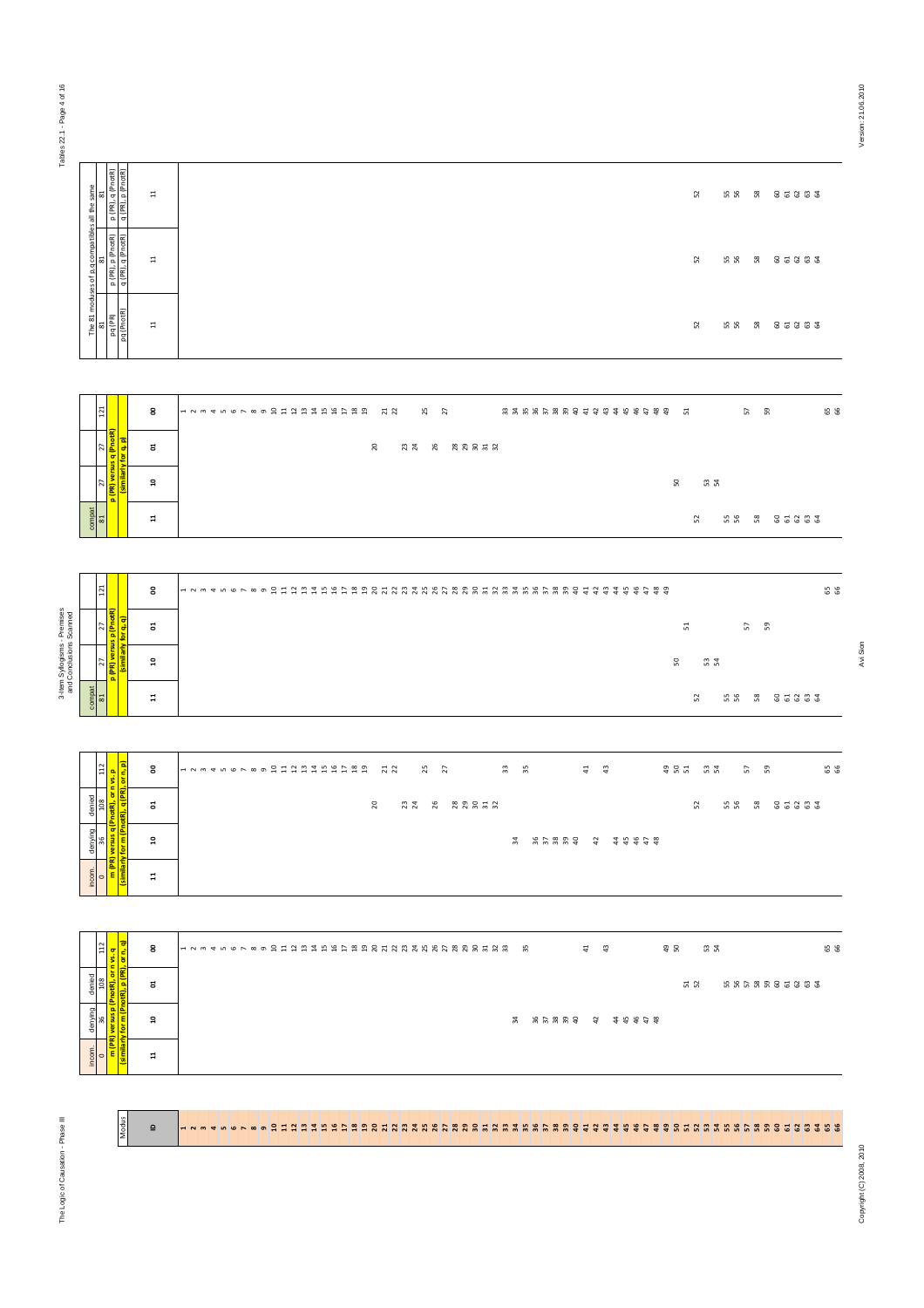|                     | CAUSATIVE           | minor | absolute<br>contingent q<br>(PQ)                     |                                                                                                                                                                                                             |     |     |                |               | RAR XKR RRS   |                    |                               |                    | 828                          |                    | 952                | <b>2258</b>        |                              |                    |                    | $\frac{2}{3}$ $\frac{3}{9}$ $\frac{3}{9}$     |         |                      | $\frac{105}{108}$                                |                    | <b>SES</b>                                       |                                                  | <b>E E E</b>                                  | 23.24                                          | 126<br>127<br>128             |                    |                                                              |     |
|---------------------|---------------------|-------|------------------------------------------------------|-------------------------------------------------------------------------------------------------------------------------------------------------------------------------------------------------------------|-----|-----|----------------|---------------|---------------|--------------------|-------------------------------|--------------------|------------------------------|--------------------|--------------------|--------------------|------------------------------|--------------------|--------------------|-----------------------------------------------|---------|----------------------|--------------------------------------------------|--------------------|--------------------------------------------------|--------------------------------------------------|-----------------------------------------------|------------------------------------------------|-------------------------------|--------------------|--------------------------------------------------------------|-----|
|                     | CAUSATIVE           | minor | $\mathbf{a}$<br>absolute<br>partial<br>(PQ)          |                                                                                                                                                                                                             |     |     |                |               |               |                    | 23 23                         |                    | 86 58                        |                    | នគន                | ន ន ន              |                              | 8880               |                    | $\begin{array}{c} 23 \\ 23 \\ 34 \end{array}$ |         |                      | $\begin{array}{c} 106 \\ 107 \\ 108 \end{array}$ |                    | $\begin{array}{c} 110 \\ 111 \\ 112 \end{array}$ | $\begin{array}{c} 114 \\ 115 \\ 116 \end{array}$ | 118<br>119<br>120                             | $123$<br>$123$<br>$124$                        | 126<br>127<br>128             |                    |                                                              |     |
|                     | CAUSATIVE           | minor | necessary n<br>(PQ)                                  | 67                                                                                                                                                                                                          |     |     |                |               |               |                    | 232                           |                    |                              |                    |                    |                    |                              | 8880               |                    |                                               |         |                      |                                                  |                    |                                                  | $\begin{array}{c} 14 \\ 115 \\ 116 \end{array}$  |                                               |                                                |                               |                    | $\begin{array}{c} 30 \\ 131 \\ 132 \end{array}$              |     |
| conclusion<br>PnotR | ¥,<br>CAUSATI'      | minor | $\pmb{\epsilon}$<br>complete<br>(PQ)                 | <b>G</b> 8                                                                                                                                                                                                  |     |     |                |               | RAK XKK RRS   |                    |                               |                    |                              |                    |                    |                    |                              |                    |                    |                                               |         |                      |                                                  |                    |                                                  |                                                  |                                               |                                                |                               |                    | $130$<br>$131$<br>$132$                                      |     |
| conclusion<br>PR    | <b>ISAT</b><br>ह    | major | absolute<br>contingent<br>q(RQ)                      |                                                                                                                                                                                                             |     |     | 74             | $\frac{1}{2}$ | $\frac{8}{2}$ | 80                 |                               |                    |                              |                    | <b>88588358</b>    |                    |                              |                    |                    |                                               |         | 106                  | 108                                              | $110$              | $\frac{1}{2}$                                    |                                                  |                                               | 23332828                                       |                               |                    |                                                              |     |
| minor PQ            |                     | major | $\mathbf{a}$<br>absolute<br> <br>  partial<br>  (RQ) |                                                                                                                                                                                                             |     |     |                | 76            |               | 80                 |                               |                    |                              |                    | 52                 |                    | 56                           |                    |                    |                                               |         | 106                  | 108                                              | $110\,$            | $\frac{1}{2}$                                    |                                                  |                                               | H 2 2 3 4 5 5 6 7 2 3                          |                               |                    |                                                              | 132 |
| major RQ            |                     | 흐     | n<br>necessary<br>(RQ)                               |                                                                                                                                                                                                             |     |     |                |               |               |                    |                               |                    |                              |                    |                    |                    |                              |                    |                    |                                               |         |                      |                                                  |                    |                                                  |                                                  |                                               |                                                |                               |                    | 130                                                          | 132 |
| Figure 2            | <b>TASL</b>         | major | $\pmb{\epsilon}$<br>complete<br>(RQ)                 |                                                                                                                                                                                                             |     |     | 74             |               | $78$          |                    |                               |                    |                              | <b>88</b>          |                    | 5 \$               |                              |                    |                    |                                               |         |                      |                                                  |                    |                                                  |                                                  |                                               |                                                |                               |                    | 130                                                          |     |
|                     |                     |       |                                                      |                                                                                                                                                                                                             |     |     |                |               |               |                    |                               |                    |                              |                    |                    |                    |                              |                    |                    |                                               |         |                      |                                                  |                    |                                                  |                                                  |                                               |                                                |                               |                    |                                                              |     |
|                     | CAUSATIVE           | minor | absolute<br>contingent q<br>(PQ)                     |                                                                                                                                                                                                             |     | 772 |                | 74 R          | 780           |                    |                               |                    | <b>828</b>                   |                    | <b>SSS</b>         | <b>358</b>         |                              |                    |                    | ទី ទី                                         |         |                      | $\frac{16}{10}$                                  |                    | 313                                              |                                                  | $\begin{array}{c} 13 \\ 11 \\ 20 \end{array}$ | $\begin{array}{c} 23 \\ 23 \\ 124 \end{array}$ | $126$<br>$127$<br>$128$       |                    |                                                              |     |
|                     | CAUSATIVE           | minor | $\mathbf{a}$<br>absolute<br>partial<br>(PQ)          |                                                                                                                                                                                                             |     |     |                |               |               |                    | 232                           |                    | 8588                         |                    | 952                |                    | <b>34 56</b>                 | 9.90               |                    | $102$<br>$103$<br>$104$                       |         |                      | $\begin{array}{c} 106 \\ 107 \\ 108 \end{array}$ |                    | $\begin{array}{c} 111 \\ 112 \end{array}$        | $\begin{array}{c} 114 \\ 115 \\ 116 \end{array}$ | $\begin{array}{c} 13 \\ 13 \\ 20 \end{array}$ | 12<br>12<br>12<br>12<br>1                      | 126<br>127<br>128             |                    |                                                              |     |
|                     | CAUSATIVE           | minor | necessary n $(PQ)$                                   | 67                                                                                                                                                                                                          |     |     |                |               |               |                    | 232                           |                    |                              |                    |                    |                    |                              | 8880               |                    |                                               |         |                      |                                                  |                    |                                                  | $\begin{array}{c} 14 \\ 11 \\ 1 \end{array}$     |                                               |                                                |                               |                    | $\begin{array}{c} 36 \\ 21 \\ 32 \end{array}$                |     |
| conclusion<br>PnotR | CAUSAT              | minor | $\pmb{\epsilon}$<br>complete<br>(PQ)                 | 67                                                                                                                                                                                                          | 777 |     | <b>77.76</b>   |               | ೯೭ ೫          |                    |                               |                    |                              |                    |                    |                    |                              |                    |                    |                                               |         |                      |                                                  |                    |                                                  |                                                  |                                               |                                                |                               |                    | $130$<br>$131$<br>$132$                                      |     |
| conclusion<br>PR    | CAUSATI<br>major    |       | absolute<br>contingent q<br>(QR)                     |                                                                                                                                                                                                             |     |     |                | 76            |               | 80                 |                               |                    |                              |                    | $\frac{5}{9}$      |                    | 56                           |                    |                    |                                               |         | $\frac{6}{2}$        | 108                                              | $\frac{1}{2}$      | 112                                              |                                                  |                                               | E 2 2 3 4 5 5 6 7 8                            |                               |                    |                                                              | 132 |
| minor PQ            | E<br>CAUSAT         | major | $\mathbf{a}$<br>absolute<br>partial<br>(QR)          |                                                                                                                                                                                                             |     |     | 4              | 76            | $78$          | 80                 |                               |                    |                              |                    | 88588388           |                    |                              |                    |                    |                                               |         | 106                  | 108                                              | 110                | 112                                              |                                                  |                                               | <b>NNNNNNNN</b>                                |                               |                    |                                                              |     |
| major QR            | <b>JSATIVE</b><br>ड | major | $n$ ecessary n $(QR)$                                |                                                                                                                                                                                                             |     |     | $\overline{7}$ |               | 78            |                    |                               |                    |                              | <b>89</b>          |                    | 5 5                |                              |                    |                    |                                               |         |                      |                                                  |                    |                                                  |                                                  |                                               |                                                |                               |                    | 130                                                          |     |
| Figure 1            | CAUSATIVE           | major | $\mathsf E$<br>complete<br>(QR)                      |                                                                                                                                                                                                             |     |     |                |               |               |                    |                               |                    |                              |                    |                    |                    |                              |                    |                    |                                               |         |                      |                                                  |                    |                                                  |                                                  |                                               |                                                |                               |                    | 130                                                          | 132 |
|                     |                     |       |                                                      |                                                                                                                                                                                                             |     |     |                |               |               |                    |                               |                    |                              |                    |                    |                    |                              |                    |                    |                                               |         |                      |                                                  |                    |                                                  |                                                  |                                               |                                                |                               |                    |                                                              |     |
| 3-Item<br>Matrix    |                     | Modus | summary<br>8-digit                                   | $\begin{tabular}{l} 1000010 \\ 1000011 \\ 100010 \\ 100010 \\ 100011 \\ 100011 \\ 100011 \\ 100000 \\ 100000 \\ 1000101 \\ 1001010 \\ 1001011 \\ 1001101 \\ 1001101 \\ 1001101 \\ 1001100 \\ \end{tabular}$ |     |     |                |               | 1001101       | 1001110<br>1001111 | 1010000<br>1010010<br>1010001 | 1010100<br>1010011 | 1010110<br>101011<br>1010101 | 1011000<br>1011001 | 1011010<br>1011011 | 1011100<br>1011101 | 1011110<br>1100000<br>101111 | 1100010<br>1100001 | 1100100<br>1100011 | 1100110<br>1100101                            | 1100111 | $1101001$<br>1101000 | 1101011                                          | 1101100<br>1101101 | 1101110                                          |                                                  |                                               |                                                | 1111110<br>1111100<br>1111101 | 1000000<br>1111111 | $\begin{array}{c} 1000001 \\ 1000010 \\ 1000001 \end{array}$ |     |
|                     |                     | Modus | $\mathbf{\underline{o}}$                             |                                                                                                                                                                                                             |     |     |                |               |               |                    |                               |                    |                              |                    |                    |                    |                              |                    |                    |                                               |         |                      |                                                  |                    |                                                  |                                                  |                                               |                                                |                               |                    |                                                              |     |

|                                                                   | 1000010                                                         |
|-------------------------------------------------------------------|-----------------------------------------------------------------|
|                                                                   | 000011                                                          |
|                                                                   | 0001                                                            |
|                                                                   | Ξ<br>g<br>Ō                                                     |
|                                                                   | 0001                                                            |
|                                                                   | goo                                                             |
|                                                                   |                                                                 |
|                                                                   | 5<br>g                                                          |
|                                                                   | 001010<br>g                                                     |
|                                                                   | ġ                                                               |
|                                                                   | 5<br>0011                                                       |
|                                                                   | 음<br>$\overline{5}$                                             |
|                                                                   | g                                                               |
|                                                                   | 010001<br>010000                                                |
|                                                                   | 0100                                                            |
|                                                                   | $\circ$                                                         |
|                                                                   | ឪ<br>$\mathbf{H}$<br>C                                          |
| 688 R F F F F F F F F R & 5 3 3 3 3 3 3 3 3 3 4 5 7 8 7 8 7 8 8 9 | 5<br>$\frac{5}{2}$<br>ā<br>ö                                    |
|                                                                   | ö                                                               |
|                                                                   | 011000                                                          |
|                                                                   | 1001<br>S.                                                      |
|                                                                   | $\circ$<br>$\circ$                                              |
|                                                                   | 1100<br>품                                                       |
|                                                                   | 1101<br>5                                                       |
|                                                                   | 음                                                               |
|                                                                   | 급<br>Ë<br>5                                                     |
|                                                                   | 100000                                                          |
|                                                                   | 100001<br>$\circ$                                               |
| $rac{8}{100}$                                                     | 100011                                                          |
| $\frac{5}{2}$                                                     | 8<br>1001                                                       |
| ē                                                                 | 5<br>1001                                                       |
| ö                                                                 | 1001                                                            |
| g                                                                 | 100111                                                          |
| ă                                                                 | 101000                                                          |
| ă                                                                 | g<br>ğ<br>g                                                     |
| 2                                                                 | 101011                                                          |
| ò                                                                 | 101100                                                          |
|                                                                   | $\Xi$<br>ġ                                                      |
|                                                                   | 101110                                                          |
|                                                                   | $\Xi$<br>8<br>1011<br>$\overline{5}$                            |
|                                                                   | 1000                                                            |
|                                                                   | 10011<br>10010                                                  |
|                                                                   | 8<br>$\overline{5}$                                             |
|                                                                   |                                                                 |
|                                                                   | 10110                                                           |
|                                                                   | $\overline{5}$                                                  |
|                                                                   |                                                                 |
|                                                                   | 1010                                                            |
|                                                                   | 1011                                                            |
|                                                                   |                                                                 |
|                                                                   |                                                                 |
|                                                                   | ⊣<br>H<br>$\blacksquare$<br>$\overline{ }$                      |
|                                                                   | 8<br>$\bar{ }$                                                  |
|                                                                   | 8<br>ō<br>ō<br>8<br>$\mathbf{H}$                                |
| $\frac{1}{2}$                                                     | $\begin{array}{c} \text{1000001} \\ \text{1000001} \end{array}$ |
|                                                                   |                                                                 |

Avi Sion

Copyright (C) 2010, 2110 Avi Sion Party Copyright (C) 2010, 21.07.09.2010 Avi Sion 2010, 2010, 2010, 2010, 2010, 2010, 2010, 2010, 2010, 2010, 2010, 2010, 2010, 2010, 2010, 2010, 2010, 2010, 2010, 2010, 2010, 2010, 2010, 2 Copyright (C) 2008, 2010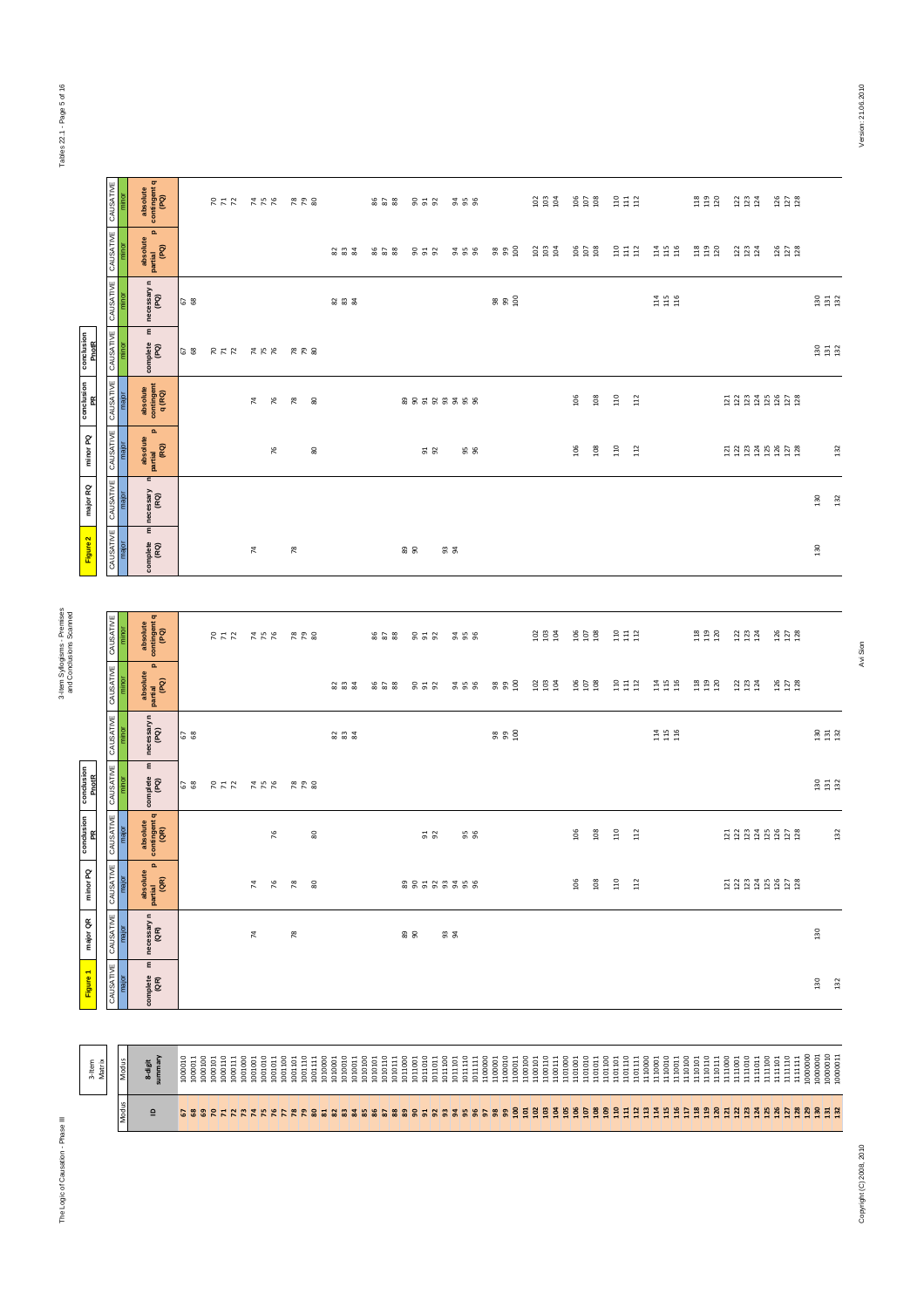Modus  $\overline{a}$ 

3-Item Syllogisms - Premises<br>and Conclusions Scanned and Conclusions Scanned

Figure 3

| $^{108}$                          |            | Prevention<br>absolute<br>contingent<br>causation<br>q (PnotR)<br>=prevention       | $_{68}$ | 72  | $\overline{7}$       | $RPRR$ 8       | $\approx$ | $\frac{2}{8}$ | g                   | 55558      |              | $\frac{8}{1}$ | $103$<br>$104$                            | $\frac{8}{106}$                                  |     |                                               |                                                | 116        | 119<br>120                                    | 122                     | 124<br>125<br>127<br>128         |                                                  |     |
|-----------------------------------|------------|-------------------------------------------------------------------------------------|---------|-----|----------------------|----------------|-----------|---------------|---------------------|------------|--------------|---------------|-------------------------------------------|--------------------------------------------------|-----|-----------------------------------------------|------------------------------------------------|------------|-----------------------------------------------|-------------------------|----------------------------------|--------------------------------------------------|-----|
| $\frac{8}{108}$                   |            | Prevention<br>absolute<br>partial<br>causation<br>p (PnotR)<br>=prevention          |         |     |                      |                |           |               |                     |            |              | $\frac{9}{2}$ |                                           |                                                  |     | 8388888888                                    |                                                | 115<br>116 |                                               |                         | <b>BBBBBBBBBB</b>                |                                                  |     |
| 56                                | Prevention | necessary<br>causation<br>n (PnotR)<br>= prevention                                 | 67      |     | $\mathbb{R}^2$<br>75 |                | 83        |               | 89<br>51            |            | 99           |               |                                           | 105<br>107                                       |     |                                               | $115$                                          |            |                                               | 121<br>123              |                                  |                                                  |     |
| PREVENTIVE CONCLUSIONS<br>36      | Prevention | complete<br>causation<br>m (PnotR)<br>=prevention                                   | 67      |     | <b>HARAHALEE8</b>    |                | <b>33</b> |               | 58885533358         |            |              |               |                                           |                                                  |     |                                               |                                                |            |                                               |                         |                                  |                                                  |     |
| $\frac{8}{2}$                     | Causation  | absolute<br>contingent<br>causation<br>q (PR)                                       |         |     |                      |                |           |               |                     |            |              | 100           | $103$<br>$104$                            | 106                                              |     |                                               |                                                | 116        | 119<br>120                                    | 122                     | $124$<br>$125$<br>$127$<br>$128$ |                                                  | 132 |
| $^{108}$                          | Causation  | absolute<br>partial<br>causation<br>p (PR)                                          |         |     |                      |                |           |               |                     |            | 98           |               | 85888                                     | $\frac{8}{2}$                                    |     | <b>g</b> g g g g g                            | $\frac{4}{11}$                                 |            | 22222                                         | 122                     |                                  |                                                  |     |
| <b>CONCLUSION</b><br>36           | Causation  | necessary<br>causation<br>n (PR)                                                    |         |     |                      |                |           |               |                     |            | 8            |               | $\begin{array}{c} 101 \\ 102 \end{array}$ |                                                  |     |                                               | 114                                            |            | $\begin{array}{c} 117 \\ 118 \end{array}$     |                         |                                  | 130                                              |     |
| CAUSATIVE<br>æ                    | Causation  | $\begin{array}{c} \text{complete} \\ \text{causation} \\ \text{m (PR)} \end{array}$ |         |     |                      |                |           |               |                     |            |              |               |                                           |                                                  |     |                                               |                                                |            |                                               |                         |                                  | 130                                              | 132 |
|                                   |            |                                                                                     |         |     |                      |                |           |               |                     |            |              |               |                                           |                                                  |     |                                               |                                                |            |                                               |                         |                                  |                                                  |     |
|                                   |            | absolute<br>contingent<br>q(QP)                                                     |         |     |                      |                | 232       | 858           | 952                 | <b>358</b> | 898          |               | 288                                       | $\begin{array}{c} 100 \\ 101 \\ 1 \end{array}$   |     | $\begin{array}{c} 11 \\ 21 \\ 31 \end{array}$ | $\begin{array}{c} 24 \\ 21 \\ 36 \end{array}$  |            | $\begin{array}{c} 28 \\ 13 \\ 20 \end{array}$ | 223                     | 126<br>127<br>128                |                                                  |     |
| CAUSATIVE   CAUSATIVE   CAUSATIVE |            | $\mathbf{a}$<br>absolute<br> <br>  partial<br>  (QP)                                |         |     | RAR XKK RR8          |                |           | 858           | 858                 | ន ន ន      |              |               | $\frac{20}{103}$                          | $\begin{array}{c} 106 \\ 107 \\ 108 \end{array}$ |     | $\begin{array}{c} 11 \\ 11 \\ 11 \end{array}$ |                                                |            | $118$<br>$119$<br>$120$                       | $123$<br>$123$<br>$124$ | 126<br>127<br>128                |                                                  |     |
|                                   |            | $\mathbf{c}$<br>necessary<br>(QP)                                                   | G 8     | 777 |                      | <b>AKK RRS</b> |           |               |                     |            |              |               |                                           |                                                  |     |                                               |                                                |            |                                               |                         |                                  | $\begin{array}{c} 30 \\ 21 \\ 32 \end{array}$    |     |
|                                   |            | $\pmb{\epsilon}$<br>complete<br>(QP)                                                | 68      |     |                      |                | 23 23     |               |                     |            | <b>88 SQ</b> |               |                                           |                                                  |     |                                               | $\begin{array}{c} 14 \\ 15 \\ 116 \end{array}$ |            |                                               |                         |                                  | $\begin{array}{c} 130 \\ 131 \\ 132 \end{array}$ |     |
| CAUSATIVE   CAUSATIVE             | majo       | absolute<br>contingent q<br>(QR)                                                    |         |     | $76$                 | 80             |           |               | $\frac{5}{9}$       | 56         |              |               |                                           | 106                                              | 108 | 110<br>112                                    |                                                |            |                                               |                         | 22342428                         |                                                  | 132 |
| TIVE                              |            | $\mathbf{a}$<br>absolute<br>partial<br>(QR)                                         |         |     |                      | $74$ $80$      |           |               | 8 9 5 6 5 5 5 5 6 9 |            |              |               |                                           | 106                                              | 108 | 110<br>$112$                                  |                                                |            |                                               |                         | 333358528                        |                                                  |     |
| CAUSATIVE   CAUSATIVE   CAUSAT    |            | necessary n<br>(QR)                                                                 |         |     | $\overline{74}$      | $78$           |           |               | <b>88</b>           | <u>ვ ჭ</u> |              |               |                                           |                                                  |     |                                               |                                                |            |                                               |                         |                                  | 130                                              |     |
|                                   |            | $\pmb{\epsilon}$<br>complete<br>(QR)                                                |         |     |                      |                |           |               |                     |            |              |               |                                           |                                                  |     |                                               |                                                |            |                                               |                         |                                  | 130                                              | 132 |

67 68 69 70 71 72 73 74 75 76 77 78 79 80 81 82 83 84 85 86 87 88 89 90 91 92 93 94 95 96 97 98 99 100 101 102 103 104 105 106 107 108 109 110 111 112 113 114 115 116 117 118 119 120 121 122 123 124 125 126 127 128 129 130 131 132

Avi Sion

Copyright (C) 2008, 2010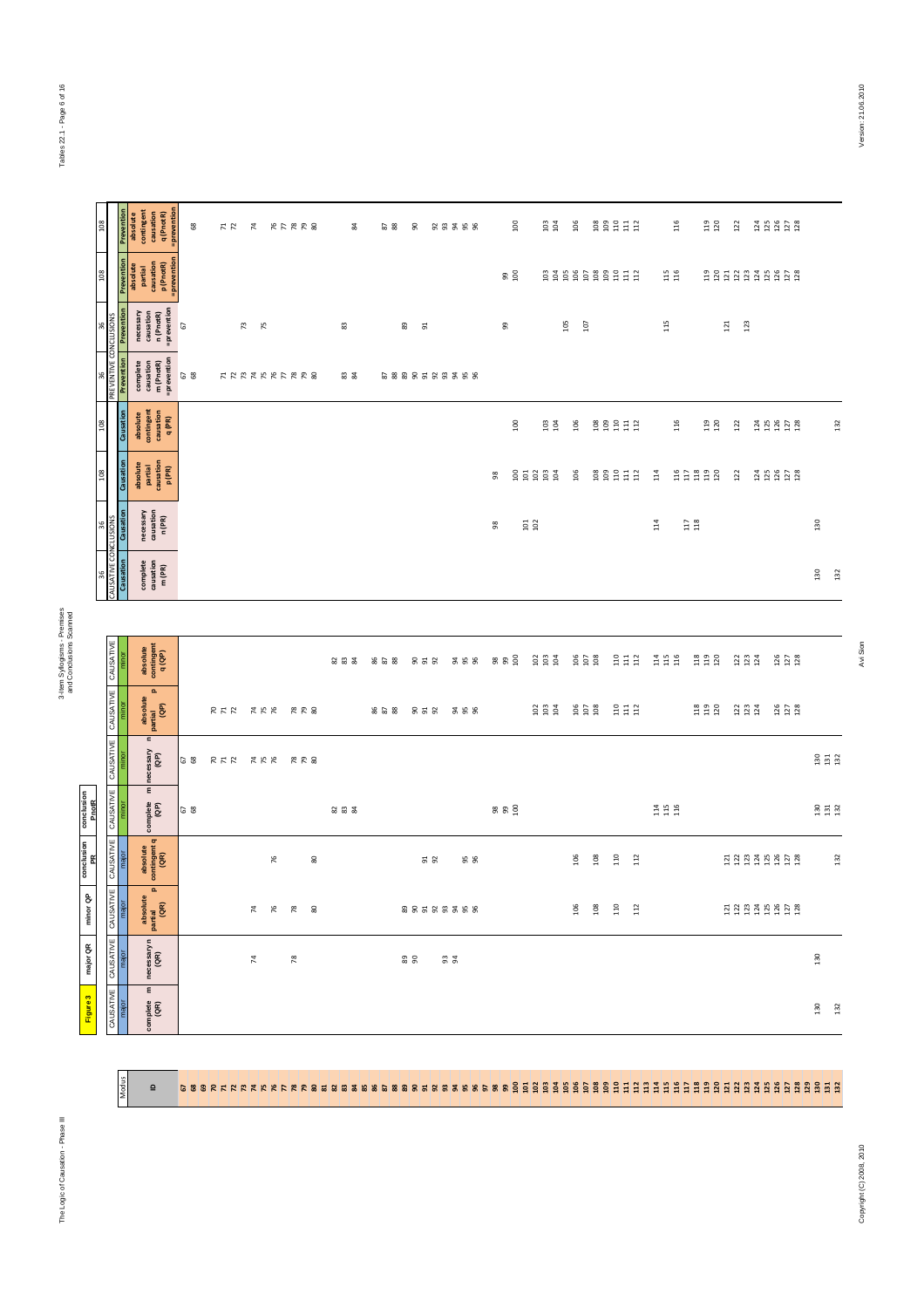Tables 22.1 - Page 7 of 16 Tables 22.1 - Page 7 of 16

|         | 184                               |                                                                                       | 8              | 88888<br>106<br>gggddda<br>11322<br>$122$<br>$1188080$<br>$1181280$<br>$\frac{51}{2}$<br>5555558<br>88222 2 222888<br>2 2 3 2 3 2<br>- 90                                                                                                                                                                                                                                                                                                                |
|---------|-----------------------------------|---------------------------------------------------------------------------------------|----------------|----------------------------------------------------------------------------------------------------------------------------------------------------------------------------------------------------------------------------------------------------------------------------------------------------------------------------------------------------------------------------------------------------------------------------------------------------------|
| denied  | 36                                | n (PnotR                                                                              | E,             | $115$<br>105<br>107<br>121<br>123<br>89<br>99<br>73 75<br>83<br>51<br>67                                                                                                                                                                                                                                                                                                                                                                                 |
| denying | 36                                | (similarly for n (PR), m (Pno<br>PR) versus                                           | <b>្ព</b>      | 130<br>132                                                                                                                                                                                                                                                                                                                                                                                                                                               |
| incom.  | $\circ$                           | Ε                                                                                     | $\overline{1}$ |                                                                                                                                                                                                                                                                                                                                                                                                                                                          |
|         |                                   |                                                                                       |                |                                                                                                                                                                                                                                                                                                                                                                                                                                                          |
|         | 184                               |                                                                                       | 8              | 131<br><b>9 R</b><br><b>81</b><br>82<br><b>85</b><br>86                                                                                                                                                                                                                                                                                                                                                                                                  |
| denied  | 36                                | (PR), n (PnotR))<br>m (PnotR                                                          | ៩              | 68<br>カカ やね た あ カ あ め の<br>ಙ ౙ<br>58885588358                                                                                                                                                                                                                                                                                                                                                                                                            |
| denying | 36                                | <b>PR</b> ) versus<br>similarly for n                                                 | $\mathbf{a}$   | 130<br>132                                                                                                                                                                                                                                                                                                                                                                                                                                               |
| incom.  | $\circ$                           | ε                                                                                     | $\mathbf{r}$   |                                                                                                                                                                                                                                                                                                                                                                                                                                                          |
|         |                                   |                                                                                       |                |                                                                                                                                                                                                                                                                                                                                                                                                                                                          |
|         | 121                               |                                                                                       | 8              | $\begin{array}{c} 29 \\ 30 \\ 131 \end{array}$<br>$rac{105}{107}$<br>$113$<br>123<br>115<br>121<br>- 99                                                                                                                                                                                                                                                                                                                                                  |
|         | 27                                | similarly for p, q (PnotR)                                                            | ៩              | 132                                                                                                                                                                                                                                                                                                                                                                                                                                                      |
|         | 27                                | <mark>b (PR) versus q (PR</mark>                                                      | ្ព             | $\substack{117 \\ 118}$<br>$\frac{101}{102}$<br>14<br>98                                                                                                                                                                                                                                                                                                                                                                                                 |
|         | $\frac{\text{compat}}{\text{81}}$ |                                                                                       | $\overline{u}$ | 119<br>120<br>$\frac{8}{2}$<br>106<br>116<br>1156<br>1157<br>1158<br>$103$<br>$104$<br>122                                                                                                                                                                                                                                                                                                                                                               |
|         |                                   |                                                                                       |                |                                                                                                                                                                                                                                                                                                                                                                                                                                                          |
|         | 139                               |                                                                                       | 8              | $\begin{array}{c} 113 \\ 114 \\ 115 \end{array}$<br>105<br>$\begin{array}{c} 117 \\ 118 \end{array}$<br>129<br>121<br>123<br>$131\,$<br>$\frac{101}{102}$<br>107                                                                                                                                                                                                                                                                                         |
|         | 81                                | <mark>m (PR) versus q (PR), or n vs. p</mark><br>(similarly for m, q or n, p (PnotR)) | ដ              | $\frac{8}{100}$<br>106<br><b>g</b> g g g g g<br>$\begin{array}{c} 119 \\ 120 \end{array}$<br>$\frac{2}{104}$<br>116<br>122                                                                                                                                                                                                                                                                                                                               |
|         | ō                                 |                                                                                       | <b>ុ</b>       | 130                                                                                                                                                                                                                                                                                                                                                                                                                                                      |
| compat  | <b>Z7</b>                         |                                                                                       | $\mathbf{1}$   | 132                                                                                                                                                                                                                                                                                                                                                                                                                                                      |
|         |                                   |                                                                                       |                |                                                                                                                                                                                                                                                                                                                                                                                                                                                          |
|         | 112                               |                                                                                       | 8              | $\begin{array}{c} 105 \\ 107 \end{array}$<br>$113\,$<br>115<br>123<br>129<br>121<br>131                                                                                                                                                                                                                                                                                                                                                                  |
| denied  | 108                               | m (PR) versus p (PR), or n vs. q<br>(similarly for m, p or n, q (PnotR))              | ដ              | $\begin{array}{c} 8 \\ 8 \\ 9 \\ 1 \\ 3 \\ 4 \\ 5 \\ 6 \\ 7 \\ 8 \\ 9 \\ 1 \\ 1 \\ 2 \\ 3 \\ 4 \\ 5 \\ 1 \\ 2 \\ 4 \\ 5 \\ 6 \\ 9 \\ 1 \\ 2 \\ 3 \\ 4 \\ 5 \\ 4 \\ 5 \\ 6 \\ 9 \\ 1 \\ 2 \\ 4 \\ 5 \\ 4 \\ 5 \\ 6 \\ 6 \\ 9 \\ 1 \\ 5 \\ 4 \\ 6 \\ 9 \\ 1 \\ 6 \\ 1 \\ 7 \\ 1 \\ 8 \\ 9 \\ 1 \\ 9 \\ 1 \\ 1 \\ 1 \\ 2 \\ 3 \\ 4 \\ 5 \\ 4 \\ 5 \\ 6 \\ 6 \\ 7 \\ 1 \\ 5 \\ 9 \\ 1 \\$<br>22222<br>$1358$<br>$1253$<br>8 9 9 9 9 9 9 9 9<br>$14$<br>$122$ |
| denying | 36                                |                                                                                       | ្ព             | 130<br>132                                                                                                                                                                                                                                                                                                                                                                                                                                               |
| incom.  | $\circ$                           |                                                                                       | $\overline{1}$ |                                                                                                                                                                                                                                                                                                                                                                                                                                                          |
|         |                                   |                                                                                       |                |                                                                                                                                                                                                                                                                                                                                                                                                                                                          |
|         | 193                               |                                                                                       | 8              | 88888888888<br>$\frac{15}{116}$<br>2212342425<br>$\overline{13}$                                                                                                                                                                                                                                                                                                                                                                                         |
|         | 27                                | (similarly for m, n (PnotR)<br>m (PR) versus n (PR                                    | ៩              | $\begin{array}{c} 117 \\ 118 \end{array}$<br>$114$<br>$\begin{array}{c} 101 \\ 102 \end{array}$<br>88                                                                                                                                                                                                                                                                                                                                                    |
|         | 27                                |                                                                                       | $\mathbf{a}$   | 132                                                                                                                                                                                                                                                                                                                                                                                                                                                      |
| mpat    | $\sigma$                          |                                                                                       | $\mathbf{u}$   | 130                                                                                                                                                                                                                                                                                                                                                                                                                                                      |

| denied                         | <mark>뜅 동</mark> |   | ៩     | <b>G</b> 8 | 12 72 72 72 72 72 82 83 |  |  |  | ಙ ೩ | 58885585588 |  |  |  |  |  |  |  |  |  |                      |
|--------------------------------|------------------|---|-------|------------|-------------------------|--|--|--|-----|-------------|--|--|--|--|--|--|--|--|--|----------------------|
| denying                        | π                |   | ្ព    |            |                         |  |  |  |     |             |  |  |  |  |  |  |  |  |  | 50<br>$\blacksquare$ |
| $rac{1}{\sqrt{1-\frac{1}{2}}}$ |                  | 高 | $\Xi$ |            |                         |  |  |  |     |             |  |  |  |  |  |  |  |  |  |                      |
|                                |                  |   |       |            |                         |  |  |  |     |             |  |  |  |  |  |  |  |  |  |                      |

| $\overline{121}$         | 줄                               | 8     |  |  |  |  |  |  |  |  |  | 99 |                 |               | 105 | $\overline{5}$ | $\overline{11}3$ | $\frac{15}{11}$      |                  | 121        | 123                               |            | $\begin{array}{c} 23 \\ 23 \\ 24 \end{array}$ |
|--------------------------|---------------------------------|-------|--|--|--|--|--|--|--|--|--|----|-----------------|---------------|-----|----------------|------------------|----------------------|------------------|------------|-----------------------------------|------------|-----------------------------------------------|
| $\overline{2}$           | sus q (PR)<br>p, q (Pnotl       | 5     |  |  |  |  |  |  |  |  |  |    |                 |               |     |                |                  |                      |                  |            |                                   |            | 132                                           |
| $\overline{2}$           | ō<br>arly for<br>p (PR) ve<br>Ë | ្ក    |  |  |  |  |  |  |  |  |  | 8  | $\frac{5}{10}$  |               |     |                | 급                |                      | $\frac{17}{118}$ |            |                                   |            |                                               |
| $\frac{1}{\sin 2\theta}$ | ÷                               | $\Xi$ |  |  |  |  |  |  |  |  |  |    | $\frac{8}{100}$ | $rac{3}{104}$ | 106 | ggggg          |                  | 16<br>$\blacksquare$ |                  | ង ន<br>ਚ ਚ | $\sim$<br>$\sim$<br>$\rightarrow$ | 25828<br>. |                                               |

| denyi<br>36                                                             | <mark>o m (PR)</mark><br>Initarly fo<br>$\overline{\mathbf{a}}$                              | $rac{50}{2}$<br>$\frac{32}{2}$                                                                                                                            |
|-------------------------------------------------------------------------|----------------------------------------------------------------------------------------------|-----------------------------------------------------------------------------------------------------------------------------------------------------------|
| $rac{1}{2}$                                                             | $\overline{a}$                                                                               |                                                                                                                                                           |
|                                                                         |                                                                                              |                                                                                                                                                           |
| 184                                                                     | 8                                                                                            | 131<br>$rac{9}{70}$<br><b>22</b><br>22<br><b>85</b>                                                                                                       |
| denied<br>96<br>E                                                       | PhotR<br><mark>n (Pho</mark><br>៩                                                            | <b>68</b><br><b>カカスカカカカカカめ</b><br>ಙ ౙ<br>58885588388                                                                                                      |
| $\frac{\text{denying}}{36}$                                             | <mark>n (PR) versus ı</mark><br><mark>illarly for n (PI</mark><br>្ព                         | 130<br>132                                                                                                                                                |
| Ε<br>incom.<br>$\circ$                                                  | $\boldsymbol{\Xi}$                                                                           |                                                                                                                                                           |
|                                                                         |                                                                                              |                                                                                                                                                           |
| 121                                                                     | 8                                                                                            | $\begin{array}{cc} 105 \\ 107 \end{array}$<br>$\begin{array}{c} 29 \\ 130 \\ 131 \end{array}$<br>$\begin{array}{cc}\n13 \\ 15\n\end{array}$<br>121<br>123 |
| 27                                                                      | ຮ                                                                                            | 132                                                                                                                                                       |
| $\overline{27}$                                                         | imilarly for p, q (PR)<br>imilarly for p, q (Pnot<br>$\mathfrak{a}$                          | $\substack{117 \\ 118}$<br>$\begin{array}{c} 101 \\ 102 \end{array}$<br>114<br>$98$                                                                       |
| $\frac{\text{compat}}{\text{81}}$                                       | $\overline{\mathbf{u}}$                                                                      | $\begin{array}{c} 8894111 \\ 894111 \end{array}$<br><b>119</b><br>120<br>$\frac{0}{2}$<br>$103$<br>$104$<br>106<br>116<br>122<br>$23.252$<br>$25.25$      |
|                                                                         |                                                                                              |                                                                                                                                                           |
|                                                                         |                                                                                              |                                                                                                                                                           |
| 681                                                                     | 8                                                                                            | $\begin{array}{c} 23 \\ 24 \\ 15 \end{array}$<br>$\substack{11 \\ 11 \\ 8}$<br>129<br>$131\,$<br>101<br>105<br>107<br>121<br>123                          |
| $\mathbbm{1}$                                                           | <mark>versus q (PR), or n vs. p</mark><br>y for m, q or n, p (PnotR))<br>ដ                   | 106<br><b>ggggdd</b><br>116<br>119<br>$\frac{8}{100}$<br>103<br>122<br>2480228                                                                            |
| $\sigma$                                                                | ្ព<br>m (PR)<br>(similarl <sub>)</sub>                                                       | 130                                                                                                                                                       |
| compat<br>$\overline{27}$                                               | $\Xi$                                                                                        | $132\,$                                                                                                                                                   |
|                                                                         |                                                                                              |                                                                                                                                                           |
| $\frac{12}{12}$                                                         | 8                                                                                            | $105\,$<br>$107\,$<br>129<br>$\frac{13}{2}$<br>$\frac{15}{15}$<br>$123$<br>131<br>$\overline{21}$                                                         |
| denied<br>108 112<br><mark>PR), or n vs. q</mark><br>o or n, q (PnotR)) | ដ                                                                                            | 99977<br><b>HERER</b><br>$\frac{14}{114}$<br>$122$<br><b>1111128</b><br>98                                                                                |
| denying<br>36                                                           | im (PR) versus p ( <mark>)</mark><br>(similarly for m, p <b>)</b><br>$\overline{\mathbf{a}}$ | 130<br>132                                                                                                                                                |
| incom.<br>$\circ$                                                       | $\Xi$                                                                                        |                                                                                                                                                           |
|                                                                         |                                                                                              |                                                                                                                                                           |
| 193                                                                     | 8                                                                                            | $\begin{array}{c} 15 \\ 116 \end{array}$<br>22123423523<br>្នុង                                                                                           |
| ť<br>R                                                                  | ៩<br>$\blacksquare$                                                                          | $\begin{array}{c} 101 \\ 102 \end{array}$<br>$\substack{117 \\ 118}$<br>114<br>98                                                                         |
| versus n<br>E                                                           | ε<br>milarly<br>្ព                                                                           | 132                                                                                                                                                       |
| Ē<br>$\frac{1}{9}$                                                      | $\mathbf{H}$                                                                                 | 130                                                                                                                                                       |
|                                                                         |                                                                                              |                                                                                                                                                           |
|                                                                         | <i>hodus</i>                                                                                 |                                                                                                                                                           |
|                                                                         | $\mathbf{a}$                                                                                 |                                                                                                                                                           |

Copyright (C) 2010, 2110 Avi Sion Party Copyright (C) 2010, 21.07.09.2010 Avi Sion 21.06.2010, 2010, 2010, 2010, 2010, 2010, 2010, 2010, 2010, 2010, 2010, 2010, 2010, 2010, 2010, 2010, 2110, 2010, 2010, 2010, 2010, 2010, 2

Version: 21.06.2010

| $\overline{ }$             | vs. p                                                 | ິ            |  |  |  |  |  |  |  |  |  |  |  |  |  |    |    |         | -ਜ ਜ |       |               | ÷.            | 급   |                    |                                           | ਜ ਜ ਜ          |     |                   | ਜ ਜ   |                                           |     | $\ddot{ }$ | ÷     |  |                                                                                                               | H.  | $\ddot{ }$ |     |
|----------------------------|-------------------------------------------------------|--------------|--|--|--|--|--|--|--|--|--|--|--|--|--|----|----|---------|------|-------|---------------|---------------|-----|--------------------|-------------------------------------------|----------------|-----|-------------------|-------|-------------------------------------------|-----|------------|-------|--|---------------------------------------------------------------------------------------------------------------|-----|------------|-----|
| $\mathbbm{2}$              | q (PR), or n                                          | ã            |  |  |  |  |  |  |  |  |  |  |  |  |  |    |    | $100\,$ |      | 103   | $\frac{3}{2}$ | 106           |     | <b>g</b> g g g g g |                                           |                |     | 116               |       | $\begin{array}{c} 119 \\ 120 \end{array}$ |     | $122$      |       |  | $\begin{array}{cccccc}\n3 & 12 & 12 & 12 & 13 \\ 1 & 12 & 12 & 12 & 13 \\ 1 & 12 & 12 & 13 & 14\n\end{array}$ |     |            |     |
| $\sigma$                   | (similarly for m, q or n, p (PnotR))<br>m (PR) versus | <b>ុ</b>     |  |  |  |  |  |  |  |  |  |  |  |  |  |    |    |         |      |       |               |               |     |                    |                                           |                |     |                   |       |                                           |     |            |       |  |                                                                                                               |     | 130        |     |
| $\frac{\text{compat}}{27}$ |                                                       | $\Xi$        |  |  |  |  |  |  |  |  |  |  |  |  |  |    |    |         |      |       |               |               |     |                    |                                           |                |     |                   |       |                                           |     |            |       |  |                                                                                                               |     |            | 132 |
|                            |                                                       |              |  |  |  |  |  |  |  |  |  |  |  |  |  |    |    |         |      |       |               |               |     |                    |                                           |                |     |                   |       |                                           |     |            |       |  |                                                                                                               |     |            |     |
| $112$                      | $\sigma$<br>$\bullet$<br>S.                           | 8            |  |  |  |  |  |  |  |  |  |  |  |  |  |    | 99 |         |      |       |               | 105           | 107 |                    |                                           | 113            | 115 |                   |       |                                           |     | $121$      | $123$ |  |                                                                                                               | 129 | 131        |     |
|                            | (similarly for m, p or n, q (PnotR))                  | ã            |  |  |  |  |  |  |  |  |  |  |  |  |  | 98 |    |         |      | 85888 |               | $\frac{6}{2}$ |     | 80B                | $\frac{6}{2}$ $\frac{1}{2}$ $\frac{1}{2}$ | $\frac{3}{14}$ |     | $\frac{116}{117}$ | $118$ | 119                                       | 120 | 122        |       |  | $1358$<br>$1253$                                                                                              |     |            |     |
|                            |                                                       | $\mathbf{a}$ |  |  |  |  |  |  |  |  |  |  |  |  |  |    |    |         |      |       |               |               |     |                    |                                           |                |     |                   |       |                                           |     |            |       |  |                                                                                                               |     | 130        | 132 |
| incom.<br>$0$              | Έ                                                     |              |  |  |  |  |  |  |  |  |  |  |  |  |  |    |    |         |      |       |               |               |     |                    |                                           |                |     |                   |       |                                           |     |            |       |  |                                                                                                               |     |            |     |

| and a state of the state of the state of the state of the state of the state of the state of the state of the state of the state of the state of the state of the state of the state of the state of the state of the state of<br>$\begin{array}{c} 117 \\ 118 \end{array}$<br>$\begin{array}{c} 101 \\ 102 \end{array}$<br>14<br>8<br>៩<br>132<br>្ព<br>compat<br>130<br>$\overline{a}$ | $\frac{193}{2}$ | 8 | $6888272222222222333333333333333553333333$ |  |  |  |  |  |  |  |  |  |  |  |  |  | <b>90</b> |  |  |  |  | 88888888888 | $\frac{15}{116}$ |  |  |  |  | 2233333828 | $\overline{131}$ |  |
|------------------------------------------------------------------------------------------------------------------------------------------------------------------------------------------------------------------------------------------------------------------------------------------------------------------------------------------------------------------------------------------|-----------------|---|--------------------------------------------|--|--|--|--|--|--|--|--|--|--|--|--|--|-----------|--|--|--|--|-------------|------------------|--|--|--|--|------------|------------------|--|
|                                                                                                                                                                                                                                                                                                                                                                                          |                 |   |                                            |  |  |  |  |  |  |  |  |  |  |  |  |  |           |  |  |  |  |             |                  |  |  |  |  |            |                  |  |
|                                                                                                                                                                                                                                                                                                                                                                                          |                 |   |                                            |  |  |  |  |  |  |  |  |  |  |  |  |  |           |  |  |  |  |             |                  |  |  |  |  |            |                  |  |
|                                                                                                                                                                                                                                                                                                                                                                                          |                 |   |                                            |  |  |  |  |  |  |  |  |  |  |  |  |  |           |  |  |  |  |             |                  |  |  |  |  |            |                  |  |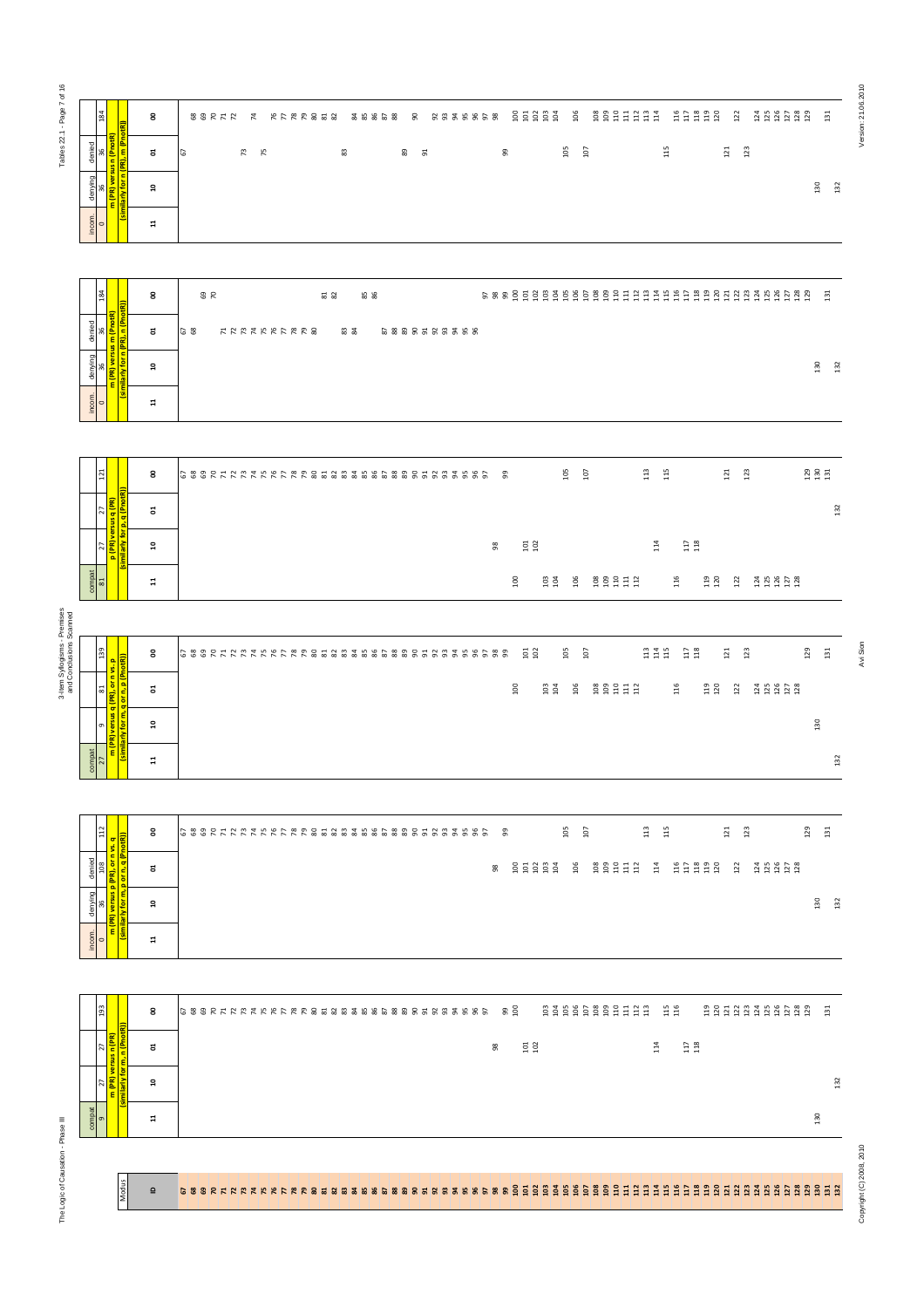| Tables                                                  |                                                |                                                                               |                         |                                                                                                                                                                                                                                                                                                                                              |
|---------------------------------------------------------|------------------------------------------------|-------------------------------------------------------------------------------|-------------------------|----------------------------------------------------------------------------------------------------------------------------------------------------------------------------------------------------------------------------------------------------------------------------------------------------------------------------------------------|
|                                                         |                                                | p (PR), q (PnotR)<br>q (PR), p (PnotR)<br>53                                  | $\Xi$                   | $\overline{\phantom{0}}$<br>106<br><b>g</b> g g g g g<br>$116\,$<br>$\begin{array}{c} 119 \\ 120 \end{array}$<br>$122$<br>$1358$<br>$1253$<br>103                                                                                                                                                                                            |
|                                                         | The 81 moduses of p,q compatibles all the same | p (PR), p (PnotR)<br>  q (PR), q (PnotR)<br>53                                | $\Xi$                   | $100\,$<br>116<br>119<br>120<br>$103$<br>$104$<br>106<br>e e e e e e<br>122<br>125<br>125<br>127<br>128                                                                                                                                                                                                                                      |
|                                                         |                                                | pq (PR)<br>pq (PnotR)<br>53                                                   | $\Xi$                   | $\overline{100}$<br>106<br><b>g</b> g g g g g<br>116<br>$\begin{array}{c} 119 \\ 120 \end{array}$<br>$\frac{103}{104}$<br>$122$<br>38828                                                                                                                                                                                                     |
|                                                         |                                                |                                                                               |                         |                                                                                                                                                                                                                                                                                                                                              |
|                                                         |                                                | $121\,$                                                                       | 8                       | $113\,$<br>105<br>$115$<br>107<br>121<br>123<br>57<br>್ದಿ ನ<br>73<br>75<br>$\begin{smallmatrix} 2\\2\\3\\2\\ \end{smallmatrix}$ & $\begin{smallmatrix} 2\\3\\3\\ \end{smallmatrix}$<br>85<br>86<br>89<br>57<br>- 9<br>51                                                                                                                     |
|                                                         |                                                | q (PnotR)<br>for q, p)<br>27                                                  | ຮ                       | 90<br>68<br>HH H RARRE<br>84<br>$\frac{2}{8}$<br>23228                                                                                                                                                                                                                                                                                       |
|                                                         |                                                | similarly<br>27<br>$\mathbf{R}$                                               | å                       | $\substack{117 \\ 118}$<br>$\frac{10}{10}$<br>$\frac{3}{14}$<br>98                                                                                                                                                                                                                                                                           |
|                                                         | compat                                         | 81                                                                            | $\overline{\mathbf{u}}$ | $\frac{8}{100}$<br>$103$<br>$104$<br>106<br>gggdd<br>116<br>119<br>120<br>125<br>125<br>127<br>128<br>122                                                                                                                                                                                                                                    |
|                                                         |                                                |                                                                               |                         |                                                                                                                                                                                                                                                                                                                                              |
|                                                         |                                                | $121\,$                                                                       | 8                       | 113<br>$130$<br>$131$<br>$132$<br>688855285688888888888888888888                                                                                                                                                                                                                                                                             |
|                                                         |                                                | 27<br><mark>p (PnotR)</mark>                                                  | ដ                       | 105<br>115<br>$121\,$<br>123<br>107<br>99                                                                                                                                                                                                                                                                                                    |
| 3-Item Syllogisms - Premises<br>and Conclusions Scanned |                                                | (similarly for q, q)<br>27<br>冨                                               | ដ                       | $\begin{array}{c} 117 \\ 118 \end{array}$<br>$\begin{array}{c} 101 \\ 102 \end{array}$<br>114<br>8                                                                                                                                                                                                                                           |
|                                                         | compat                                         | <b>B1</b>                                                                     | $\mathfrak{a}$          | 100<br>106<br><b>g</b> g g g g g<br>116<br>$\begin{array}{c} 119 \\ 120 \end{array}$<br>23 23 23<br>$\frac{103}{104}$<br>122                                                                                                                                                                                                                 |
|                                                         |                                                |                                                                               |                         |                                                                                                                                                                                                                                                                                                                                              |
|                                                         |                                                | <mark>, orn vs. p</mark><br><mark>(PR), or n, p)</mark><br>112                | 8                       | $105\,$<br>$\begin{array}{c} 13 \\ 14 \\ 15 \end{array}$<br>$\begin{array}{c} 1.17 \\ 1.18 \end{array}$<br>129<br>$\frac{5}{10}$<br>121<br>123<br>107<br>131<br><b>82</b><br>73<br>75<br>$\begin{smallmatrix} 2\\2\\3\\2\\ \end{smallmatrix}$ & $\begin{smallmatrix} 2\\3\\3\\ \end{smallmatrix}$<br><b>85</b><br>86<br>89<br>588<br>5<br>51 |
|                                                         | denied                                         | 36   108  <br><mark>Irsus q (PnotR), or n \</mark><br>Dr m (PnotR), q (PR), c | ដ                       | <b>B B B E E E E</b><br>$116\,$<br>$\begin{array}{c} 119 \\ 120 \end{array}$<br>$\frac{8}{2}$<br>$\frac{103}{104}$<br>106<br>$122$<br>$68\,$<br>$\frac{1}{2}$<br>$\overline{7}$<br><b>RFRR8</b><br>$\frac{4}{3}$<br>$\frac{5}{8}$<br>90<br>55558                                                                                             |
|                                                         | denying                                        |                                                                               | ă                       | 130<br>132                                                                                                                                                                                                                                                                                                                                   |
|                                                         | incom.                                         | <mark>(similarly)</mark><br>$\circ$ $\frac{1}{\pi}$                           | $\overline{a}$          |                                                                                                                                                                                                                                                                                                                                              |
|                                                         |                                                |                                                                               |                         |                                                                                                                                                                                                                                                                                                                                              |
|                                                         |                                                | $\overline{\text{or n}, \text{q}}$<br>$112$<br>n vs. q                        | 8                       | $\substack{13\\114}$<br>$\substack{11 \\ 118}$<br>$129$<br>$131$<br>$101$<br>$102$                                                                                                                                                                                                                                                           |
|                                                         | denied                                         | õ<br>108<br>notR),                                                            | ຮ                       | 115<br>116<br>2222245223<br><b>8 g</b>                                                                                                                                                                                                                                                                                                       |
|                                                         | denying                                        | for m (PnotR), p (PR),<br>versus p <sup>(P</sup><br>36                        | ្អ                      | $130$<br>$132$                                                                                                                                                                                                                                                                                                                               |
|                                                         | incom.                                         | similarly<br>Similarly<br>$\overline{\phantom{0}}$                            | $\overline{u}$          |                                                                                                                                                                                                                                                                                                                                              |
|                                                         |                                                |                                                                               |                         |                                                                                                                                                                                                                                                                                                                                              |

### $\overline{a}$ **េនខេសស្រុងស្រុសស្រុននេងបាននេះទន្ទន្ទន្ទន្ទន្ទន្ទន្ទ្រី ដូច្នូ** ដូច្នូ ដូច្នូ ដូច្នី ដូច្នី ដូចដូចដូចដូចដូចដូចដូ

Avi Sion

**Modus**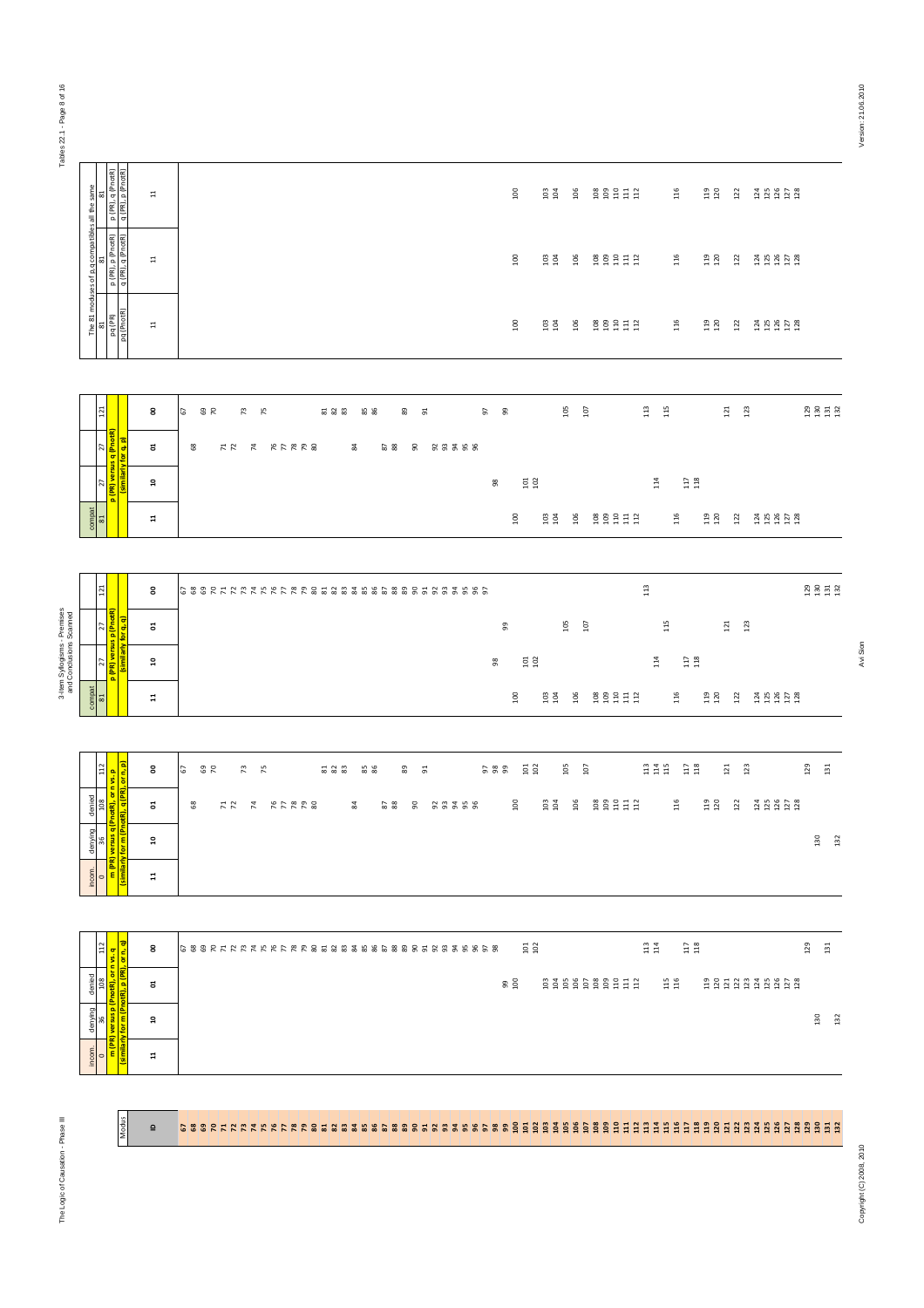# The Logic of Causation - Phase III 3-Item Syllogisms - Premises The Logic of Causation - Phase III

| minor PQ<br>major QR |
|----------------------|
|                      |

|              | 3-Item<br>Matrix                                                | Figure 1              | major QR                                  | minor PQ                                    | conclusion<br>PR                          | conclusion<br>PnotR   |                                                  |                                                  |                                                  | Figure 2              | major RQ                          | minor PQ                                             | conclusion<br>PR                | conclusion<br>PnotR                  |                                                  |                                             |                                                  |
|--------------|-----------------------------------------------------------------|-----------------------|-------------------------------------------|---------------------------------------------|-------------------------------------------|-----------------------|--------------------------------------------------|--------------------------------------------------|--------------------------------------------------|-----------------------|-----------------------------------|------------------------------------------------------|---------------------------------|--------------------------------------|--------------------------------------------------|---------------------------------------------|--------------------------------------------------|
|              |                                                                 | CAUSATIVE             | CAUSATIVE                                 | y<br>CAUSAT                                 | CAUSATIVE                                 | CAUSATIVE             | CAUSATIVE CAUSATIVE                              |                                                  | CAUSATIVE                                        | CAUSATIVE             | CAUSATIVE                         | CAUSATIVE                                            | CAUSATIVE                       | CAUSATIVE                            | CAUSATIVE                                        | CAUSATIVE CAUSATIVE                         |                                                  |
| <b>Aodus</b> | Modus                                                           | major                 | major                                     | major                                       | major                                     | minor                 | minor                                            | minor                                            | minor                                            | major                 | major                             | major                                                | major                           | minor                                | minor                                            | minor                                       | minor                                            |
| $\mathbf{r}$ | summary<br>8-digit                                              | ε<br>complete<br>(QR) | necessary n<br>(QR)                       | $\mathbf{a}$<br>absolute<br>partial<br>(QR) | absolute<br>contingent q<br>(QR)          | ε<br>complete<br>(PQ) | necessary n<br>(PQ)                              | $\mathbf{a}$<br>absolute<br>partial<br>(PQ)      | absolute<br>contingent q<br>(PQ)                 | ε<br>complete<br>(RQ) | $\mathbf{c}$<br>necessary<br>(RQ) | $\mathbf{a}$<br>absolute<br> <br>  partial<br>  (RQ) | absolute<br>contingent<br>q(RQ) | $\pmb{\epsilon}$<br>complete<br>(PQ) | necessary n<br>(PQ)                              | $\mathbf{a}$<br>absolute<br>partial<br>(PQ) | absolute<br>contingent q<br>(PQ)                 |
|              | 10000110<br>10000100<br>10000101                                |                       | $\frac{34}{3}$                            | 134                                         |                                           | 134<br>135<br>136     |                                                  |                                                  | $\frac{3}{2}$ is $\frac{3}{2}$                   | 134                   |                                   |                                                      | $\frac{34}{2}$                  | $134$<br>$135$<br>$136$              |                                                  |                                             | $\begin{array}{c} 134 \\ 136 \end{array}$        |
|              | 10000111<br>10001000                                            |                       |                                           | 136                                         | 136                                       |                       |                                                  |                                                  |                                                  |                       |                                   | 136                                                  | 136                             |                                      |                                                  |                                             |                                                  |
|              | 10001010<br>10001001                                            | 138                   | 138                                       |                                             |                                           | 138<br>139<br>140     |                                                  |                                                  | E 23                                             | 138                   | 138                               |                                                      |                                 | 138<br>139<br>140                    |                                                  |                                             | $\begin{array}{c} 38 \\ 23 \\ 34 \\ \end{array}$ |
|              | 10001011<br>10001100                                            | 140                   |                                           |                                             | 140                                       |                       |                                                  |                                                  |                                                  |                       | $\frac{9}{4}$                     | 140                                                  |                                 |                                      |                                                  |                                             |                                                  |
|              | 10001110<br>10001101                                            |                       | 142                                       | 142                                         |                                           | 143<br>143<br>144     |                                                  |                                                  | 3 3 4<br>3 4 4                                   | 142                   |                                   |                                                      | 142                             | 14<br>14<br>14                       |                                                  |                                             | 3 3 4<br>3 4 4                                   |
|              | 10001111<br>10010000                                            |                       |                                           | 144                                         | $\frac{4}{4}$                             |                       |                                                  |                                                  |                                                  |                       |                                   | 144                                                  | 144                             |                                      |                                                  |                                             |                                                  |
|              | 10010001                                                        | <b>454248</b>         | 145<br>146                                |                                             |                                           |                       |                                                  |                                                  |                                                  | 145<br>146            | <b>44428</b>                      |                                                      |                                 |                                      |                                                  |                                             |                                                  |
|              | 10010010<br>10010011                                            |                       |                                           |                                             | $\begin{array}{c} 147 \\ 148 \end{array}$ |                       | $\begin{array}{c} 146 \\ 147 \\ 148 \end{array}$ | $\begin{array}{c} 146 \\ 147 \\ 148 \end{array}$ |                                                  |                       |                                   | $\begin{array}{c} 147 \\ 148 \end{array}$            |                                 |                                      | $\begin{array}{c} 146 \\ 147 \\ 148 \end{array}$ | 146<br>147<br>148                           |                                                  |
|              | 10010100<br>10010101                                            |                       | 149<br>150                                | 3552                                        |                                           |                       |                                                  |                                                  |                                                  | 149<br>150            |                                   |                                                      | 3853                            |                                      |                                                  |                                             |                                                  |
|              | 10010110<br>10010111                                            |                       |                                           |                                             | 52                                        |                       |                                                  | 55 52                                            | ង ដ ង                                            |                       |                                   | 151<br>152                                           |                                 |                                      |                                                  | <b>SSS</b>                                  | <b>SSS</b>                                       |
|              | 10011000<br>10011001                                            | 5355                  | <b>iS4</b>                                |                                             |                                           |                       |                                                  |                                                  |                                                  | 153<br>154            |                                   |                                                      |                                 |                                      |                                                  |                                             |                                                  |
|              | 10011010<br>10011011                                            |                       |                                           |                                             | 155<br>156                                |                       |                                                  | 154<br>155<br>156                                | ង ង ង                                            |                       | 5355                              | 155<br>156                                           |                                 |                                      |                                                  | 154<br>155<br>156                           | <b>54</b><br>155<br>156                          |
|              | 10011100<br>10011101                                            |                       | $\begin{array}{c} 157 \\ 158 \end{array}$ |                                             |                                           |                       |                                                  |                                                  |                                                  | 157<br>158            |                                   |                                                      |                                 |                                      |                                                  |                                             |                                                  |
|              | 10011110                                                        |                       |                                           | 58888                                       | I59<br>160                                |                       |                                                  | <b>158</b><br>159<br>160                         | <u>ង ង ទ</u>                                     |                       |                                   | 159<br>160                                           | 5888                            |                                      |                                                  | 158<br>159<br>160                           | <b>58 59</b>                                     |
|              | 10011111<br>1010000                                             |                       |                                           |                                             |                                           |                       |                                                  |                                                  |                                                  |                       |                                   |                                                      |                                 |                                      |                                                  |                                             |                                                  |
|              | 10100010<br>10100001                                            | 162                   |                                           |                                             | 162                                       |                       | <b>999</b>                                       | <b>983</b><br>1984                               |                                                  |                       | 162                               | 162                                                  |                                 |                                      | <b>999</b>                                       | <b>999</b><br>999                           |                                                  |
|              | 10100011                                                        | 164                   |                                           |                                             | 164                                       |                       |                                                  |                                                  |                                                  |                       | 164                               | 164                                                  |                                 |                                      |                                                  |                                             |                                                  |
|              | 10100100                                                        |                       |                                           | 166                                         | 166                                       |                       |                                                  |                                                  |                                                  |                       |                                   | 166                                                  | 166                             |                                      |                                                  |                                             |                                                  |
|              | $\begin{array}{c} 10100101 \\ 10100110 \\ 10100111 \end{array}$ |                       |                                           | 168                                         | 168                                       |                       |                                                  | 166<br>167<br>168                                | 166<br>167<br>168                                |                       |                                   | 168                                                  | 168                             |                                      |                                                  | 166<br>167<br>168                           | <b>165</b><br>167<br>168                         |
|              | 10101000<br>10101001                                            | 170                   |                                           |                                             | 170                                       |                       |                                                  |                                                  |                                                  |                       | 170                               | 170                                                  |                                 |                                      |                                                  |                                             |                                                  |
|              | 10101010<br>1010101                                             | 172                   |                                           |                                             | 172                                       |                       |                                                  | $170$<br>$171$<br>$172$                          | $\begin{array}{c} 170 \\ 171 \\ 172 \end{array}$ |                       | 172                               | 172                                                  |                                 |                                      |                                                  | $\frac{170}{171}$                           | $\begin{array}{c} 17 \\ 17 \\ 17 \end{array}$    |
|              | 10101100                                                        |                       |                                           |                                             |                                           |                       |                                                  |                                                  |                                                  |                       |                                   |                                                      |                                 |                                      |                                                  |                                             |                                                  |
|              | 10101110<br>10101101                                            |                       |                                           | 174                                         | 174                                       |                       |                                                  | $174$<br>$175$<br>$176$                          | $174$<br>$175$                                   |                       |                                   | 174                                                  | 174                             |                                      |                                                  | 174<br>175<br>176                           | $174$<br>$175$<br>$176$                          |
|              | 10101111<br>10110000                                            |                       |                                           | 176                                         |                                           |                       |                                                  |                                                  |                                                  |                       |                                   |                                                      | 176                             |                                      |                                                  |                                             |                                                  |
|              | 10110001                                                        | 778080                |                                           |                                             |                                           |                       |                                                  | 178<br>179<br>180                                |                                                  |                       | <b>22222</b>                      |                                                      |                                 |                                      |                                                  | 178<br>179<br>180                           |                                                  |
|              | 10110010<br>10110011                                            |                       |                                           |                                             |                                           |                       | $\begin{array}{c} 178 \\ 279 \\ 80 \end{array}$  |                                                  |                                                  |                       |                                   |                                                      |                                 |                                      | $\begin{array}{c} 178 \\ 179 \\ 80 \end{array}$  |                                             |                                                  |
|              | 10110100<br>10110101                                            |                       |                                           |                                             |                                           |                       |                                                  |                                                  |                                                  |                       |                                   |                                                      |                                 |                                      |                                                  |                                             |                                                  |
|              | 10110110                                                        |                       |                                           | <b>E 2 2 3</b>                              |                                           |                       |                                                  | $\begin{array}{c} 182 \\ 183 \\ 184 \end{array}$ | នី នី ខ្ម                                        |                       |                                   |                                                      | 8888                            |                                      |                                                  | <b>22 23</b><br>28 28 29                    | <b>82 82</b>                                     |
|              | 10110111<br>10111000                                            |                       |                                           |                                             |                                           |                       |                                                  |                                                  |                                                  |                       |                                   |                                                      |                                 |                                      |                                                  |                                             |                                                  |
|              | 10111010<br>10111001                                            |                       |                                           |                                             |                                           |                       |                                                  | 186<br>187<br>188                                | $\begin{array}{c} 186 \\ 187 \\ 188 \end{array}$ |                       | <b>85 88</b><br>186 88            |                                                      |                                 |                                      |                                                  | 186<br>187<br>188                           | 86<br>187<br>188                                 |
|              | 10111011                                                        |                       |                                           |                                             |                                           |                       |                                                  |                                                  |                                                  |                       |                                   |                                                      |                                 |                                      |                                                  |                                             |                                                  |
|              | 10111100<br>10111101                                            |                       |                                           |                                             |                                           |                       |                                                  |                                                  |                                                  |                       |                                   |                                                      |                                 |                                      |                                                  |                                             |                                                  |
|              | $\begin{array}{c} 1011110 \\ 1011111 \\ 11000000 \end{array}$   |                       |                                           | 8953                                        |                                           |                       |                                                  | 90 5 92                                          | $\frac{5}{2}$ $\frac{5}{2}$ $\frac{2}{2}$        |                       |                                   |                                                      | <b>89558</b>                    |                                      |                                                  | 190<br>191<br>192                           | $\frac{5}{2}$ $\frac{5}{2}$ $\frac{2}{2}$        |
|              | 11000001                                                        |                       | 194                                       | 194                                         |                                           |                       |                                                  |                                                  |                                                  | 194                   |                                   |                                                      | $\frac{3}{4}$                   |                                      |                                                  |                                             |                                                  |
|              | 11000010<br>11000011                                            |                       |                                           | 196                                         | 196                                       | 194<br>195<br>196     | <b>94</b><br>195                                 |                                                  |                                                  |                       |                                   | 196                                                  | 196                             | 194<br>195<br>196                    | 3 5 6<br>196                                     |                                             |                                                  |
|              | $11000100$ $11000101$                                           |                       | 198                                       | 198                                         |                                           | 198                   |                                                  |                                                  | 198                                              | 198                   |                                   |                                                      | 198                             | 198                                  |                                                  |                                             | 198                                              |

Tables 22.1 - Page 9 of 16 Tables 22.1 - Page 9 of 16

and Conclusions Scanned

3-Item Syllogisms - Premises<br>and Conclusions Scanned

Copyright (C) 2008, 2010

198

198 Avi Sion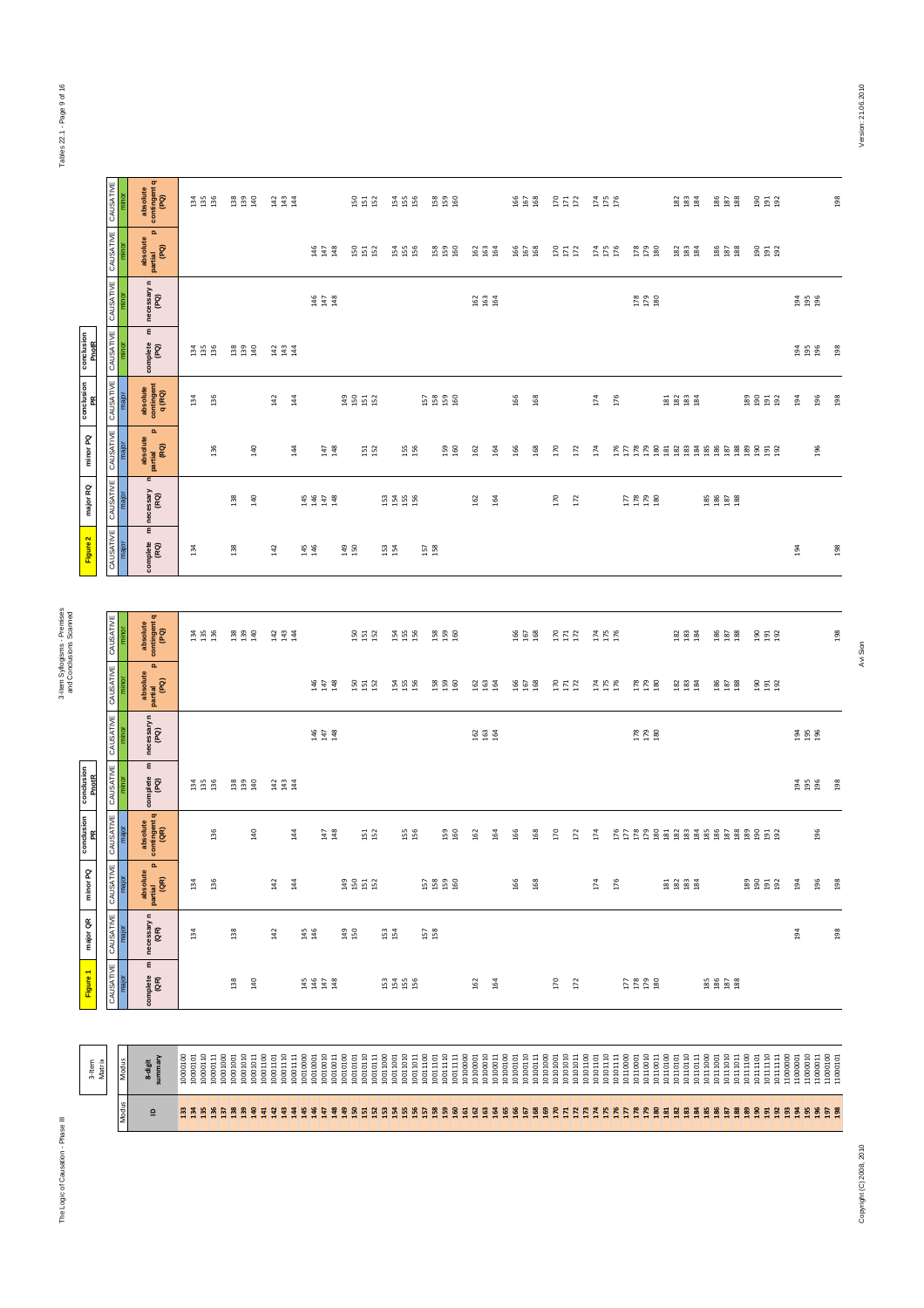Figure 3 major QR minor QP conclusion conclusion<br>PR PhotR

| $^{8}$                      |                                  | contingent<br>causation<br>q (PnotR)<br>Preventio<br>absolute                                                                 | =preventior                                   |                   |                       | 148                                              | 151<br>152                                | 154                    | 55888                    |                       |                   |                   |                                           | 180                                             | $\begin{array}{c} 183 \\ 184 \end{array}$                    | 186                             | 8898532       |
|-----------------------------|----------------------------------|-------------------------------------------------------------------------------------------------------------------------------|-----------------------------------------------|-------------------|-----------------------|--------------------------------------------------|-------------------------------------------|------------------------|--------------------------|-----------------------|-------------------|-------------------|-------------------------------------------|-------------------------------------------------|--------------------------------------------------------------|---------------------------------|---------------|
| 80                          |                                  | Prevention<br>causation<br>p (PnotR)<br>absolute<br>partial                                                                   | =prevention                                   |                   |                       | $147$<br>$48$                                    |                                           | 5885886888             |                          |                       |                   |                   |                                           | 179<br>180                                      |                                                              | 888888858                       |               |
|                             | CONCLUS                          | =prevention<br>Prevention<br>necessary<br>causation<br>n (PnotR)                                                              |                                               |                   |                       | 147                                              |                                           | 153<br>155             |                          |                       |                   |                   |                                           | 179                                             |                                                              | 185<br>187                      |               |
|                             | 96<br>PREVENTIVE (               | =prevention<br>Prevention<br>complete<br>causation<br>m (PnotR)<br>contingent<br>causation<br>q (PR)<br>Causation<br>absolute | 135<br>136                                    | 138               | 33333                 | 148                                              | $\begin{array}{c} 151 \\ 152 \end{array}$ | 154                    | 55888                    | 164                   | 167<br>168        | 170               | 173<br>174<br>175                         | 180                                             | $\begin{array}{c} 183 \\ 184 \end{array}$                    | 186                             | <b>888558</b> |
|                             |                                  | Causation<br>partial<br>causation<br>p (PR)<br>absolute                                                                       |                                               |                   |                       | 146                                              | <b>33552</b>                              | 154                    | 55888                    |                       |                   |                   |                                           | 178                                             | 88888                                                        | 186                             | <b>888558</b> |
| 36                          |                                  | necessary<br>causation<br>Causation<br>n (PR)                                                                                 | 133<br>134                                    |                   |                       | 146                                              | 149<br>150                                |                        |                          | 162                   | 165<br>166        |                   |                                           | 178                                             | $\begin{array}{c} 181 \\ 182 \end{array}$                    |                                 |               |
| 96                          |                                  | complete<br>causation<br>m (PR)<br>Causation                                                                                  | <b>3358</b>                                   | 138               | 33333                 |                                                  |                                           |                        |                          | 162                   | \$\$\$\$\$        | 170               | 277758                                    |                                                 |                                                              |                                 |               |
|                             |                                  |                                                                                                                               |                                               |                   |                       |                                                  |                                           |                        |                          |                       |                   |                   |                                           |                                                 |                                                              |                                 |               |
|                             | CAUSATIVE                        | absolute<br>contingent<br>q(QP)<br>minor                                                                                      |                                               |                   |                       | $146$<br>$147$<br>$148$                          | 555                                       | 154<br>155<br>156      | <b>158</b><br>159<br>160 | 9994                  | 166<br>167<br>168 | $170$<br>$172$    | <b>175</b><br>175<br>176                  | <b>178</b><br>179<br>180                        | <b>B</b> B B                                                 | <b>186</b><br>187<br>188        | 9 9 9 9       |
|                             | CAUSATIVE                        | $\mathbf{a}$<br>absolute<br>partial<br>(GP)<br>minor                                                                          | 134<br>135<br>136                             | 138<br>139<br>140 | $143$<br>$143$        |                                                  | 555                                       | 154<br>155<br>156      | <b>53 56</b>             |                       | 166<br>167<br>168 | $\frac{170}{171}$ | 174<br>175<br>176                         |                                                 | $\frac{2}{3}$ $\frac{2}{3}$ $\frac{3}{4}$                    | 186<br>187<br>188               | 99 92         |
|                             | CAUSATIVE                        | $\blacksquare$<br>necessary<br>(QP)<br>minor                                                                                  | $\begin{array}{c} 34 \\ 21 \\ 36 \end{array}$ | 38<br>139<br>140  | 334<br>334            |                                                  |                                           |                        |                          |                       |                   |                   |                                           |                                                 |                                                              |                                 |               |
|                             |                                  |                                                                                                                               |                                               |                   |                       |                                                  |                                           |                        |                          |                       |                   |                   |                                           |                                                 |                                                              |                                 |               |
| conclusion<br>PnotR         | ¥<br>CAUSAT                      | $\pmb{\epsilon}$<br>complete<br>(QP)<br>minor                                                                                 |                                               |                   |                       | $\begin{array}{c} 146 \\ 147 \\ 148 \end{array}$ |                                           |                        |                          | 162<br>163<br>164     |                   |                   |                                           | $\begin{array}{c} 178 \\ 179 \\ 80 \end{array}$ |                                                              |                                 |               |
| conclusion<br>PR            | <b>JSATIVE</b><br>ड              | absolute<br>contingent q<br>(QR)<br>major                                                                                     | 136                                           | 140               | $\frac{4}{4}$         | $\begin{array}{c} 147 \\ 148 \end{array}$        | $\begin{array}{c} 151 \\ 152 \end{array}$ | 155<br>156             | 159<br>160               | 162<br>$\overline{3}$ | 166<br>168        | 170<br>172        | 174                                       |                                                 |                                                              | EFFFF B E E B B B B B B B E E B |               |
| $\mathsf{\hat{g}}$<br>minor | <b>ATIVE</b><br>CAUSA            | $\mathbf{a}$<br>absolute<br> <br>  partial<br>  (GR)<br>$\overline{a}$                                                        | 136<br>$134\,$                                |                   | $^{\rm 142}$<br>$144$ |                                                  | <b>35552</b>                              |                        | $1539$<br>$159$          |                       | 166<br>168        |                   | $\begin{array}{c} 174 \\ 176 \end{array}$ |                                                 | $\begin{array}{c} 51 \\ 52 \\ 13 \\ 13 \\ 14 \\ \end{array}$ |                                 |               |
| major QR<br>Figure 3        | <b>ISATIV</b><br><b>UKO</b><br>™ | necessary n<br>(QR)<br>major<br>$\epsilon$                                                                                    | 134                                           | 138               | $142\,$               | 145<br>146                                       | 149<br>150                                | $\substack{53 \\ 154}$ | 157<br>158               |                       |                   |                   |                                           |                                                 |                                                              |                                 |               |

133 134 135 136 137 138 139 140 141 142 143 144 145 146 147 148 149 150 151 152 153 154 155 156 157 158 159 160 161 162 163 164 165 166 167 168 169 170 171 172 173 174 175 176 177 178 179 180 181 182 183 184 185 186 187 188 189 190 191 192 193 194 195 196 197 198

198

Avi Sion 

Modus

 $\overline{a}$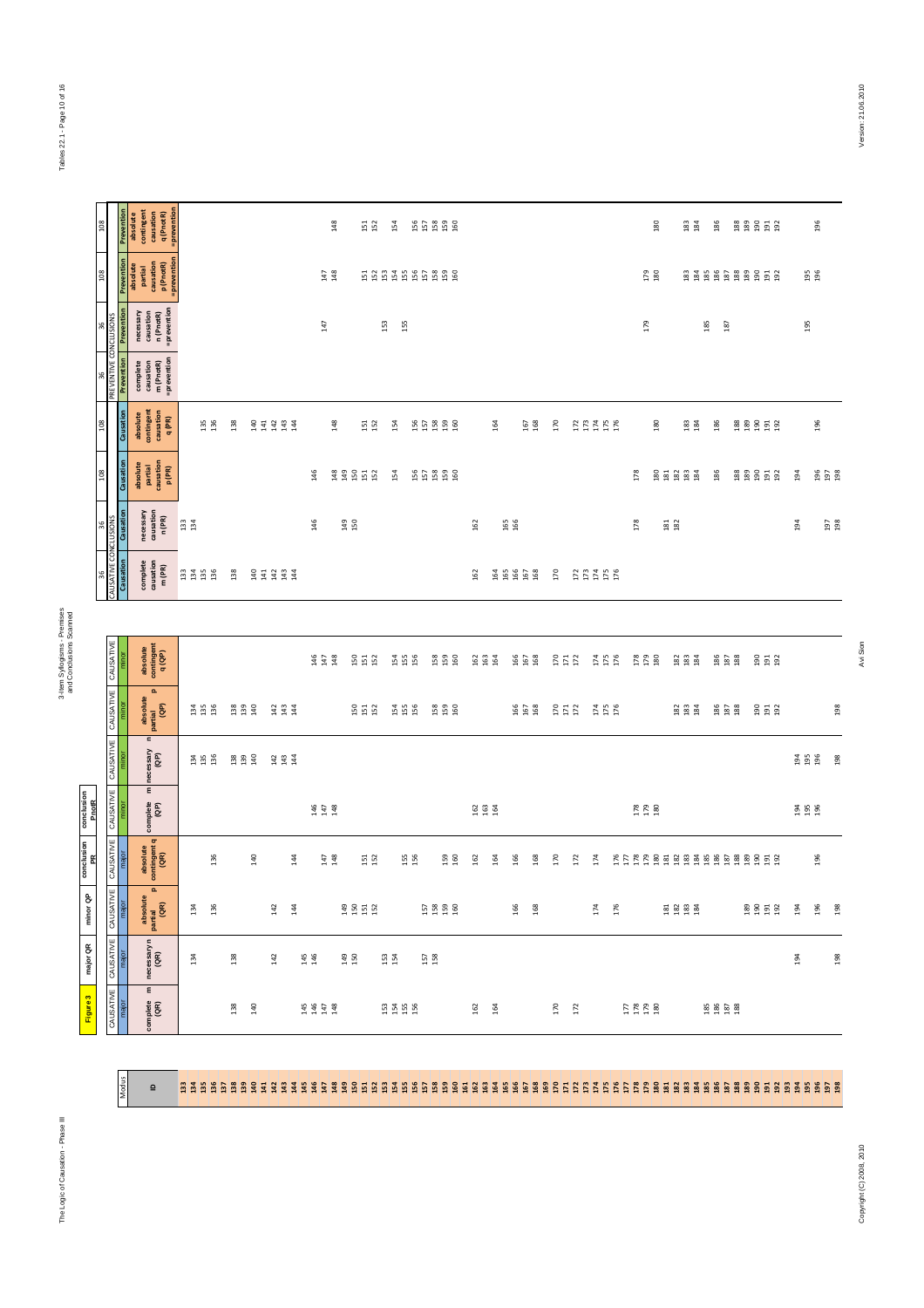| Tables 22.1 - Page 11 of 1                              | 184                                                                                                                                                                                                                                                                                                                                                                                                                                    | 8                        | 139<br>137                                                | $145$<br>$146$<br>$\begin{array}{c} 43 \\ 43 \\ 15 \\ 15 \\ 2 \end{array}$<br>154 | 553999<br>163                                    | 169<br>$171\,$                                       | $\begin{array}{c} 177 \\ 178 \end{array}$<br>88888<br>186 | Version: 21.06.201<br><b>88855885</b><br>196<br>197<br>198                 |
|---------------------------------------------------------|----------------------------------------------------------------------------------------------------------------------------------------------------------------------------------------------------------------------------------------------------------------------------------------------------------------------------------------------------------------------------------------------------------------------------------------|--------------------------|-----------------------------------------------------------|-----------------------------------------------------------------------------------|--------------------------------------------------|------------------------------------------------------|-----------------------------------------------------------|----------------------------------------------------------------------------|
|                                                         | denied<br>36<br>ε<br>ē                                                                                                                                                                                                                                                                                                                                                                                                                 | ដ                        |                                                           | 147<br>$153\,$                                                                    | 155                                              |                                                      | 179<br>185<br>187                                         | 195                                                                        |
|                                                         | denying<br>36<br>æ                                                                                                                                                                                                                                                                                                                                                                                                                     | ្ព                       | 33<br>134<br>136<br>138<br>33333                          |                                                                                   | 162<br>\$\$\$\$\$                                | 170<br>$1774$<br>$174$<br>$176$                      |                                                           |                                                                            |
|                                                         | incom.<br>$\frac{1}{0}$                                                                                                                                                                                                                                                                                                                                                                                                                | $\mathbf{r}$             |                                                           |                                                                                   |                                                  |                                                      |                                                           |                                                                            |
|                                                         |                                                                                                                                                                                                                                                                                                                                                                                                                                        |                          |                                                           |                                                                                   |                                                  |                                                      |                                                           |                                                                            |
|                                                         | 184                                                                                                                                                                                                                                                                                                                                                                                                                                    | 8                        | 137<br>139                                                | <b>SSSSSSSSSSSSSSSSSSSSSSSSSSSSSSS</b>                                            | 163                                              | 169<br>171                                           | FFFF 2 2 3 3 3 3 4 5 5 6 8 9 9 5 5 5 5 5 5 6 5 6          |                                                                            |
|                                                         | denied                                                                                                                                                                                                                                                                                                                                                                                                                                 | ៩                        |                                                           |                                                                                   |                                                  |                                                      |                                                           |                                                                            |
|                                                         | versus<br>$\frac{\text{denying}}{36}$<br>ε                                                                                                                                                                                                                                                                                                                                                                                             | ្ព                       | 33 35 36<br>33 35 36<br>138<br>777777                     |                                                                                   | 162<br><b>ESSES</b>                              | 170<br>777788                                        |                                                           |                                                                            |
|                                                         | incom.<br>$\frac{1}{0}$                                                                                                                                                                                                                                                                                                                                                                                                                | $\mathbf{r}$             |                                                           |                                                                                   |                                                  |                                                      |                                                           |                                                                            |
|                                                         |                                                                                                                                                                                                                                                                                                                                                                                                                                        |                          |                                                           |                                                                                   |                                                  |                                                      |                                                           |                                                                            |
|                                                         | $121\,$                                                                                                                                                                                                                                                                                                                                                                                                                                | 8                        | 133<br>134<br>137<br>139                                  | 145<br>147<br>53 <sub>5</sub>                                                     | <b>E 2 8</b><br>165<br>166                       | 169<br>171                                           | 177<br>179<br>185<br>187                                  | 193<br>195                                                                 |
|                                                         | <br>  27<br><mark>  sus q (PR)</mark><br>ಕ<br>27<br><mark>(PR) ve</mark>                                                                                                                                                                                                                                                                                                                                                               | ៩                        | 135<br>136<br>138<br><b>SERS</b><br>SERS                  |                                                                                   | 164                                              | 167<br>168<br>170<br>$1774$<br>$174$<br>$176$        |                                                           |                                                                            |
|                                                         | $\overline{\mathbf{a}}$                                                                                                                                                                                                                                                                                                                                                                                                                | ្ព                       |                                                           | 146<br>149<br>150                                                                 |                                                  |                                                      | 178<br>$\frac{18}{18}$                                    | 197<br>198<br>194                                                          |
|                                                         | $rac{1}{\sqrt{2}}$                                                                                                                                                                                                                                                                                                                                                                                                                     | $\Xi$                    |                                                           | 148<br>151<br>152<br>154                                                          | 55338                                            |                                                      | 180<br>$\begin{array}{c} 183 \\ 184 \end{array}$<br>186   | <b>888552</b><br>196                                                       |
| 3-Item Syllogisms - Premises<br>and Conclusions Scanned |                                                                                                                                                                                                                                                                                                                                                                                                                                        |                          |                                                           |                                                                                   |                                                  |                                                      |                                                           |                                                                            |
|                                                         | 81 139<br><mark>(PR), or n vs. p</mark><br>or n, p (PnotR))                                                                                                                                                                                                                                                                                                                                                                            | 8                        | 139<br>137                                                | $\begin{array}{c} 145 \\ 146 \\ 147 \end{array}$<br>149<br>150<br>153             | 161<br>163<br>155                                | 169<br>$171\,$                                       | 177<br>178<br>179<br>185<br>181<br>182<br>187             | Avi Sion<br>193<br>194<br>195<br>$\begin{array}{c} 197 \\ 198 \end{array}$ |
|                                                         | a a a<br>ಕ<br>ersus<br>$\overline{9}$                                                                                                                                                                                                                                                                                                                                                                                                  | ដ                        |                                                           | 148<br>154<br>151<br>152                                                          | 55388                                            |                                                      | 186<br>180<br>$\begin{array}{c} 183 \\ 184 \end{array}$   | <b>888558</b><br>196                                                       |
|                                                         | $\epsilon$                                                                                                                                                                                                                                                                                                                                                                                                                             | ុ<br>អ                   | $133$<br>$134$                                            |                                                                                   | $\begin{array}{c} 165 \\ 166 \end{array}$<br>162 |                                                      |                                                           |                                                                            |
|                                                         | $rac{\text{compat}}{27}$                                                                                                                                                                                                                                                                                                                                                                                                               | $\mathbf{r}$             | 135<br>136<br>138<br>음 표 담 땀 ほ                            |                                                                                   | 164                                              | $\begin{array}{c} 167 \\ 168 \end{array}$<br>R REARS |                                                           |                                                                            |
|                                                         | $\frac{112}{1}$                                                                                                                                                                                                                                                                                                                                                                                                                        | g                        | 137<br>139                                                | $\frac{145}{147}$<br>ដ្ឋ ដូ                                                       | $161\,$<br>163                                   | 169<br>$171\,$                                       | $\frac{67}{17}$<br>185<br>187                             | 195<br>193                                                                 |
|                                                         | <u>ज।</u><br>ś.<br>denied<br>108<br><mark>PR), or n v</mark><br>o<br>orn,                                                                                                                                                                                                                                                                                                                                                              | ៩                        |                                                           | 146<br><b>អ្នក ដូច</b><br>154                                                     | ង្នួង និង                                        |                                                      | 178<br>88888<br>186                                       | <b>888558</b><br><u>ងួ</u><br>១១ និ<br>្ទុង                                |
|                                                         | o.<br>denying<br>versus<br>$\frac{1}{10}$                                                                                                                                                                                                                                                                                                                                                                                              | å                        | 33455                                                     |                                                                                   | 162<br>55658                                     | $\overline{170}$<br>1737158                          |                                                           |                                                                            |
|                                                         | $rac{1}{\sqrt{1-\frac{1}{\sqrt{1-\frac{1}{\sqrt{1-\frac{1}{\sqrt{1-\frac{1}{\sqrt{1-\frac{1}{\sqrt{1-\frac{1}{\sqrt{1-\frac{1}{\sqrt{1-\frac{1}{\sqrt{1-\frac{1}{\sqrt{1-\frac{1}{\sqrt{1-\frac{1}{\sqrt{1-\frac{1}{\sqrt{1-\frac{1}{\sqrt{1-\frac{1}{\sqrt{1-\frac{1}{\sqrt{1-\frac{1}{\sqrt{1-\frac{1}{\sqrt{1-\frac{1}{\sqrt{1-\frac{1}{\sqrt{1-\frac{1}{\sqrt{1-\frac{1}{\sqrt{1-\frac{1}{\sqrt{1-\frac{1}{\sqrt{1-\frac{1}{$<br>ε | $\Xi$                    |                                                           |                                                                                   |                                                  |                                                      |                                                           |                                                                            |
|                                                         |                                                                                                                                                                                                                                                                                                                                                                                                                                        |                          |                                                           |                                                                                   |                                                  |                                                      |                                                           |                                                                            |
|                                                         | 193                                                                                                                                                                                                                                                                                                                                                                                                                                    | 8                        | 137<br>139                                                | 145<br>$\frac{147}{148}$                                                          | 5 5 5 5 5 5 6 6 6 6 5<br>- 63                    | 169<br>$\overline{17}$                               | 179<br>180<br>$\overline{17}$                             | <b>95</b><br>196<br>83888888588                                            |
|                                                         | 27<br><mark>n (PR)</mark><br>똭                                                                                                                                                                                                                                                                                                                                                                                                         | ៩                        |                                                           | 146<br>149<br>150                                                                 |                                                  |                                                      | 178<br>$\begin{array}{c} 181 \\ 182 \end{array}$          | 197<br>198<br>194                                                          |
|                                                         | 27<br>ε                                                                                                                                                                                                                                                                                                                                                                                                                                | ្ព                       | $\begin{array}{c} 135 \\ 136 \end{array}$<br>138<br>33333 |                                                                                   | 164                                              | 167<br>168<br>170<br>2221                            |                                                           |                                                                            |
|                                                         | compat<br>$\sigma$                                                                                                                                                                                                                                                                                                                                                                                                                     | $\mathbf{H}$             | 1334                                                      |                                                                                   | 165<br>166<br>162                                |                                                      |                                                           |                                                                            |
| The Logic of Causation - Phase III                      |                                                                                                                                                                                                                                                                                                                                                                                                                                        |                          |                                                           |                                                                                   |                                                  |                                                      |                                                           |                                                                            |
|                                                         | Modus                                                                                                                                                                                                                                                                                                                                                                                                                                  | $\mathbf{\underline{o}}$ |                                                           |                                                                                   |                                                  |                                                      |                                                           | Copyright (C) 2008, 2010                                                   |
|                                                         |                                                                                                                                                                                                                                                                                                                                                                                                                                        |                          |                                                           |                                                                                   |                                                  |                                                      |                                                           |                                                                            |

Version: 21.06.2010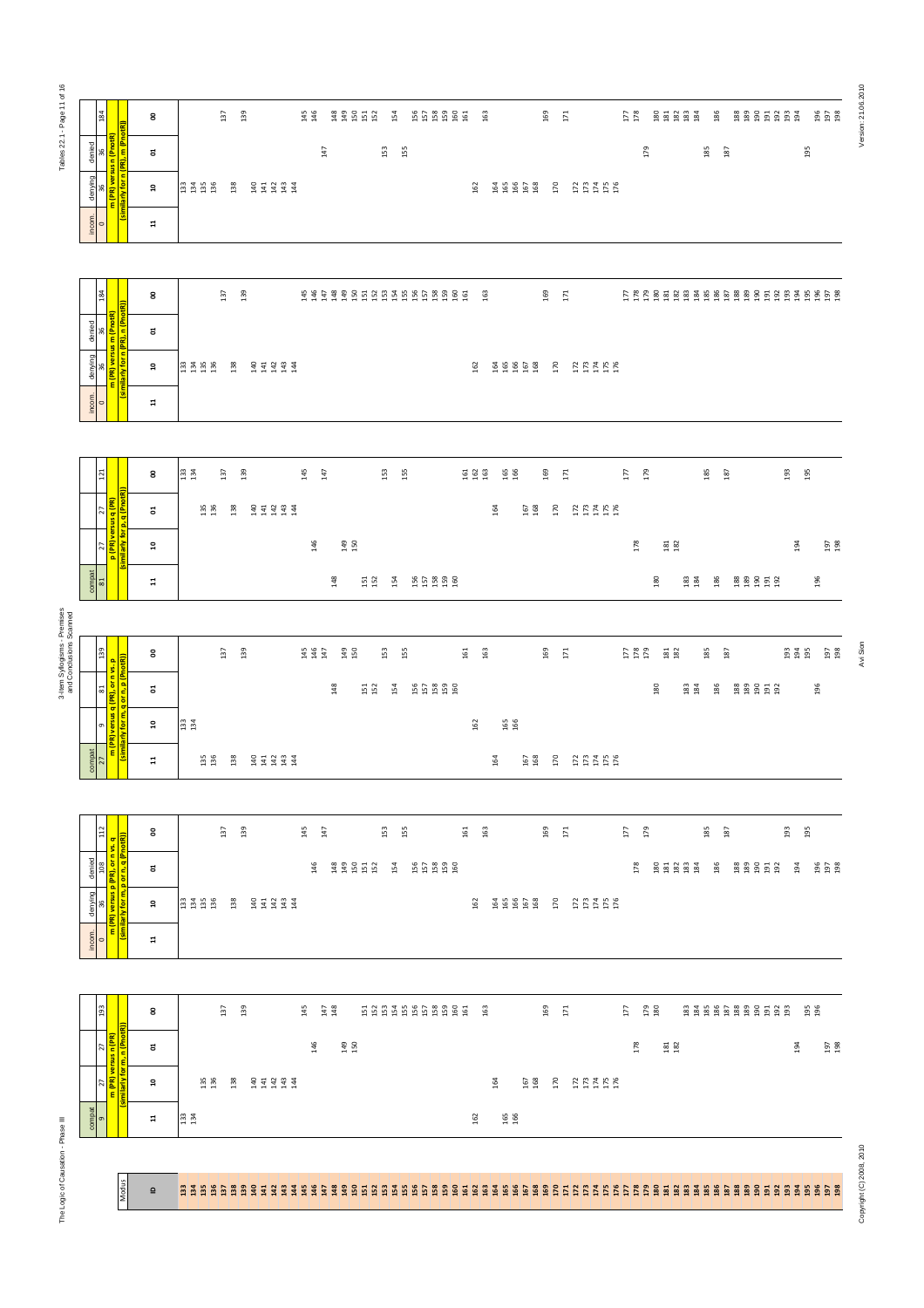Tables 22.1 - Page 12 of 16 Tables 22.1 - Page 12 of 16

| 5                                                   | p (PR), q (PhotR)<br>q (PR), p (PhotR)                                                        | $\Xi$                   | 148<br>$\begin{array}{c} 13 \\ 152 \end{array}$<br>55358<br>154                                                                                          | 180                                       | 183<br>184                                | 186 | 88858         |            | 196                   |
|-----------------------------------------------------|-----------------------------------------------------------------------------------------------|-------------------------|----------------------------------------------------------------------------------------------------------------------------------------------------------|-------------------------------------------|-------------------------------------------|-----|---------------|------------|-----------------------|
| The 81 moduses of p,q compatibles all the same<br>ඍ | p (PR), p (PnotR)<br>q (PR), q (PnotR)                                                        | $\Xi$                   | 148<br>55358<br>$\begin{array}{c} 151 \\ 152 \end{array}$<br>154                                                                                         | 180                                       | $\begin{array}{c} 183 \\ 184 \end{array}$ | 186 | <b>888558</b> |            | 196                   |
|                                                     | 81<br>pq (PhotR)<br>pq (PhotR)                                                                | $\Xi$                   | 148<br>$151\phantom{1}$<br>154<br>55888                                                                                                                  | 180                                       | $\begin{array}{c} 183 \\ 184 \end{array}$ | 186 | <b>888558</b> |            | 196                   |
|                                                     |                                                                                               |                         |                                                                                                                                                          |                                           |                                           |     |               |            |                       |
| 121                                                 |                                                                                               | 8                       | <b>BABBBBBBBBBBBB</b><br>585456688555555555<br>147<br>153<br>155                                                                                         | 179                                       |                                           | 185 | 187           | 193        | 195                   |
| <sup>27</sup>                                       |                                                                                               | ៩                       |                                                                                                                                                          |                                           |                                           |     |               |            |                       |
| 27                                                  | p (PR) versus q (PnotR)<br>(similarly for q, p)                                               | $\mathsf{a}$            | 146<br>149<br>150                                                                                                                                        | 178                                       | $\frac{18}{2}$                            |     |               | 194        | 197                   |
| compat<br>81                                        |                                                                                               | Ħ                       | 148<br>55388<br>151<br>152<br>154                                                                                                                        | 180                                       | $\begin{array}{c} 183 \\ 184 \end{array}$ | 186 | <b>888558</b> |            | 196                   |
|                                                     |                                                                                               |                         |                                                                                                                                                          |                                           |                                           |     |               |            |                       |
| 121                                                 |                                                                                               | 8                       | 5885686885555555555                                                                                                                                      |                                           |                                           |     |               | 193        |                       |
| 27                                                  |                                                                                               | $\overline{\mathtt{c}}$ | $147\,$<br>153<br>155                                                                                                                                    | 179                                       |                                           | 185 | 187           |            | 195                   |
| 27                                                  | PR) versus p (PnotR<br>(similarly for q, q)                                                   | ă                       | 146<br>149<br>150                                                                                                                                        | 178                                       | $\begin{array}{c} 181 \\ 182 \end{array}$ |     |               |            | 197<br>194            |
| $\frac{\text{compat}}{\text{81}}$                   |                                                                                               | $\mathbf{1}$            | 148<br>$151\phantom{1}$<br>154<br>55888                                                                                                                  | 180                                       | $\begin{array}{c} 183 \\ 184 \end{array}$ | 186 | 88858         |            | 196                   |
|                                                     |                                                                                               |                         |                                                                                                                                                          |                                           |                                           |     |               |            |                       |
| 112                                                 |                                                                                               | $\tt S$                 | $\begin{array}{c} 145 \\ 147 \end{array}$<br>137<br>139<br>149<br>150<br>153<br>155<br>161<br>163<br>169<br>171                                          | $178$<br>$178$                            | $\begin{array}{c} 181 \\ 182 \end{array}$ | 185 | 187           |            | <b>B</b> 2 5 5<br>197 |
| 108<br>denied                                       | <mark>q (PnotR), or n vs. p</mark><br><mark>(PnotR), q (PR), or n, p)</mark>                  | ៩                       | 148<br>55888<br>151<br>154                                                                                                                               | 180                                       | 183<br>184                                | 186 | <b>88858</b>  |            | 196                   |
| denying<br>36                                       |                                                                                               | $\mathbf{a}$            | $\begin{array}{c} 33 \\ 23 \\ 34 \\ 136 \\ \end{array}$<br>$138\,$<br>$34334$<br>$4434$<br>162<br>165<br>166<br>167<br>168<br>170<br>$173400$<br>$17450$ |                                           |                                           |     |               |            |                       |
| incom.<br>$\overline{\phantom{0}}$                  | <mark>(similarly for m (F</mark>                                                              | $\mathbf{1}$            |                                                                                                                                                          |                                           |                                           |     |               |            |                       |
|                                                     |                                                                                               |                         |                                                                                                                                                          |                                           |                                           |     |               |            |                       |
|                                                     |                                                                                               | 8                       | $\frac{2}{13}$<br>$\begin{array}{c} 145 \\ 146 \end{array}$<br>149<br>150<br>$15 - 12$<br>137                                                            | $\begin{array}{c} 177 \\ 178 \end{array}$ | $\begin{array}{c} 181 \\ 182 \end{array}$ |     |               | 193<br>194 | 197                   |
| $112$                                               |                                                                                               |                         | 161<br>163                                                                                                                                               |                                           |                                           |     |               |            |                       |
|                                                     |                                                                                               |                         |                                                                                                                                                          |                                           |                                           |     |               |            |                       |
| 801<br>denied                                       |                                                                                               | ຮ                       | $147 \atop 148$<br>5335986888                                                                                                                            | 179<br>180                                |                                           |     | 8888888588    |            | 195<br>196            |
| denying<br>36                                       | <mark>m (PR) versus p (PnotR), or n vs. q<br/>imilarly for m (PnotR), p (PR), or n, q)</mark> | $\mathsf{a}$            | <b>3358</b><br>3 9 3 3 3 4<br><b>ABBG 8 R REARS</b><br>162                                                                                               |                                           |                                           |     |               |            |                       |

| 121            |                                                             | 8              | <b>BABBBBBBBBBBBBB</b> |  |  |  | 147 |                                 |            | 153    | 155 |       |  |  |  |  |  |     | 179 |                        |            | 185 | 187 |        | 193      | 195 |    |
|----------------|-------------------------------------------------------------|----------------|------------------------|--|--|--|-----|---------------------------------|------------|--------|-----|-------|--|--|--|--|--|-----|-----|------------------------|------------|-----|-----|--------|----------|-----|----|
|                | 27   <br><mark>sus q (PnotR)</mark><br>(similarly for q, p) | ៩              |                        |  |  |  |     |                                 |            |        |     |       |  |  |  |  |  |     |     |                        |            |     |     |        |          |     |    |
|                | 27<br><mark>  p (PR) versu</mark>                           | ្ព             |                        |  |  |  | 146 | $\frac{49}{150}$                |            |        |     |       |  |  |  |  |  | 178 |     | <b>B1</b><br><b>B2</b> |            |     |     |        | $^{194}$ |     | 97 |
| $\frac{1}{81}$ |                                                             | $\overline{a}$ |                        |  |  |  |     | $\frac{8}{3}$<br>$\overline{ }$ | 151<br>152 | ᢦ<br>Ĥ |     | 55888 |  |  |  |  |  |     |     | 180                    | 183<br>184 | 186 |     | 888552 |          | 196 |    |

| P (PR) V                                      | ្ព                                                                                                                                           | $\frac{46}{2}$<br>$\frac{9}{4}$ $\frac{5}{4}$                                            | 178                               | ឌី ឌី                     |                                           |                                                               |               | $^{194}$ | ង ឆ្ន                          |                        |
|-----------------------------------------------|----------------------------------------------------------------------------------------------------------------------------------------------|------------------------------------------------------------------------------------------|-----------------------------------|---------------------------|-------------------------------------------|---------------------------------------------------------------|---------------|----------|--------------------------------|------------------------|
|                                               | $\mathbf{r}$                                                                                                                                 | 148<br>55359<br>$\begin{array}{c} 151 \\ 152 \end{array}$<br>154                         |                                   | 180                       | $\begin{array}{c} 183 \\ 184 \end{array}$ | 186                                                           | <b>889552</b> |          | 196                            |                        |
|                                               |                                                                                                                                              |                                                                                          |                                   |                           |                                           |                                                               |               |          |                                |                        |
|                                               | 8                                                                                                                                            |                                                                                          |                                   |                           |                                           |                                                               |               | 193      |                                |                        |
| <u>ਰਿ</u><br>for q,                           | ã                                                                                                                                            | $147\,$<br>153<br>155                                                                    |                                   |                           |                                           | 187                                                           |               |          |                                |                        |
| (similarly                                    | $\mathbf{r}$                                                                                                                                 | 149<br>150<br>146                                                                        | 178                               |                           |                                           |                                                               |               | 194      | <b>197</b><br>198              | Avi Sion               |
|                                               | $\overline{a}$                                                                                                                               | 148<br>55388<br>$151\phantom{1}$<br>154                                                  |                                   | 180                       | $\begin{array}{c} 183 \\ 184 \end{array}$ | 186                                                           |               |          | 196                            |                        |
| or n, p)                                      | 8                                                                                                                                            | $146$<br>$147$<br>169<br>137<br>139<br>149<br>150<br>153<br>155<br>$161\,$<br>163<br>171 |                                   |                           |                                           | 187                                                           |               |          | 197                            |                        |
|                                               | $\overline{\mathtt{c}}$                                                                                                                      | $148$<br>$\begin{array}{c} 15 \\ 152 \end{array}$<br>55858<br>154                        |                                   | 30                        | $\begin{array}{c} 183 \\ 184 \end{array}$ | 186                                                           |               |          | 196                            |                        |
|                                               | ្ព                                                                                                                                           | 138<br>33333<br>165<br>166<br>167<br>168<br>170<br>162                                   |                                   |                           |                                           |                                                               |               |          |                                |                        |
| incom.<br>0<br><mark>m (PR)</mark><br>similar | $\mathbf{1}$                                                                                                                                 |                                                                                          |                                   |                           |                                           |                                                               |               |          |                                |                        |
|                                               | denying   denied  <br>  36   108   112<br><mark>  versus q (PnotR), or n vs. p  </mark><br><mark>  v for m (PnotR), q (PR), or n, p  </mark> |                                                                                          | n 3 5 6 6 7 8 9 9 9 4 9 3 4 5 5 6 | $1734$<br>$1745$<br>$176$ | 179<br>278                                | $\begin{array}{c} 181 \\ 182 \end{array}$<br>$181\phantom{1}$ | 185<br>185    |          | <b>888558</b><br><b>888558</b> | 195<br><u>ទី ទី ទី</u> |

| $\overline{21}$                                            |                                                                                                                        | 8                       |                          | $\frac{45}{2}$<br>147                           | 53<br>55                                                        | 58949998855555555                     |                   | $^{179}$                                                        | 185<br>187 |               | 93<br>$\frac{5}{2}$                               |            |
|------------------------------------------------------------|------------------------------------------------------------------------------------------------------------------------|-------------------------|--------------------------|-------------------------------------------------|-----------------------------------------------------------------|---------------------------------------|-------------------|-----------------------------------------------------------------|------------|---------------|---------------------------------------------------|------------|
|                                                            |                                                                                                                        | $\boldsymbol{\Xi}$      |                          |                                                 |                                                                 |                                       |                   |                                                                 |            |               |                                                   |            |
|                                                            | 27   27  <br><mark>p (PR) versus q (PnotR)</mark><br>similarly for q, p)                                               | $\overline{\mathbf{a}}$ |                          | 146                                             | 149<br>150                                                      |                                       | 178               | $\frac{181}{282}$                                               |            |               | 194                                               | 197<br>198 |
| $\begin{array}{c} \text{compact} \\ \text{81} \end{array}$ |                                                                                                                        | $\mathbf{H}$            |                          |                                                 | 55388<br>148<br>151<br>152<br>154                               |                                       |                   | 180<br>183<br>184                                               | 186        | <b>888552</b> |                                                   | 196        |
|                                                            |                                                                                                                        |                         |                          |                                                 |                                                                 |                                       |                   |                                                                 |            |               |                                                   |            |
| 121                                                        |                                                                                                                        | 8                       |                          |                                                 |                                                                 |                                       |                   |                                                                 |            |               | 193                                               |            |
|                                                            |                                                                                                                        | $\overline{\mathtt{c}}$ |                          | $147\,$                                         | 153<br>155                                                      |                                       |                   | 179                                                             | 185<br>187 |               | 195                                               |            |
|                                                            | 27    27   <br>  <mark>  P (PR) versus p (PnotR)</mark><br>   (similarly for q, q)                                     | ă                       |                          | 146                                             | 149<br>150                                                      |                                       | 178               | $\begin{array}{c} 181 \\ 182 \end{array}$                       |            |               | 194                                               | 197<br>198 |
| $\frac{\text{compat}}{\text{81}}$                          |                                                                                                                        | $\Xi$                   |                          |                                                 | 148<br>55388<br>$151\phantom{1}$<br>154                         |                                       |                   | 180<br>$\begin{smallmatrix} 1 & 83 \\ 1 & 84 \end{smallmatrix}$ | 186        | <b>888558</b> |                                                   | 196        |
|                                                            |                                                                                                                        |                         |                          |                                                 |                                                                 |                                       |                   |                                                                 |            |               |                                                   |            |
|                                                            |                                                                                                                        | $\tt S$                 | 137<br>139               | $\begin{array}{c} 44 \\ 140 \\ 147 \end{array}$ | 149<br>150<br>153<br>155                                        | 169<br>161<br>163<br>$171\,$          | $178$<br>$178$    | $\begin{array}{c} 181 \\ 182 \end{array}$                       | 185<br>187 |               | $\begin{array}{c} 23 \\ 24 \\ 194 \\ \end{array}$ | 197<br>198 |
|                                                            |                                                                                                                        | ដ                       |                          |                                                 | 148<br>$\begin{array}{c} 15 \\ 152 \end{array}$<br>154<br>55888 |                                       |                   | 30<br>183<br>184                                                | 186        | <b>88858</b>  |                                                   | 196        |
|                                                            |                                                                                                                        | $\mathfrak{a}$          | 33458<br>138<br>33333    |                                                 |                                                                 | \$\$\$\$\$<br>170<br>162<br>177408    |                   |                                                                 |            |               |                                                   |            |
|                                                            | incom.   denying   denied  <br>  0 36   108   108   112<br>  <mark>isimilarly for m (Pnotfl), d (PR), or n, p  </mark> | $\mathbb{1}$            |                          |                                                 |                                                                 |                                       |                   |                                                                 |            |               |                                                   |            |
|                                                            |                                                                                                                        |                         |                          |                                                 |                                                                 |                                       |                   |                                                                 |            |               |                                                   |            |
|                                                            |                                                                                                                        | 8                       | $\overline{37}$<br>139   | $\begin{array}{c} 145 \\ 146 \end{array}$       | 149<br>150                                                      | 161<br>163<br>169<br>171              | $\frac{177}{178}$ | $\frac{181}{182}$                                               |            |               | $\substack{193 \\ 194}$                           | 197<br>198 |
|                                                            | nying denied<br>36 108 112<br><mark>13us p (Pnotfl), or nvs. q<br/>- m (Pnotfl), p (PR), or n, q)</mark>               | ຮ                       |                          | $\begin{array}{c} 147 \\ 148 \end{array}$       | 588586888                                                       |                                       |                   | <b>179</b><br>180                                               |            | 8888888858    |                                                   | 195<br>196 |
|                                                            |                                                                                                                        | ă                       | 33 35 36<br>138<br>37334 |                                                 |                                                                 | 162<br>38868<br>170<br>EEARR<br>EEARR |                   |                                                                 |            |               |                                                   |            |



The Logic of Causation - Phase III

Modus

## ID 133 134 135 136 137 138 139 140 141 142 143 144 145 146 147 148 149 150 151 152 153 154 155 156 157 158 159 160 161 162 163 164 165 166 167 168 169 170 171 172 173 174 175 176 177 178 179 180 181 182 183 184 185 186 187 188 189 190 191 192 193 194 195 196 197 198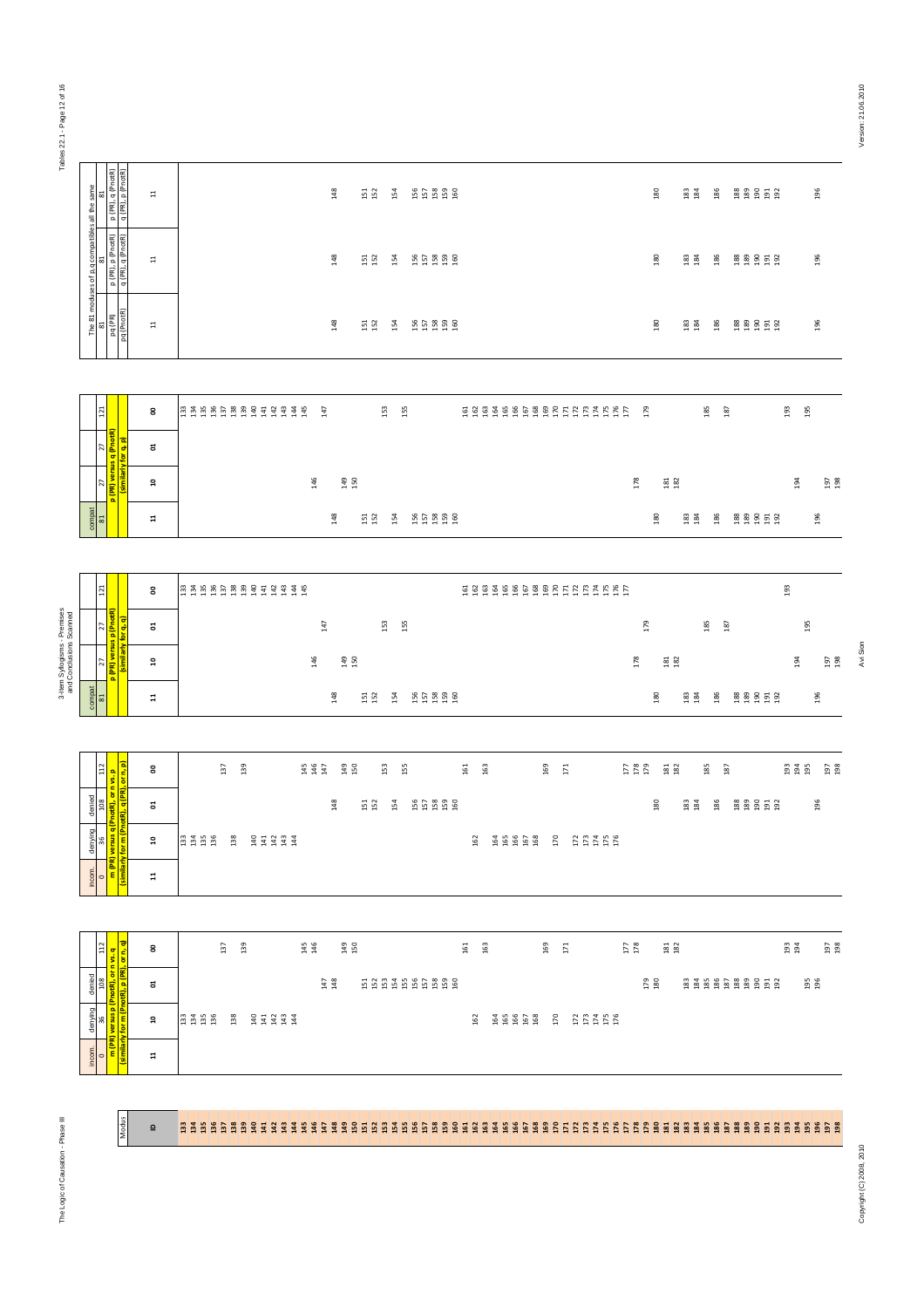# Tables 22.1 - Page 13 of 16 Tables 22.1 - Page 13 of 16

|                     | CAUSATIVE                   | minor              | absolute<br>contingent q<br>(PQ)               | 199<br>200                   | នី ខ្លួ ដ            |                                  | $\frac{8}{20}$ $\frac{2}{20}$ |                                                                 |                                                             |                      | 21 5<br>21 5<br>21 6             |                      | 218<br>219<br>220    |                      | 22 324               |          |                      |                      | <b>REG</b><br>REG    |          |                      | $\frac{3}{2}$ $\frac{3}{2}$ $\frac{3}{2}$ |                          | <b>EXE 25</b>        |     |                                                                 |          |                      | 245<br>247<br>248 |                          | <b>SS 32</b>             |          | 254<br>255<br>256                |          | 108                    |
|---------------------|-----------------------------|--------------------|------------------------------------------------|------------------------------|----------------------|----------------------------------|-------------------------------|-----------------------------------------------------------------|-------------------------------------------------------------|----------------------|----------------------------------|----------------------|----------------------|----------------------|----------------------|----------|----------------------|----------------------|----------------------|----------|----------------------|-------------------------------------------|--------------------------|----------------------|-----|-----------------------------------------------------------------|----------|----------------------|-------------------|--------------------------|--------------------------|----------|----------------------------------|----------|------------------------|
|                     | CAUSATIVE                   | minor              | $\Omega$<br>absolute<br>partial<br>(PQ)        |                              |                      |                                  |                               |                                                                 |                                                             |                      | 214<br>215<br>216                |                      | 218<br>219<br>220    |                      | 223<br>223<br>224    |          | 226<br>227<br>228    |                      | 230<br>231<br>232    |          |                      | 234<br>235<br>236                         |                          | 238<br>239<br>240    |     | 243<br>243<br>244                                               |          |                      | 245<br>247<br>248 |                          | 250<br>251<br>252        |          | 254<br>255<br>256                |          | 108                    |
|                     | CAUSATIVE                   | minor              | necessary n<br>(PQ)                            |                              |                      |                                  |                               |                                                                 | 211<br>211<br>212                                           |                      |                                  |                      |                      |                      |                      |          | 225<br>227<br>228    |                      |                      |          |                      |                                           |                          |                      |     | 243<br>243<br>244                                               |          |                      |                   |                          |                          |          |                                  |          | 36                     |
| conclusion<br>PnotR |                             | CAUSATIVE          | $\mathsf E$<br>complete<br>(PQ)                | 199<br>200                   | 202<br>203<br>204    |                                  | 206<br>207<br>208             |                                                                 |                                                             |                      |                                  |                      |                      |                      |                      |          |                      |                      |                      |          |                      |                                           |                          |                      |     |                                                                 |          |                      |                   |                          |                          |          |                                  |          | 36                     |
| conclusion<br>PR    |                             | CAUSATIVE<br>major | absolute<br>contingent<br>q(RQ)                | 200                          | 202                  | 204                              | 206                           |                                                                 |                                                             |                      |                                  |                      |                      |                      |                      |          | 226                  | 228                  | 230                  | 232      | 234                  | 236                                       | 238                      |                      |     |                                                                 |          |                      |                   |                          |                          |          |                                  |          | 108                    |
| minor PQ            | CAUSATIVE                   | major              | o.<br>absolute<br> <br>  partial<br>  (RQ)     | 200                          |                      | 204                              |                               | 208                                                             | $\begin{array}{c} \textbf{211} \\ \textbf{212} \end{array}$ |                      | 215                              |                      | 219<br>220           |                      | 223<br>224           |          | 226                  | 228                  | 230                  | 232      | 234                  | 236                                       | 238                      |                      |     |                                                                 |          |                      |                   |                          |                          |          |                                  |          | 108                    |
| major RQ            | CAUSATIVE                   | major              | n<br>necessary<br>(RQ)                         |                              |                      |                                  |                               |                                                                 |                                                             |                      |                                  |                      |                      |                      |                      |          |                      |                      |                      |          |                      |                                           |                          |                      |     |                                                                 |          |                      |                   |                          |                          |          |                                  |          | 36                     |
| Figure 2            |                             | CAUSATIVE<br>major | Ε<br>complete<br>(RQ)                          |                              | 202                  |                                  | 206                           | 209<br>210                                                      |                                                             | 213<br>214           |                                  | <b>217</b><br>218    |                      | <b>221</b><br>222    |                      |          |                      |                      |                      |          |                      |                                           |                          |                      |     |                                                                 |          |                      |                   |                          |                          |          |                                  |          | 36                     |
|                     |                             |                    |                                                |                              |                      |                                  |                               |                                                                 |                                                             |                      |                                  |                      |                      |                      |                      |          |                      |                      |                      |          |                      |                                           |                          |                      |     |                                                                 |          |                      |                   |                          |                          |          |                                  |          |                        |
|                     | CAUSATIVE                   | minor              | absolute<br>contingent q<br>(PQ)               | 199<br>200                   | 202<br>203<br>204    |                                  | 206<br>207<br>208             |                                                                 |                                                             |                      | 214<br>215<br>216                |                      | 218<br>219<br>220    |                      | 22 324               |          |                      |                      |                      |          |                      | 23<br>23<br>23<br>23                      |                          |                      |     |                                                                 |          |                      | 245<br>247<br>248 |                          | <b>250</b><br>251<br>252 |          | 254<br>255<br>256                |          | $\frac{8}{2}$          |
|                     | CAUSATIVE                   | minor              | $\mathbf{a}$<br>absolute<br>partial<br>(PQ)    |                              |                      |                                  |                               |                                                                 | $\begin{array}{c} 210 \\ 211 \end{array}$                   | 212                  | 214<br>215<br>216                |                      | 218<br>219<br>220    |                      | 223<br>223<br>224    |          | 226<br>227<br>228    |                      | 230<br>231<br>232    |          |                      | 234<br>235<br>236                         |                          | 238<br>239<br>240    |     | 243<br>243<br>244                                               |          |                      | 245<br>247<br>248 |                          | 250<br>251<br>252        |          | 254<br>255<br>256                |          | 108                    |
|                     | CAUSATIVE                   | minor              | necessary n<br>(PQ)                            |                              |                      |                                  |                               |                                                                 |                                                             |                      |                                  |                      |                      |                      |                      |          | 226<br>227<br>228    |                      |                      |          |                      |                                           |                          |                      |     | 243<br>243<br>244                                               |          |                      |                   |                          |                          |          |                                  |          | 36                     |
| conclusion<br>PnotR |                             | CAUSATIVE          | $\mathsf E$<br>complete<br>(PQ)                | 199<br>200                   |                      | 202<br>203<br>204                | 206<br>207<br>208             |                                                                 |                                                             |                      |                                  |                      |                      |                      |                      |          |                      |                      |                      |          |                      |                                           |                          |                      |     |                                                                 |          |                      |                   |                          |                          |          |                                  |          | 36                     |
| conclusion<br>PR    | CAUSATIVE                   | major              | absolute<br>contingent q<br>(QR)               | 200                          |                      | 204                              |                               | 208                                                             | <b>211</b><br>212                                           |                      | 215<br>216                       |                      | <b>219</b><br>220    |                      | 223<br>224           |          | 226                  | 228                  | 230                  | 232      | 234                  | 236                                       | 238                      |                      |     |                                                                 |          |                      |                   |                          |                          |          |                                  |          | $\frac{8}{2}$          |
| g<br>minor          | <b>HALL</b><br><b>CAUSA</b> | major              | $\mathbf{a}$<br>£<br>absolu<br>(aR)<br>partial | 200                          | 202                  | 204                              | 206                           | 208<br>209<br>210                                               | 211                                                         | 212<br>213           | 214<br>215<br>216                | 217<br>218           | 219<br>220<br>221    |                      | 223<br>224           |          | 226                  | 228                  | 230                  | 232      | 234                  | 236                                       | 238                      | 240                  | 241 | 242<br>243                                                      | 244      | 245<br>246           | 247               |                          |                          |          | **********                       |          | 108                    |
| major QR            | CAUSATIVE                   | major              | necessary n<br>(AR)                            |                              | 202                  |                                  | 206                           | 209<br>210                                                      |                                                             | 213<br>214           |                                  | <b>217</b><br>218    |                      | <b>221</b><br>222    |                      |          |                      |                      |                      |          |                      |                                           |                          |                      |     |                                                                 |          |                      |                   |                          |                          |          |                                  |          | 36                     |
| Figure 1            | CAUSATIVE                   | major              | ε<br>complete<br>(QR)                          |                              |                      |                                  |                               |                                                                 |                                                             |                      |                                  |                      |                      |                      |                      |          |                      |                      |                      |          |                      |                                           |                          |                      |     |                                                                 |          |                      |                   |                          |                          |          |                                  |          | 36                     |
|                     |                             |                    |                                                |                              |                      |                                  |                               |                                                                 |                                                             |                      |                                  |                      |                      |                      |                      |          |                      |                      |                      |          |                      |                                           |                          |                      |     |                                                                 |          |                      |                   |                          |                          |          |                                  |          |                        |
|                     | 3-Item<br>Matrix            | Modus              | 8-digit<br>summary                             | 11000110<br>11000111         | 11001000<br>11001001 | 11001010<br>11001011<br>11001100 | 11001110<br>11001101          | 11001111<br>$\begin{array}{c} 11010000 \\ 11010001 \end{array}$ | 11010010                                                    | 11010011<br>11010100 | 11010110<br>11010111<br>11010101 | 11011000<br>11011001 | 11011010<br>11011011 | 11011100<br>11011101 | 11011110<br>11011111 | 11100000 | 11100010<br>11100001 | 11100011<br>11100100 | 11100110<br>11100101 | 11100111 | 11101000<br>11101001 | 11101010<br>11101011                      | 11101100<br>11101101     | 11101110<br>11101111 |     | $\begin{array}{c} 11110000 \\ 11110001 \\ 11110010 \end{array}$ | 11110011 | 11110100<br>11110101 | 11110110          | 11110111<br>11111000     | 11111010<br>11111001     | 11111011 | 11111101<br>11111110<br>11111100 | 11111111 |                        |
|                     |                             | Modus              | $\mathbf{r}$                                   | <b><u><b>ESSERES</b></u></b> |                      |                                  |                               |                                                                 |                                                             | 212<br>213           | 214<br>215<br>216                | <b>217</b><br>218    |                      | 21222                | 223<br>224           |          |                      |                      | <b>22222223222</b>   |          | 234                  | <b>235</b>                                | <b>257</b><br>257<br>258 |                      | 240 | 242 245                                                         |          |                      |                   | 247<br>243<br>249<br>250 | 251                      |          | 353 355                          | 256      | of<br>noduses<br>umber |

The Logic of Causation - Phase III

The Logic of Causation - Phase III 3-Item Syllogisms - Premises

Avi Sion

Version: 21.06.2010

Copyright (C) 2010, 2110 Avi Sion Party Copyright (C) 2010, 21.07.09.2010 Avi Sion 2010, 2010, 2010, 2010, 2010, 2010, 2010, 2010, 2010, 2010, 2010, 2010, 2010, 2010, 2010, 2010, 2010, 2010, 2010, 2010, 2010, 2010, 2010, 2 Copyright (C) 2008, 2010

number of moduses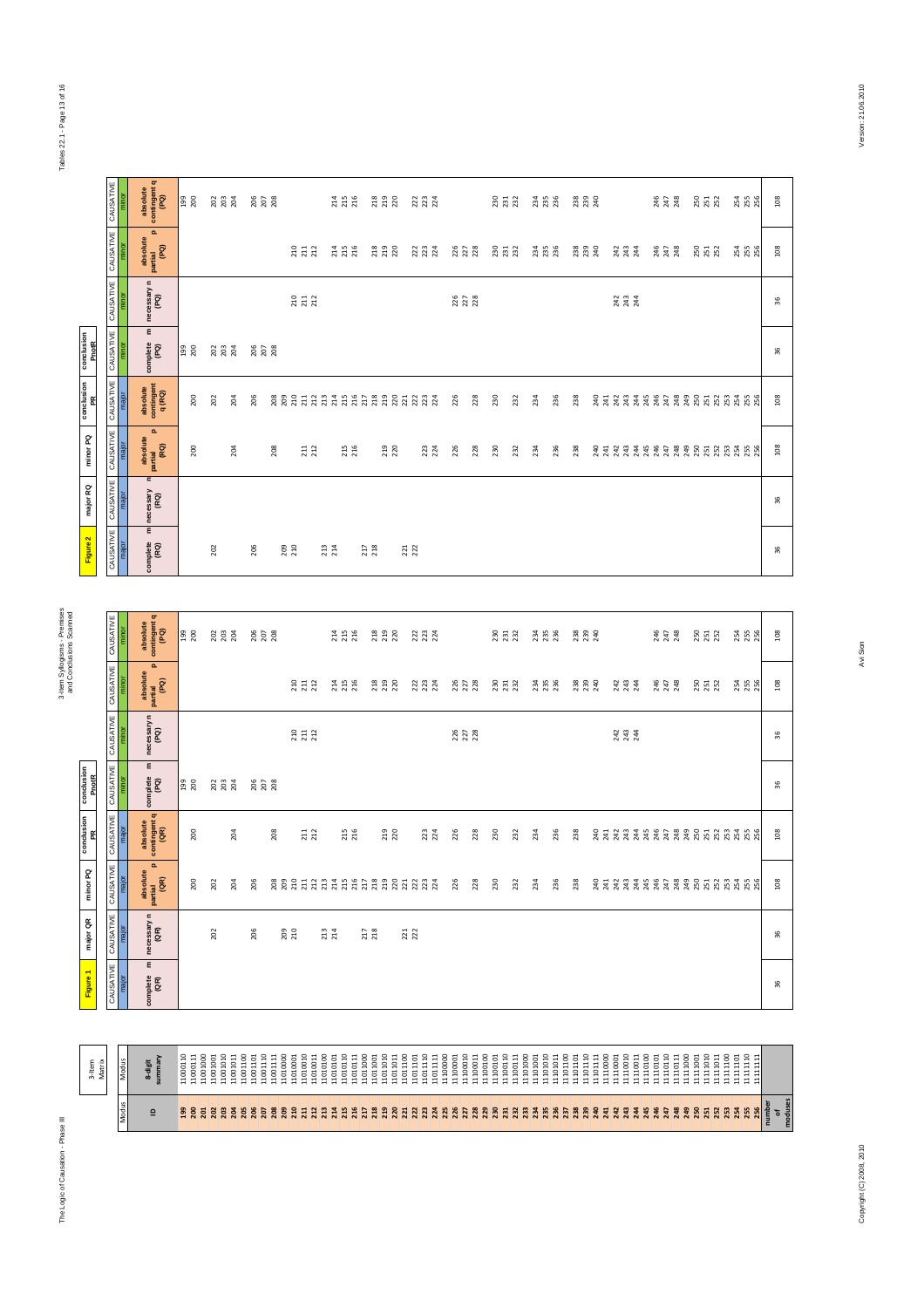Modus

 $\overline{a}$ 

3-Item Syllogisms - Premises<br>and Conclusions Scanned and Conclusions Scanned

Figure 3

| $\overline{5}$               |                               | Prevention<br>absolute | contingent<br>causation                                                             | =prevention<br>q (PnotR) | 199<br>200 |     | 202               |            |     | 288888                        |                   | 212                                       |                         | 215               | 218                                         |                   |                | 222332            |     | 228               |            | 231               |     | 234               |     | 357<br>2332<br>242     |                   |     |                   | 244        |            | 247<br>248        |     | 250               |  | 253<br>253<br>255<br>256 | 108  |
|------------------------------|-------------------------------|------------------------|-------------------------------------------------------------------------------------|--------------------------|------------|-----|-------------------|------------|-----|-------------------------------|-------------------|-------------------------------------------|-------------------------|-------------------|---------------------------------------------|-------------------|----------------|-------------------|-----|-------------------|------------|-------------------|-----|-------------------|-----|------------------------|-------------------|-----|-------------------|------------|------------|-------------------|-----|-------------------|--|--------------------------|------|
| <b>PO1</b>                   |                               | Prevention<br>absolute | partial<br>causation<br>p (PnotR)                                                   | =prevention              |            |     |                   |            |     | 3888888888                    |                   | $\begin{array}{c} 211 \\ 212 \end{array}$ |                         |                   |                                             |                   |                | 2222222222        |     | 227<br>228        |            |                   |     | ERRARARARR        |     |                        |                   |     |                   | 243<br>244 |            |                   |     |                   |  | ***********              | 108  |
|                              |                               | Prevention             | causation<br>n (PnotR)<br>necessary                                                 | =prevention              |            | 201 | 203               |            |     |                               | 211               |                                           |                         |                   | 217                                         | 219               |                |                   |     | 227               |            |                   | 233 | 235               |     |                        |                   |     | 243               |            |            |                   | 249 | 251               |  |                          | 36   |
| 36<br>PREVENTIVE CONCLUSIONS |                               | Prevention             | complete<br>causation<br>m (PnotR)                                                  | =prevention              |            |     |                   |            |     |                               |                   |                                           |                         |                   |                                             |                   |                |                   |     |                   |            |                   |     |                   |     |                        |                   |     |                   |            |            |                   |     |                   |  |                          | 36   |
| <b>302</b>                   |                               | Causation              | absolute<br>contingent<br>causation                                                 | q(PR)                    | 199<br>200 |     | 202               |            |     | 38808                         |                   | 212                                       |                         | 215<br>216        | 218                                         |                   |                | 221234            |     | 228               |            | 231               |     | 234               |     | 35<br>233<br>234<br>24 |                   |     |                   | 244        |            | 247<br>248        |     | 250               |  | 252<br>253<br>255<br>256 | 108  |
| <b>SO1</b>                   |                               | Causation              | partial<br>causation<br>absolute                                                    | p(PR)                    | 199<br>200 |     | 202               | 204<br>205 |     | $\frac{8}{20}$ $\frac{8}{20}$ | 210               | <b>212</b><br>213                         | 214                     | 215<br>216        | 218                                         |                   |                | <b>222322</b>     | 226 |                   |            | <b>2222222</b>    |     | 234               |     | <b>BRBBB</b>           |                   | 242 |                   |            |            |                   |     | 250               |  | 88888                    | 108  |
| 36                           | <b>CLUSIONS</b>               | Causation              | necessary<br>causation<br>n (PR)                                                    |                          |            |     |                   |            |     |                               | 210               |                                           | 213                     |                   |                                             |                   |                |                   | 226 |                   | 229<br>230 |                   |     |                   |     |                        |                   |     | 242               |            | 245<br>246 |                   |     |                   |  |                          | 36   |
| CAUSATIVE CONO               |                               | Causation              | $\begin{array}{c} \text{complete} \\ \text{causation} \\ \text{m (PR)} \end{array}$ |                          |            |     |                   |            |     |                               |                   |                                           |                         |                   |                                             |                   |                |                   |     |                   |            |                   |     |                   |     |                        |                   |     |                   |            |            |                   |     |                   |  |                          | 36   |
|                              |                               |                        |                                                                                     |                          |            |     |                   |            |     |                               |                   |                                           |                         |                   |                                             |                   |                |                   |     |                   |            |                   |     |                   |     |                        |                   |     |                   |            |            |                   |     |                   |  |                          |      |
|                              | CAUSATIVE                     | minor                  | absolute<br>contingent<br>q(QP)                                                     |                          |            |     |                   |            |     |                               | 210               | 211<br>212                                |                         | 214<br>215<br>216 |                                             | 218<br>219<br>220 |                | 222<br>223<br>224 |     | 226<br>227<br>228 |            | 230<br>231<br>232 |     | 234<br>235<br>236 |     |                        | 238<br>239<br>240 |     | 243<br>243<br>244 |            |            | 247<br>247<br>248 |     | 250<br>251<br>252 |  |                          | 108  |
|                              | CAUSATIVE                     | minor                  | $\mathbf{a}$<br>absolute<br>partial<br>(QP)                                         |                          | 199<br>200 |     | 202<br>203<br>204 |            |     | 206<br>207<br>208             |                   |                                           |                         | 214<br>215<br>216 |                                             | 218<br>219<br>220 |                | 223<br>223<br>224 |     |                   |            | 230<br>231<br>232 |     | 234<br>235<br>236 |     |                        | 238<br>239<br>240 |     |                   |            |            | 245<br>247<br>248 |     | 250<br>251<br>252 |  | 254<br>255<br>256        | 108  |
|                              | CAUSATIVE                     | minor                  | $\mathord{\text{\rm c}}$<br>necessary<br>(QP)                                       |                          | 199<br>200 |     | 203<br>203<br>204 |            |     | 206<br>207<br>208             |                   |                                           |                         |                   |                                             |                   |                |                   |     |                   |            |                   |     |                   |     |                        |                   |     |                   |            |            |                   |     |                   |  |                          | 36   |
|                              | CAUSATIVE                     | minor                  | $\mathsf E$<br>complete<br>(QP)                                                     |                          |            |     |                   |            |     |                               | 210<br>211<br>212 |                                           |                         |                   |                                             |                   |                |                   |     | 226<br>227<br>228 |            |                   |     |                   |     |                        |                   |     | 243<br>243<br>244 |            |            |                   |     |                   |  |                          | 36   |
|                              |                               | major                  | absolute                                                                            | contingent q<br>(QR)     | 200        |     |                   | 204        |     | 208                           |                   | $\begin{array}{c} 211 \\ 212 \end{array}$ |                         | 215<br>216        |                                             | <b>219</b><br>220 |                | 223               | 226 | 228               |            | 230               | 232 | 234               | 236 | 238                    |                   |     |                   |            |            |                   |     |                   |  |                          | 108  |
|                              | CAUSATIVE CAUSATIVE CAUSATIVE | major                  | o.<br>absolute<br> <br>  partial<br>  (GR)                                          |                          | 200        |     | 202               | 204        | 206 |                               |                   |                                           |                         |                   |                                             |                   |                |                   | 226 | 228               |            | 230               | 232 | 234               | 236 | 238                    |                   |     |                   |            |            |                   |     |                   |  |                          | 108  |
|                              |                               | major                  | necessary n<br>(QR)                                                                 |                          |            |     | 202               |            | 206 |                               | 209<br>210        |                                           | $\substack{213 \\ 214}$ |                   | $\begin{array}{c} 2.17 \\ 2.18 \end{array}$ |                   | $221$<br>$222$ |                   |     |                   |            |                   |     |                   |     |                        |                   |     |                   |            |            |                   |     |                   |  |                          | 36   |
|                              | <b>JSATIVE</b>                | major                  | Ε<br>$\frac{p}{(AR)}$                                                               |                          |            |     |                   |            |     |                               |                   |                                           |                         |                   |                                             |                   |                |                   |     |                   |            |                   |     |                   |     |                        |                   |     |                   |            |            |                   |     |                   |  |                          | $36$ |

|                                               | Preventio  | necessar |           | causation<br>n (PnotR<br>= preventio                                                |                           |            | 201 | 203               |     |                       |                   |     |     | $\overline{a}$                            |            |                   |            | 217                                       | 219               |     |                      |     | 227               |     |            |                   | 233 | 235               |     |                        |                   |     | 243                     |     |            |                   | 249 | 251 |                   |  |                                         | 36     |
|-----------------------------------------------|------------|----------|-----------|-------------------------------------------------------------------------------------|---------------------------|------------|-----|-------------------|-----|-----------------------|-------------------|-----|-----|-------------------------------------------|------------|-------------------|------------|-------------------------------------------|-------------------|-----|----------------------|-----|-------------------|-----|------------|-------------------|-----|-------------------|-----|------------------------|-------------------|-----|-------------------------|-----|------------|-------------------|-----|-----|-------------------|--|-----------------------------------------|--------|
| PREVENTIVE CONCLUSIONS                        | Prevention |          |           | complete<br>causation<br>m (PnotR)                                                  | <i><b>=prevention</b></i> |            |     |                   |     |                       |                   |     |     |                                           |            |                   |            |                                           |                   |     |                      |     |                   |     |            |                   |     |                   |     |                        |                   |     |                         |     |            |                   |     |     |                   |  |                                         | $36\,$ |
|                                               | Causation  | absolute |           | contingent<br>causation                                                             | q (PR)                    | 199<br>200 |     | 202               |     |                       |                   |     |     | 212                                       |            |                   | 215        | 218                                       |                   |     | 2223324              |     |                   | 228 |            | 231               |     | 234               |     | 35<br>233<br>234<br>24 |                   |     |                         | 244 |            | 247<br>248        |     | 250 |                   |  | 2334556                                 | 108    |
|                                               | Causation  | absolute |           | partial<br>causation<br>p (PR)                                                      |                           | 199<br>200 |     | 202               |     | <u>ដូ</u> ដូ ដូ ដូ ដូ |                   |     | 210 |                                           |            | 223228            |            | 218                                       |                   |     | <b>222322</b>        | 226 |                   |     |            | 88858             |     | 234               |     | <b>BRBBB</b>           |                   | 242 |                         |     |            |                   |     | 250 |                   |  | <b>23</b><br>23<br>25<br>25<br>25<br>25 | $108$  |
|                                               | Causation  |          | necessary | causation<br>n (PR)                                                                 |                           |            |     |                   |     |                       |                   |     | 210 |                                           | 213<br>214 |                   |            |                                           |                   |     |                      | 226 |                   |     | 229<br>230 |                   |     |                   |     |                        |                   | 242 |                         |     | 245<br>246 |                   |     |     |                   |  |                                         | 36     |
| SATIVE CONCLUSIONS                            | Causation  |          |           | $\begin{array}{c} \text{complete} \\ \text{causation} \\ \text{m (PR)} \end{array}$ |                           |            |     |                   |     |                       |                   |     |     |                                           |            |                   |            |                                           |                   |     |                      |     |                   |     |            |                   |     |                   |     |                        |                   |     |                         |     |            |                   |     |     |                   |  |                                         | 36     |
|                                               |            |          |           |                                                                                     |                           |            |     |                   |     |                       |                   |     |     |                                           |            |                   |            |                                           |                   |     |                      |     |                   |     |            |                   |     |                   |     |                        |                   |     |                         |     |            |                   |     |     |                   |  |                                         |        |
|                                               | minor      |          |           | absolute<br>contingent<br>q(QP)                                                     |                           |            |     |                   |     |                       |                   |     |     | $\begin{array}{c} 211 \\ 212 \end{array}$ |            | 214<br>215<br>216 |            |                                           | 218<br>219<br>220 |     | 223<br>23<br>234     |     | 226<br>227<br>228 |     |            | 230<br>231<br>232 |     | 234<br>235<br>236 |     |                        | 238<br>239<br>240 |     | $243$<br>$243$<br>$244$ |     |            | 245<br>247<br>248 |     |     | 250<br>251<br>252 |  | 254<br>255<br>256                       | 108    |
| CAUSATIVE   CAUSATIVE   CAUSATIVE   CAUSATIVE | minor      |          |           | o.<br>absolute<br> <br>  partial<br>  (GP)                                          |                           | 199<br>200 |     | 202<br>203<br>204 |     |                       | 206<br>207<br>208 |     |     |                                           |            | 214<br>215<br>216 |            |                                           | 218<br>219<br>220 |     | 223<br>223<br>224    |     |                   |     |            | 230<br>231<br>232 |     | 234<br>235<br>236 |     |                        | 238<br>239<br>240 |     |                         |     |            | 245<br>247<br>248 |     |     | 250<br>251<br>252 |  | 254<br>255<br>256                       | 108    |
|                                               | minor      |          | n         | necessary<br>(QP)                                                                   |                           | 00Z        |     | 202<br>203<br>204 |     |                       | 206<br>207<br>208 |     |     |                                           |            |                   |            |                                           |                   |     |                      |     |                   |     |            |                   |     |                   |     |                        |                   |     |                         |     |            |                   |     |     |                   |  |                                         | 36     |
|                                               | minor      |          | E         | complete<br>(QP)                                                                    |                           |            |     |                   |     |                       |                   |     |     | 210<br>211<br>212                         |            |                   |            |                                           |                   |     |                      |     | 226<br>227<br>228 |     |            |                   |     |                   |     |                        |                   |     | 243<br>243<br>244       |     |            |                   |     |     |                   |  |                                         | 96     |
|                                               | major      |          |           | absolute<br>contingent q<br>(QR)                                                    |                           | 200        |     |                   | 204 |                       |                   | 208 |     | <b>211</b><br>212                         |            |                   | 215<br>216 |                                           | 219<br>220        |     | 223<br>224           | 226 |                   | 228 | 230        | 232               |     | 234               | 236 | 238                    |                   |     |                         |     |            |                   |     |     |                   |  |                                         | 108    |
|                                               | major      |          | absolute  | $\mathbf{a}$<br>partial<br>(QR)                                                     |                           | 200        |     | 202               | 204 | 206                   |                   |     |     |                                           |            |                   |            |                                           |                   |     | 88981231315258981233 | 226 |                   | 228 | 230        | 232               |     | 234               | 236 | 238                    |                   |     |                         |     |            |                   |     |     |                   |  |                                         | 108    |
|                                               | major      |          |           | necessary n $(QR)$                                                                  |                           |            |     | 202               |     | 206                   |                   |     | 209 |                                           | 213        |                   |            | $\begin{array}{c} 217 \\ 218 \end{array}$ |                   | 221 |                      |     |                   |     |            |                   |     |                   |     |                        |                   |     |                         |     |            |                   |     |     |                   |  |                                         | 36     |
| CAUSATIVE   CAUSATIVE   CAUSATIVE   CAUSATIVE | major      |          | E         | complete<br>(GR)                                                                    |                           |            |     |                   |     |                       |                   |     |     |                                           |            |                   |            |                                           |                   |     |                      |     |                   |     |            |                   |     |                   |     |                        |                   |     |                         |     |            |                   |     |     |                   |  |                                         | 36     |

# 199 200 201 202 203 204 205 206 207 208 209 210 211 212 213 214 215 216 217 218 219 220 221 222 223 224 225 226 227 228 229 230 231 232 233 234 235 236 237 238 239 240 241 242 243 244 245 246 247 248 249 250 251 252 253 254 255 256 number of moduses

Tables 22.1 - Page 14 of 16 Tables 22.1 - Page 14 of 16

Version: 21.06.2010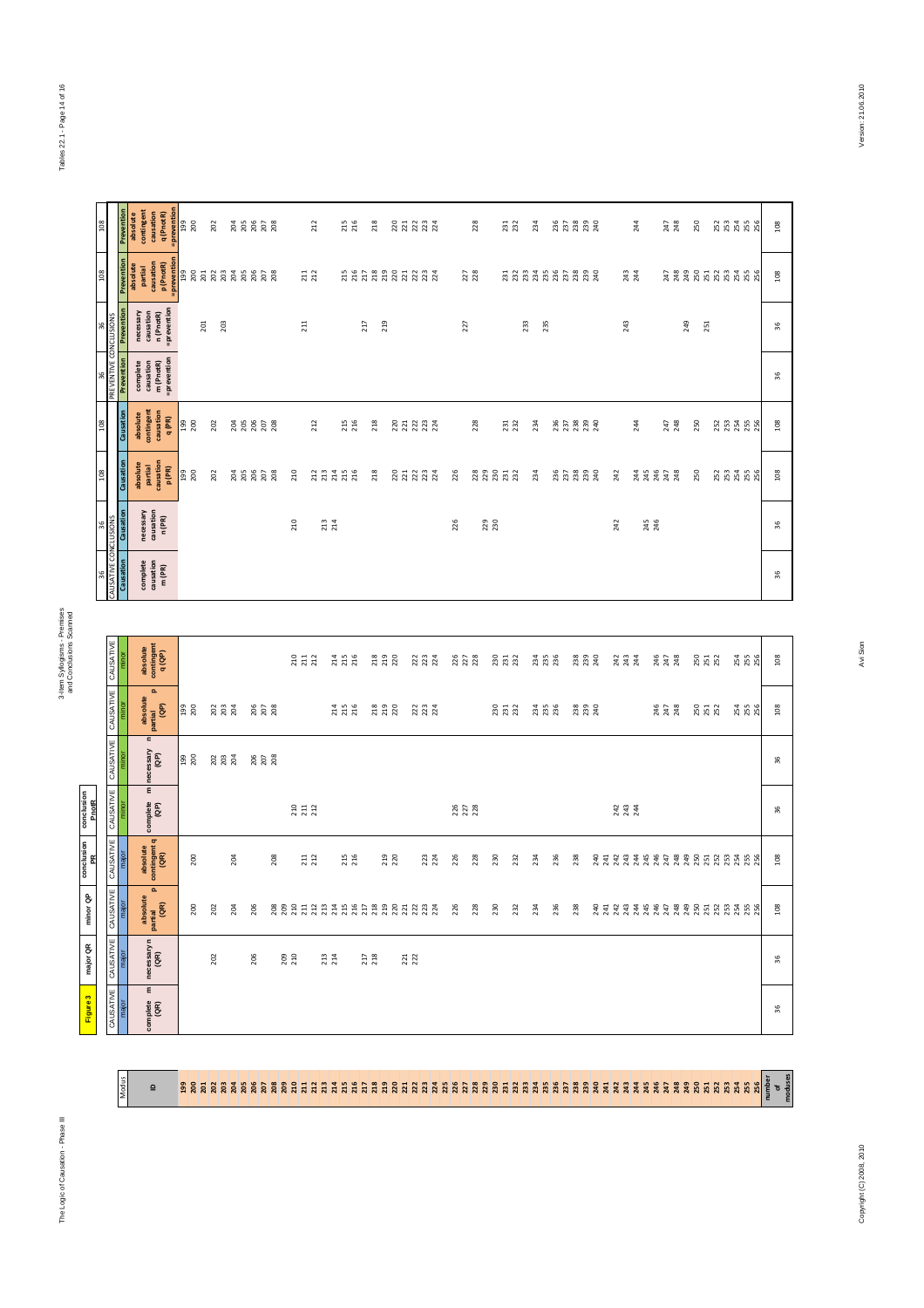| 184         |                                                | 8              | 199<br>200     |                  | 202 |     |     | <b>2222222</b> |     | 210 |                          | 223456 |  | 218           |     |  |  | 22232322                                       |    |  |  |     | 234 | 236 |                   |     | 23<br>23<br>24<br>24<br>24<br>24<br>2 |            | 244<br>245 | 246 | 247<br>248 |            | 250 |     |      | 2534856                  | 184     |
|-------------|------------------------------------------------|----------------|----------------|------------------|-----|-----|-----|----------------|-----|-----|--------------------------|--------|--|---------------|-----|--|--|------------------------------------------------|----|--|--|-----|-----|-----|-------------------|-----|---------------------------------------|------------|------------|-----|------------|------------|-----|-----|------|--------------------------|---------|
|             |                                                | ã              |                | $\overline{201}$ | 203 |     |     |                |     | 211 |                          |        |  | 217           | 219 |  |  |                                                | 27 |  |  | 233 | 235 |     |                   |     |                                       | 243        |            |     |            | 249        |     | 251 |      |                          | 36      |
|             | <mark>(similarly for n (PR), m (PnotR))</mark> | <b>ុ</b>       |                |                  |     |     |     |                |     |     |                          |        |  |               |     |  |  |                                                |    |  |  |     |     |     |                   |     |                                       |            |            |     |            |            |     |     |      |                          | 36      |
| $rac{1}{2}$ |                                                | $\overline{a}$ |                |                  |     |     |     |                |     |     |                          |        |  |               |     |  |  |                                                |    |  |  |     |     |     |                   |     |                                       |            |            |     |            |            |     |     |      |                          | $\circ$ |
|             |                                                |                |                |                  |     |     |     |                |     |     |                          |        |  |               |     |  |  |                                                |    |  |  |     |     |     |                   |     |                                       |            |            |     |            |            |     |     |      |                          |         |
| 184         |                                                | 8              | $\frac{8}{20}$ | 201              | 202 | 203 | 205 | 25, 28         | 209 | 210 | <b>211</b><br>212<br>213 |        |  | <b>ABBBBB</b> |     |  |  | .<br>. 3 3 3 3 3 3 3 3 3 3 3 4 5 5 6 7 8 7 9 7 |    |  |  |     |     |     | <b>238</b><br>239 | 240 | 241<br>242                            | 243<br>244 | 245        | 246 | 247        | 248<br>249 |     |     | 8588 | <b>255</b><br>255<br>256 | 184     |
|             |                                                | ã              |                |                  |     |     |     |                |     |     |                          |        |  |               |     |  |  |                                                |    |  |  |     |     |     |                   |     |                                       |            |            |     |            |            |     |     |      |                          | 36      |
|             | similarly for n (PR), n (PnotR))               | $\mathbf{a}$   |                |                  |     |     |     |                |     |     |                          |        |  |               |     |  |  |                                                |    |  |  |     |     |     |                   |     |                                       |            |            |     |            |            |     |     |      |                          | 36      |
| $\leq$      |                                                |                |                |                  |     |     |     |                |     |     |                          |        |  |               |     |  |  |                                                |    |  |  |     |     |     |                   |     |                                       |            |            |     |            |            |     |     |      |                          |         |

|                                                                         |                                            | ដ              |      | 201 | 203 |  | 211 |  | 217 | 219 |  |  | 227 |  | 233 | 235 |  |  | 243 |                          |  | 249 | 251 |  |             | 96      |
|-------------------------------------------------------------------------|--------------------------------------------|----------------|------|-----|-----|--|-----|--|-----|-----|--|--|-----|--|-----|-----|--|--|-----|--------------------------|--|-----|-----|--|-------------|---------|
|                                                                         | <mark>(similarly for n (PR), m (Pno</mark> | $\mathbf{a}$   |      |     |     |  |     |  |     |     |  |  |     |  |     |     |  |  |     |                          |  |     |     |  |             | 36      |
| $rac{1}{2}$                                                             |                                            | $\mathbf{1}$   |      |     |     |  |     |  |     |     |  |  |     |  |     |     |  |  |     |                          |  |     |     |  |             | $\circ$ |
|                                                                         |                                            |                |      |     |     |  |     |  |     |     |  |  |     |  |     |     |  |  |     |                          |  |     |     |  |             |         |
| 184                                                                     |                                            |                |      |     |     |  |     |  |     |     |  |  |     |  |     |     |  |  |     |                          |  |     |     |  |             |         |
|                                                                         |                                            | 8              | 3852 |     | 203 |  |     |  |     |     |  |  |     |  |     |     |  |  |     | 243<br>245<br>246<br>246 |  |     |     |  | *********** | 184     |
|                                                                         |                                            | ដ              |      |     |     |  |     |  |     |     |  |  |     |  |     |     |  |  |     |                          |  |     |     |  |             | 36      |
| denying   denied<br>  36   36<br><mark>  m (PR) versus m (PnotR)</mark> | (similarly for n (PR), n (PnotR))          | $\overline{a}$ |      |     |     |  |     |  |     |     |  |  |     |  |     |     |  |  |     |                          |  |     |     |  |             | 36      |

| 121                  |                                                                                |   | 8              |            | 201 | 203 | 209 | 211 |     |     | 217 | 219                | 225 | 27  |                   | 233 |     | 235                 | 241 | 243 |            | 249 | 251     | 121             |
|----------------------|--------------------------------------------------------------------------------|---|----------------|------------|-----|-----|-----|-----|-----|-----|-----|--------------------|-----|-----|-------------------|-----|-----|---------------------|-----|-----|------------|-----|---------|-----------------|
|                      |                                                                                |   | ຮ              |            |     |     |     |     |     |     |     |                    |     |     |                   |     |     |                     |     |     |            |     |         | $\overline{z}$  |
|                      | 27   27  <br><mark>p (PR) versus q (PR)  </mark><br> milarly for p, q (PnotR)) |   | $\overline{a}$ |            |     |     |     | 210 | 213 |     |     |                    |     | 226 | <b>229</b><br>230 |     |     |                     | 242 |     | 245<br>246 |     |         | $\overline{z}$  |
| $\frac{1}{\sqrt{2}}$ |                                                                                | 慢 | $\overline{a}$ | 199<br>200 | 202 |     |     |     | 212 | 215 | 218 | 221<br>2223<br>223 |     |     | 228               | 231 | 234 | $737390$<br>$73339$ |     | 244 | 247<br>248 | 250 | 2534856 | $\overline{81}$ |

|                         | 34                         |                                                                           |                             | 8                       | $\frac{199}{200}$ | 202     |     |                     | 2222232 |                   |                   | 22222      |       | <b>218</b> | 22233222                 |     |                   |                   |                   | 234 | 22222422                |                   |          |            | 22222 |            | 250 |     | 222228                   | 184                      |
|-------------------------|----------------------------|---------------------------------------------------------------------------|-----------------------------|-------------------------|-------------------|---------|-----|---------------------|---------|-------------------|-------------------|------------|-------|------------|--------------------------|-----|-------------------|-------------------|-------------------|-----|-------------------------|-------------------|----------|------------|-------|------------|-----|-----|--------------------------|--------------------------|
|                         | denied<br>96<br>م          | (similarly for n (PR), m (PnotR))<br><mark>m (PR) versus n (PnotR)</mark> |                             | ដ                       |                   | $201\,$ | 203 |                     |         | $211$             |                   |            | $217$ | 219        |                          |     | 227               |                   | 233               | 235 |                         |                   | $^{243}$ |            |       | 249        |     | 251 |                          | $36\,$                   |
|                         | denying<br>æ,              |                                                                           |                             | ន                       |                   |         |     |                     |         |                   |                   |            |       |            |                          |     |                   |                   |                   |     |                         |                   |          |            |       |            |     |     |                          | $36$                     |
|                         | incom.<br>$\circ$          |                                                                           |                             | $\Xi$                   |                   |         |     |                     |         |                   |                   |            |       |            |                          |     |                   |                   |                   |     |                         |                   |          |            |       |            |     |     |                          | $\circ$                  |
|                         |                            |                                                                           |                             |                         |                   |         |     |                     |         |                   |                   |            |       |            |                          |     |                   |                   |                   |     |                         |                   |          |            |       |            |     |     |                          |                          |
|                         | 184                        |                                                                           |                             | 8                       |                   |         |     |                     |         |                   |                   |            |       |            |                          |     |                   |                   |                   |     |                         |                   |          |            |       |            |     |     |                          | 184                      |
|                         | denied<br>96               | (similarly for n (PR), n (PnotR))<br>m (PR) versus m (PnotR)              |                             | ដ                       |                   |         |     |                     |         |                   |                   |            |       |            |                          |     |                   |                   |                   |     |                         |                   |          |            |       |            |     |     |                          | 36                       |
|                         | denying<br>å,              |                                                                           |                             | ្ព                      |                   |         |     |                     |         |                   |                   |            |       |            |                          |     |                   |                   |                   |     |                         |                   |          |            |       |            |     |     |                          | $36$                     |
|                         | incom.<br>$\circ$          |                                                                           |                             | $\Xi$                   |                   |         |     |                     |         |                   |                   |            |       |            |                          |     |                   |                   |                   |     |                         |                   |          |            |       |            |     |     |                          | $\circ$                  |
|                         |                            |                                                                           |                             |                         |                   |         |     |                     |         |                   |                   |            |       |            |                          |     |                   |                   |                   |     |                         |                   |          |            |       |            |     |     |                          |                          |
|                         | 121                        |                                                                           |                             | 8                       |                   | $201\,$ | 203 |                     | 209     | 211               |                   |            | $217$ | 219        |                          | 225 | 227               |                   | 233               | 235 |                         | 241               | 243      |            |       | 249        |     | 251 |                          | $121\,$                  |
|                         | $\overline{z}$             |                                                                           | similarly for p, q (PnotR)) | ៩                       |                   |         |     |                     |         |                   |                   |            |       |            |                          |     |                   |                   |                   |     |                         |                   |          |            |       |            |     |     |                          | 27                       |
|                         | $\overline{z}$             | p (PR) versus q (PR)                                                      |                             | ្ព                      |                   |         |     |                     |         | 210               | <b>213</b><br>214 |            |       |            |                          |     | 226               | <b>229</b><br>230 |                   |     |                         | 242               |          | 245<br>246 |       |            |     |     |                          | $\overline{\mathbf{27}}$ |
|                         | compat<br>$\mathbbm{S}$    |                                                                           |                             | $\overline{\mathbf{u}}$ | 199<br>200        | 202     |     |                     |         |                   | 212               | 215        |       | 218        | 221<br>221<br>223<br>224 |     |                   | 228               | <b>231</b><br>232 | 234 | 257<br>252<br>252<br>24 |                   |          | 244        |       | 247<br>248 | 250 |     | 253<br>253<br>255<br>256 | $\overline{\textrm{3}}$  |
|                         |                            |                                                                           |                             |                         |                   |         |     |                     |         |                   |                   |            |       |            |                          |     |                   |                   |                   |     |                         |                   |          |            |       |            |     |     |                          |                          |
| and Conclusions Scanned | 139                        |                                                                           |                             | 8                       |                   | 201     | 203 |                     |         | 209<br>210<br>211 | 213<br>214        |            | 217   | 219        |                          |     | 225<br>226<br>227 | 229<br>230        | 233               | 235 |                         | 241<br>242<br>243 |          | 245<br>246 |       | 249        |     | 251 |                          | 139                      |
|                         | $\overline{\phantom{0}}$   | m (PR) versus q (PR), or n vs. p<br>(similarly for m, q or n, p (PnotR))  |                             | ៩                       | 199<br>200        | 202     |     | <b>288288</b>       |         |                   | 212               | 215<br>216 |       | 218        | 2212324                  |     |                   | 228               | <b>231</b><br>232 | 234 |                         |                   |          | 244        |       | 247<br>248 | 250 |     | <b>233555</b>            | $\overline{\phantom{a}}$ |
|                         | G)                         |                                                                           |                             | $\mathbf{a}$            |                   |         |     |                     |         |                   |                   |            |       |            |                          |     |                   |                   |                   |     |                         |                   |          |            |       |            |     |     |                          | $\circ$                  |
|                         | $\frac{\text{compat}}{27}$ |                                                                           |                             | $\boldsymbol{\Xi}$      |                   |         |     |                     |         |                   |                   |            |       |            |                          |     |                   |                   |                   |     |                         |                   |          |            |       |            |     |     |                          | 27                       |
|                         |                            |                                                                           |                             |                         |                   |         |     |                     |         |                   |                   |            |       |            |                          |     |                   |                   |                   |     |                         |                   |          |            |       |            |     |     |                          |                          |
|                         | 112                        |                                                                           |                             | 8                       |                   | 201     | 203 |                     | 209     | $211$             |                   |            | 217   | 219        |                          | 225 | 227               |                   | 233               | 235 |                         | 241               | 243      |            |       | 249        |     | 251 |                          | 112                      |
|                         | 108<br>denied              | m (PR) versus p (PR), or n vs. q<br>(similarly for m, p or n, q (PnotR))  |                             | đ                       | <b>99</b><br>200  | 202     |     | <u>ដូ</u> ង ដូន ដូន |         | 210               |                   | 2777728    |       | 218        | <b>222322</b>            |     | 226               | 33353             |                   | 234 | 373332                  | 242               |          |            |       |            | 250 |     | <b>2334256</b>           | 108                      |
|                         | denying<br>36<br>0         |                                                                           |                             | $\mathsf{a}$            |                   |         |     |                     |         |                   |                   |            |       |            |                          |     |                   |                   |                   |     |                         |                   |          |            |       |            |     |     |                          | 36                       |
|                         | incom.<br>$\circ$          |                                                                           |                             | $\mathbb{1}$            |                   |         |     |                     |         |                   |                   |            |       |            |                          |     |                   |                   |                   |     |                         |                   |          |            |       |            |     |     |                          | $\circ$                  |
|                         |                            |                                                                           |                             |                         |                   |         |     |                     |         |                   |                   |            |       |            |                          |     |                   |                   |                   |     |                         |                   |          |            |       |            |     |     |                          |                          |
|                         | 193                        |                                                                           |                             | 8                       |                   |         |     |                     |         |                   | 211<br>212        |            |       |            |                          |     |                   |                   |                   |     | <b>ANAAKAARAAR</b>      |                   |          |            |       |            |     |     | **********               | 193                      |
|                         |                            |                                                                           |                             |                         |                   |         |     |                     |         |                   |                   |            |       |            |                          |     |                   | <b>229</b><br>230 |                   |     |                         |                   |          |            |       |            |     |     |                          | 27                       |
|                         | $\overline{z}$             |                                                                           |                             | ຮ                       |                   |         |     |                     |         | 210               | 213               |            |       |            |                          |     | 226               |                   |                   |     |                         | 242               |          | 245<br>246 |       |            |     |     |                          |                          |
|                         | <b>z</b>                   | (similarly for m, n (PnotR))<br><mark>m (PR) versus n (PR)</mark>         |                             | ្ព                      |                   |         |     |                     |         |                   |                   |            |       |            |                          |     |                   |                   |                   |     |                         |                   |          |            |       |            |     |     |                          | $\overline{z}$           |

| $\frac{12}{1}$ | $\frac{1}{\text{atR}}$  | g              |                 | $\frac{201}{203}$ |  |  | 209<br>211 |  |          | E 23 |  |  | 225<br>227 |  |  | 233<br>235 |  |  | 241<br>243 |  |  |                        | 249<br>251 |  |               | $\overline{11}$ |  |
|----------------|-------------------------|----------------|-----------------|-------------------|--|--|------------|--|----------|------|--|--|------------|--|--|------------|--|--|------------|--|--|------------------------|------------|--|---------------|-----------------|--|
| denied<br>108  | g                       | ã              | <b>B</b><br>200 | 202               |  |  |            |  | ដ ដូងដូង |      |  |  |            |  |  |            |  |  |            |  |  | 858889 3 3 3 3 3 3 3 4 | 250        |  | ន្ត្រី និង និ | 108             |  |
| denying<br>36  | $\overline{\mathbf{r}}$ | ្ព             |                 |                   |  |  |            |  |          |      |  |  |            |  |  |            |  |  |            |  |  |                        |            |  |               | 36              |  |
| $rac{1}{2}$    |                         | $\overline{1}$ |                 |                   |  |  |            |  |          |      |  |  |            |  |  |            |  |  |            |  |  |                        |            |  |               | $\circ$         |  |

| 193    |                                                       | 8  |  |  |  |  |  |     |  |     |  |  |  |  |  |     | 227 |            |  |  |  |  | <b>AAAAAAAAAA</b> | 243<br>244 |            |  |  |  | *********** | 193            |
|--------|-------------------------------------------------------|----|--|--|--|--|--|-----|--|-----|--|--|--|--|--|-----|-----|------------|--|--|--|--|-------------------|------------|------------|--|--|--|-------------|----------------|
|        | <br>  versus n (PR)<br><mark>for m, n (PnotR))</mark> | 5  |  |  |  |  |  | 210 |  | 213 |  |  |  |  |  | 226 |     | 229<br>230 |  |  |  |  |                   | 242        | 245<br>246 |  |  |  |             | $\overline{z}$ |
|        |                                                       | ្ព |  |  |  |  |  |     |  |     |  |  |  |  |  |     |     |            |  |  |  |  |                   |            |            |  |  |  |             | $\overline{a}$ |
| compat |                                                       | Ħ  |  |  |  |  |  |     |  |     |  |  |  |  |  |     |     |            |  |  |  |  |                   |            |            |  |  |  |             | $\sigma$       |

**Modus** 

 $\overline{a}$ 

# .<br>ខាន្តដូន និន្តនិន្តនិដូដូដូដូដូដូដូដូដូដូដូនីដូដូដូងូដូងីដូងីដូដូដូដូដូងូដូងីនី ដូនីនី និងីនីនី និងីដូដូដូងីដូ

Copyright (C) 2008, 2010